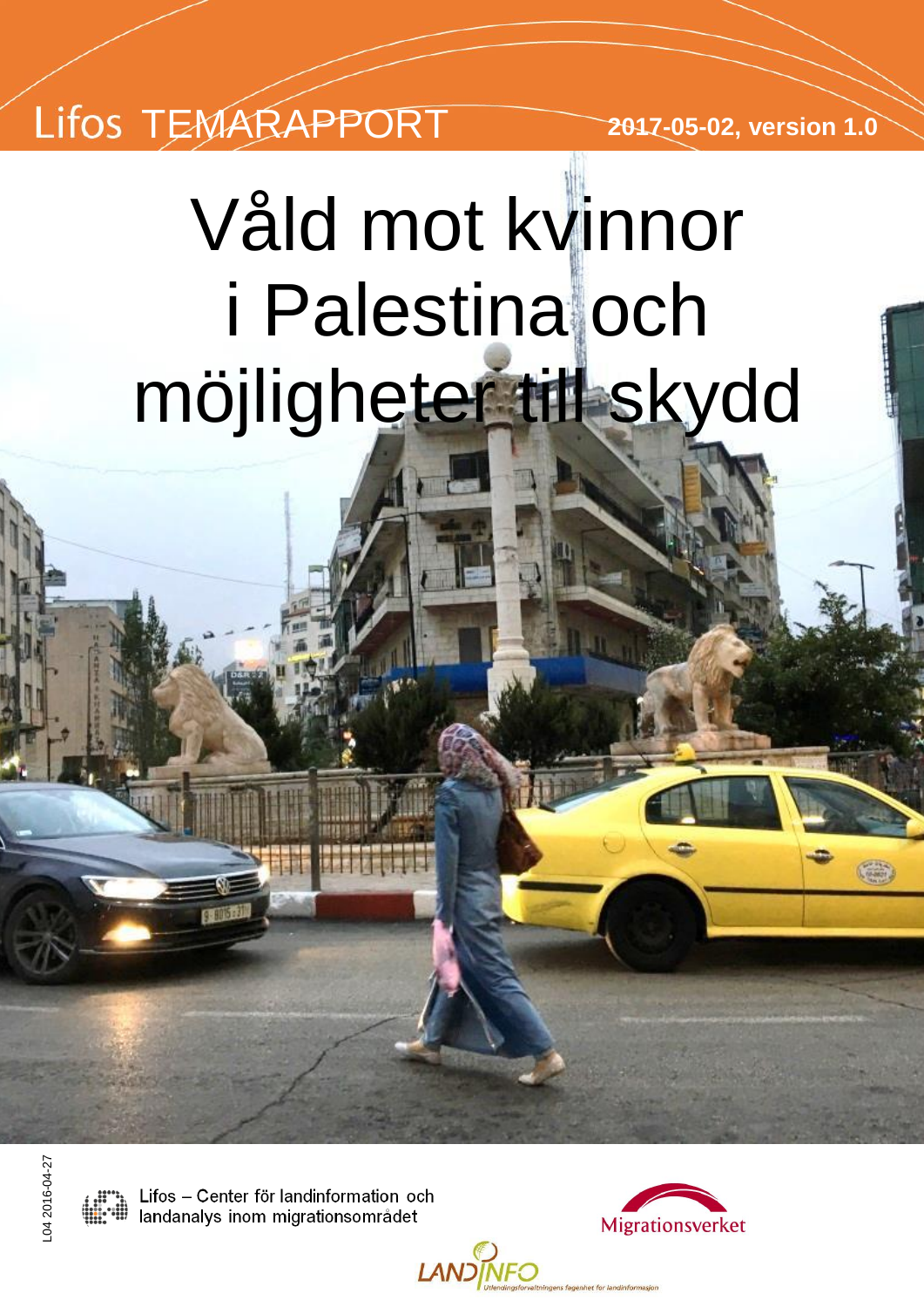#### **Om rapporten**

Denna rapport är skriven i enlighet med **EU**:s allmänna riktlinjer för framtagande av [landinformation \(2008\).](http://www.refworld.org/pdfid/48493f7f2.pdf) Den är en opartisk presentation av tillförlitlig och relevant landinformation avsedd för handläggning av migrationsärenden.

Rapporten bygger på noggrant utvalda informationskällor. Alla källor refereras med undantag för beskrivning av allmänna förhållanden eller där Lifos expert är en källa, vilket i så fall anges. För att få en så fullständig bild som möjligt bör rapporten inte användas exklusivt som underlag i samband med avgörandet av ett enskilt ärende utan tillsammans med andra källor.

Informationen i rapporten återspeglar inte Migrationsverkets officiella ståndpunkt i en viss fråga och Lifos har ingen avsikt att genom rapporten göra politiska eller rättsliga ställningstaganden.

#### **Temarapport: Våld mot kvinnor i Palestina och möjligheter till skydd**

2017-05-02, version 1.0

Lifos – Center för landinformation och landanalys inom migrationsområdet

© Migrationsverket (Swedish Migration Agency), 201Å

Omslagsbild: Ramallah , Lifos

Publikationen kan laddas ner från http://lifos.migrationsverket.se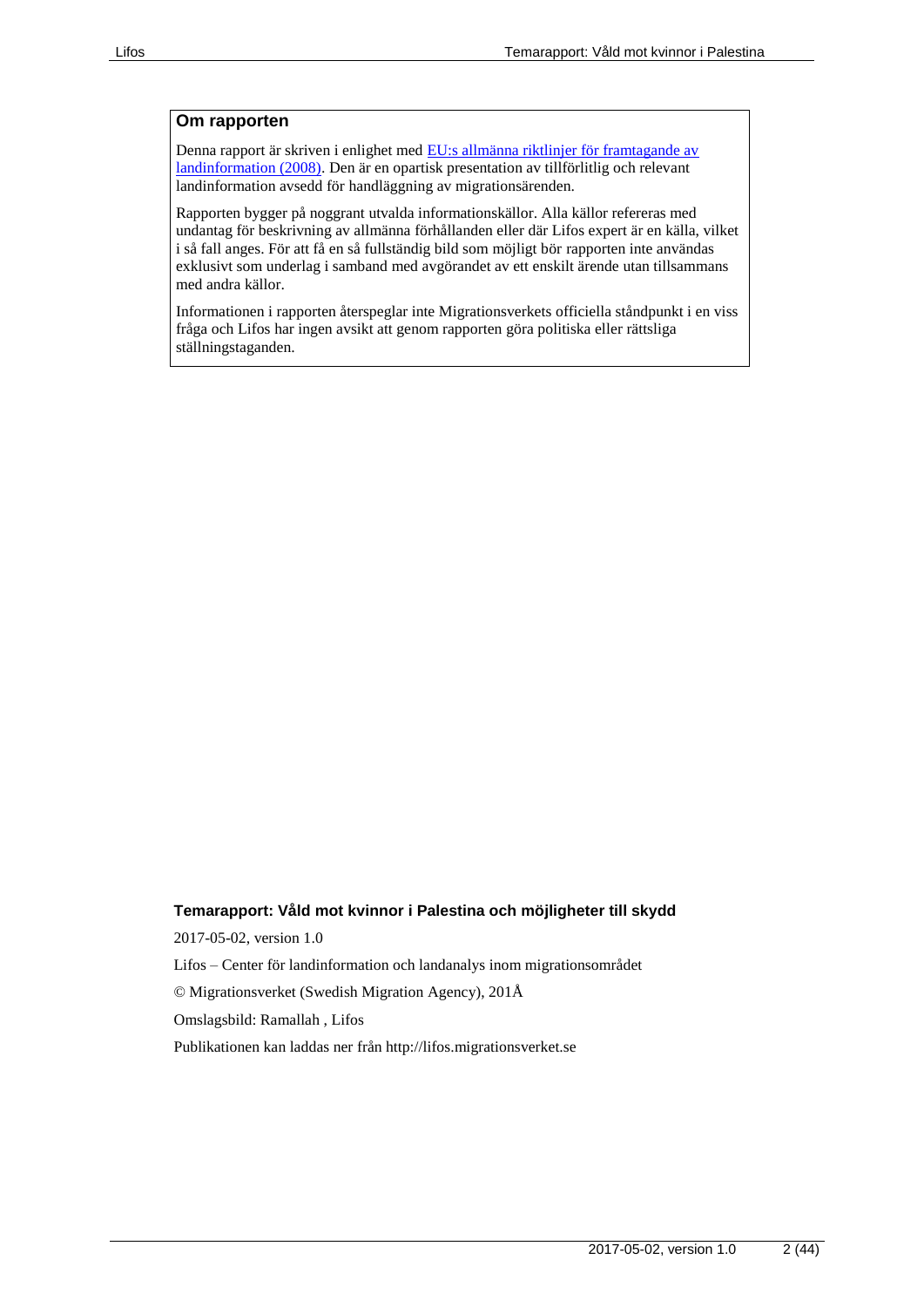# **Innehåll**

| 1.                                                          |  |
|-------------------------------------------------------------|--|
| $2^{\circ}$                                                 |  |
|                                                             |  |
| Relevanta lagar i situationer av våld mot kvinnor  10<br>3. |  |
| 4.                                                          |  |
|                                                             |  |
| 4.1.1. Rättsligt ramverk och hantering av sexuellt våld 15  |  |
|                                                             |  |
| 4.3.                                                        |  |
| 5.                                                          |  |
| 5.1.                                                        |  |
|                                                             |  |
| 5.1.2. Traditionella konfliktlösningsmekanismer 24          |  |
|                                                             |  |
|                                                             |  |
| 5.2.1.                                                      |  |
| 5.2.2.                                                      |  |
| 5.2.3.                                                      |  |
| 5.2.4.                                                      |  |
| 5.2.5.                                                      |  |
| Skyddsmöjligheter av israeliska myndigheter 34<br>5.2.6.    |  |
| б.                                                          |  |
|                                                             |  |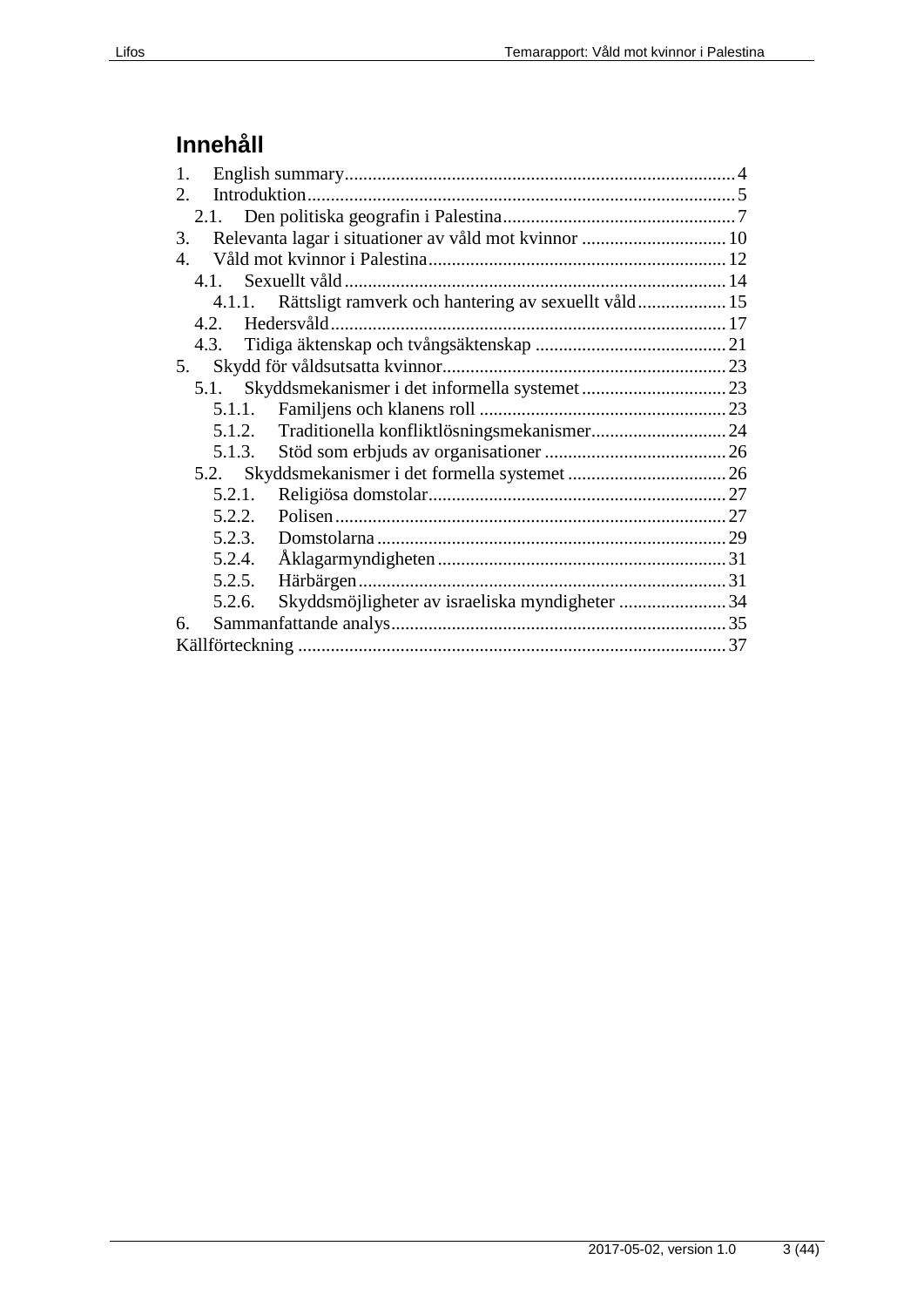# <span id="page-3-0"></span>**1. English summary**

This report is about violence against women in Palestine and the possibilities of protection. It is a result of a fact finding mission performed jointly by Lifos and Landinfo to Palestine in the autumn of 2016. The report builds on various interviews with women's organizations and other actors in Gaza and the West Bank as well as additional information from a variety of sources.

The report outlines the situation for women in Palestine with regard to domestic violence, sexual violence, honor violence and early and forced marriage. Relevant laws applicable and deficiencies in the legal frameworks are also described, as well as the formal and informal mechanisms in place in Palestine for protection of women affected by gender based violence.

Lifos conclusion is that the root causes to gender based violence in Palestine lies in patriarchal norms and behaviors that legitimize the power of the family's men and their rights to discipline women who break social norms. These norms are even stricter in Gaza where the efforts to combat gender based violence are mainly driven by civil society and international organizations rather than the Hamas government. Gender based violence in Palestine is prevailing and outdated laws add to the vulnerability of affected women.

In the West Bank, efforts are made by the Palestinian Authority to improve the situation through various measures. For example the formation of family protection units within the police, gender-trained prosecutors, the national action plan on violence against women and the national observatory as well as the abolition of certain paragraphs that allowed mitigation in cases of honor killings. The bulk of the outdated legal framework however remains and efforts to reform and improve by putting in place a new unified penal code for Palestine as well as a draft family protection law remain to be agreed upon.

The political context of Palestine also adds on to the complexity of protection for battered women. Different governments in Gaza and the West Bank as well as an administrative division of the West Bank with the Israeli authorities having partial or full control of certain areas limits the possibilities of victims of gender based violence to seek and receive assistance.

The common view in the Palestinian society is that gender based violence is a family matter that should not be exposed. Therefore, there is a low willingness to report these crimes to the police, even though there has been a small increase in the last years in the West Bank, probably due to the work of the family protection units. Few cases are processed in courts and there is a view among women that many prosecutors and judges represent the general patriarchal views of society, questioning women for the violence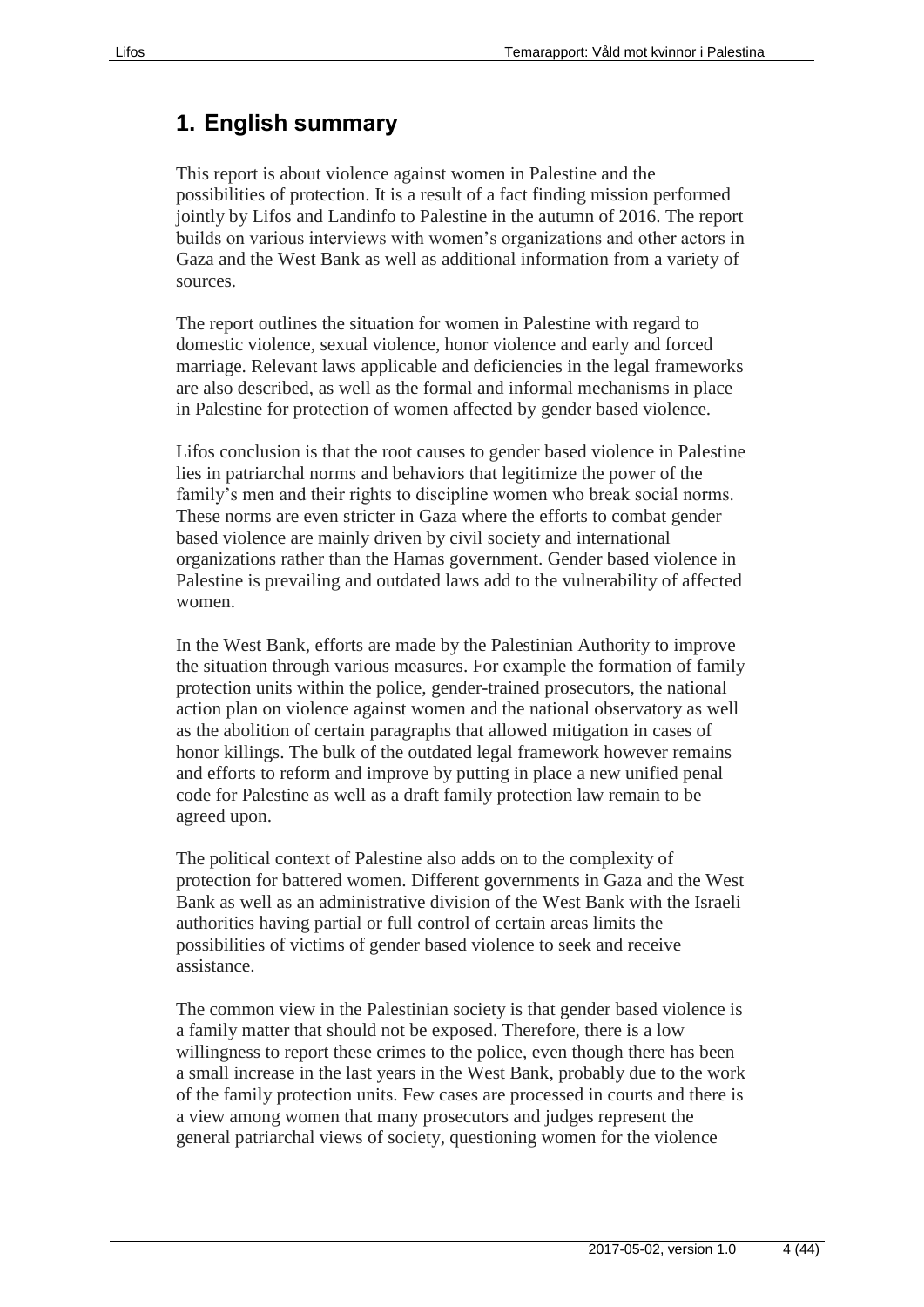against them and for exposing their family through going to courts. Also, family and clan members intervene in formal processes causing police claims and courts cases to be dropped.

Although there are shelters for battered women, far more women seek protection among close relatives if they decide to leave the violent husband, which many women do not. Women who have been to shelters often face social stigmatization afterwards and most commonly return to their homes only to face continuous violence. Some women's organizations and local *mukhtars* can intervene to mediate with the family or husband and this may have a beneficial result, but rarely offers a long term solution for a battered woman. In severe cases of violence with threats of murder or honor killings, West Bank women can access an emergency shelter in Jericho but still have to return home sooner or later. Real and long term protection for these women is, according to Lifos sources, difficult or almost impossible to find. In some rare cases when a woman has the support of a network of male family members, for example in cases where there is a threat from her husband but the male elders from her origin family protect her, protection can be arranged through the woman moving to a larger city and living there with other women.

# <span id="page-4-0"></span>**2. Introduktion**

 $\overline{a}$ 

Lifos, Migrationsverkets center för landinformation och analys, och den norska landinformationsenheten Landinfo gjorde gemensamt en utredningsresa till Palestina mellan den 24 oktober och den 4 november 2016. Intervjuer gjordes med fem kvinnoorganisationer, två i Gaza samt tre på Västbanken: Womens Legal Research and Consulting (CWLRC), Union of Palestinian Women's Committees (UPWC), Women's Centre for Legal Aid and Counselling (WCLAC), Kvinna till Kvinna och Sawa. Situationen för kvinnor diskuterades även med andra relevanta källor under resan. Ytterligare information har i efterhand fåtts genom epostkontakt med Kvinna till Kvinna. Denna rapport är ett resultat av utredningsresan och är utarbetad i samarbete med Landinfo.

Rapporten handlar om våld mot kvinnor i Palestina och deras möjligheter att få skydd. Den går igenom olika typer av våld mot kvinnor och de lagar och skyddssystem som är applicerbara i dessa situationer. Rapporten bygger på intervjuer från utredningsresan samt annat kompletterande material från olika skriftliga källor.

Palestina beskrivs av organisationen Women's Centre for Legal Aid and Counselling som ett ojämlikt, patriarkalt samhälle där religionen, kulturen och den israeliska ockupationen<sup>1</sup> sätter begränsningar som påverkar

<sup>1</sup> Internationella domstolen i Haag, FN:s Generalförsamling och säkerhetsråd samt alla stater som ingår där, inklusive Sverige, anser att Israel ockuperar de palestinska områdena. Israel anser det dock inte och använder termen "disputed territories" istället för ockupation.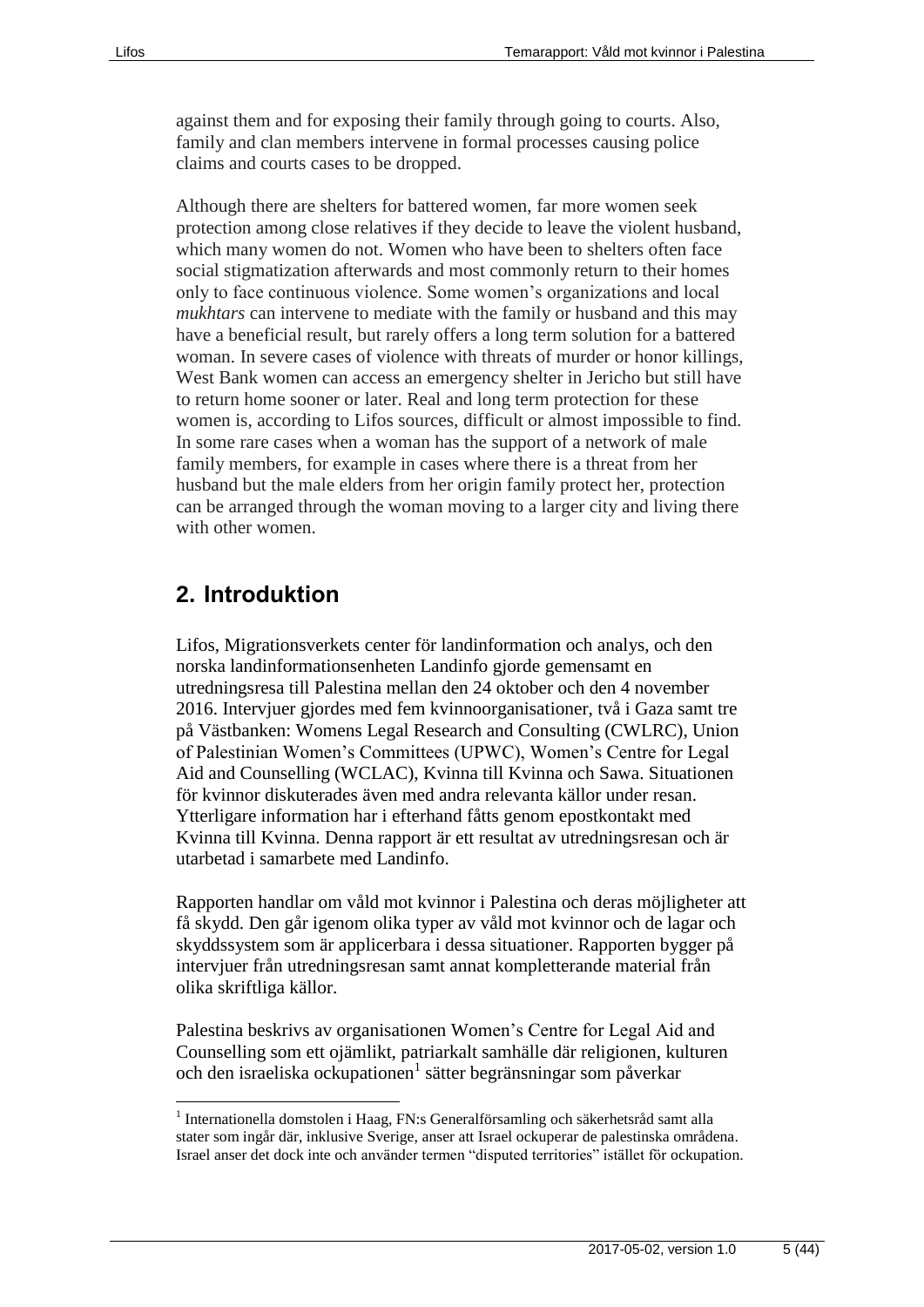situationen för kvinnor. Kvinnans roll reduceras till den som hemmafru och mor.<sup>2</sup> Den patriarkala kulturen skapar normer, traditioner och beteenden som kontrollerar och förtrycker kvinnan. Maken anses ha bestämmanderätt över kvinnan och traditioner och kulturen legitimerar hans "rätt" att disciplinera kvinnan genom våld.<sup>3</sup> Kvinnans roll i samhället har marginaliserats och hennes makt och kontroll över sitt eget liv samt möjligheten att fatta egna beslut har tagits ifrån henne.<sup>4</sup>

I många fall är det en kvinnas make som utövar våld mot henne men det kan också vara en annan familjemedlem, t.ex. pappan, brodern, kvinnans son eller någon i makens familj, inklusive svärmödrarna.<sup>5</sup> Kvinnor har lika stor del som män i att upprätthålla ojämlika traditioner och patriarkala system, menar organisationen Kvinna till Kvinna.<sup>6</sup>

Rådande lagstiftning och praxis bidrar dessutom till att bevara kvinnans lägre status i samhället, oavsett hennes religion, sociala status eller ålder. Samtidigt finns en stigmatisering kring våld mot kvinnor och en kultur av att inte berätta om övergreppen vilket förvärrar kvinnans situation, hennes möjligheter till skydd och en väg ut ur våldet. Antalet anmäla fall av våld mot kvinnor är därför också få.<sup>7</sup>

Organisationerna Kvinna till Kvinna och Sawa som Lifos och Landinfo mötte i Palestina menar att samhället gått i en mer konservativ riktning sedan början av 2000-talet, efter 11 september och andra intifadan. Det palestinska samhället har blivit mer stängt och religionen allt viktigare. I avsaknaden av ett fungerande parlament har imamernas makt blivit större samtidigt som arbetet med kvinnors rättigheter ses som ett påtvingande av värderingar som västvärlden står för. Detta har haft en negativ effekt på kvinnans situation i Palestina<sup>8</sup>

Kvinnans situation i Palestina påverkas även negativt av den pågående konflikten mellan Israel och Palestina och den israeliska ockupationen. De

[http://mfa.gov.il/MFA/MFA-Archive/2003/Pages/DISPUTED%20TERRITORIES-](http://mfa.gov.il/MFA/MFA-Archive/2003/Pages/DISPUTED%20TERRITORIES-%20Forgotten%20Facts%20About%20the%20We.aspx) [%20Forgotten%20Facts%20About%20the%20We.aspx](http://mfa.gov.il/MFA/MFA-Archive/2003/Pages/DISPUTED%20TERRITORIES-%20Forgotten%20Facts%20About%20the%20We.aspx) (hämtade 2017-04-24).

<sup>5</sup> Geneva Center for the Democratic Control of the Armed Forces (DCAF), *Palestinian Women and Security: Why Palestinian Women and Girls Do Not Feel Secure*, 2010, s. 33, <http://www.dcaf.ch/Publications/Palestinian-Women-and-Security> (hämtad 2017-02-22).

<http://palestine.unwomen.org/en/what-we-do/ending-violence-against-women> (hämtad 2017-02-16).

Se Oxford Public International Law*, Israeli Wall Advisory Opinion (Legal Consequences of the Construction of a Wall in the Occupied Palestinian Territory),* sektion A2, <http://opil.ouplaw.com/view/10.1093/law:epil/9780199231690/law-9780199231690-e150> samt Israeliska utrikesdepartementet

 $2$  Möte med Women's Centre for Legal Aid and Counselling (WCLAC), Jerusalem, 1 november 2016.

<sup>3</sup> Epostkonversation med Magnea Marinosdottir, Kvinna till Kvinna Palestina, 2017-03-10.

<sup>4</sup> Ministry of Women's Affairs, *National Strategy to Combat Violence Against Women* 2011-2019, s. 9-10, [www.mowa.pna.ps/English%20Part.pdf](http://www.mowa.pna.ps/English%20Part.pdf) (hämtad 2017-01-27).

<sup>6</sup> Möte med Kvinna till Kvinna, Beit Hanina, 31 oktober 2016. <sup>7</sup> UN Women Palestine, *Ending Violence Against Women*,

<sup>8</sup> Möte med Kvinna till Kvinna, Beit Hanina, 31 oktober 2016.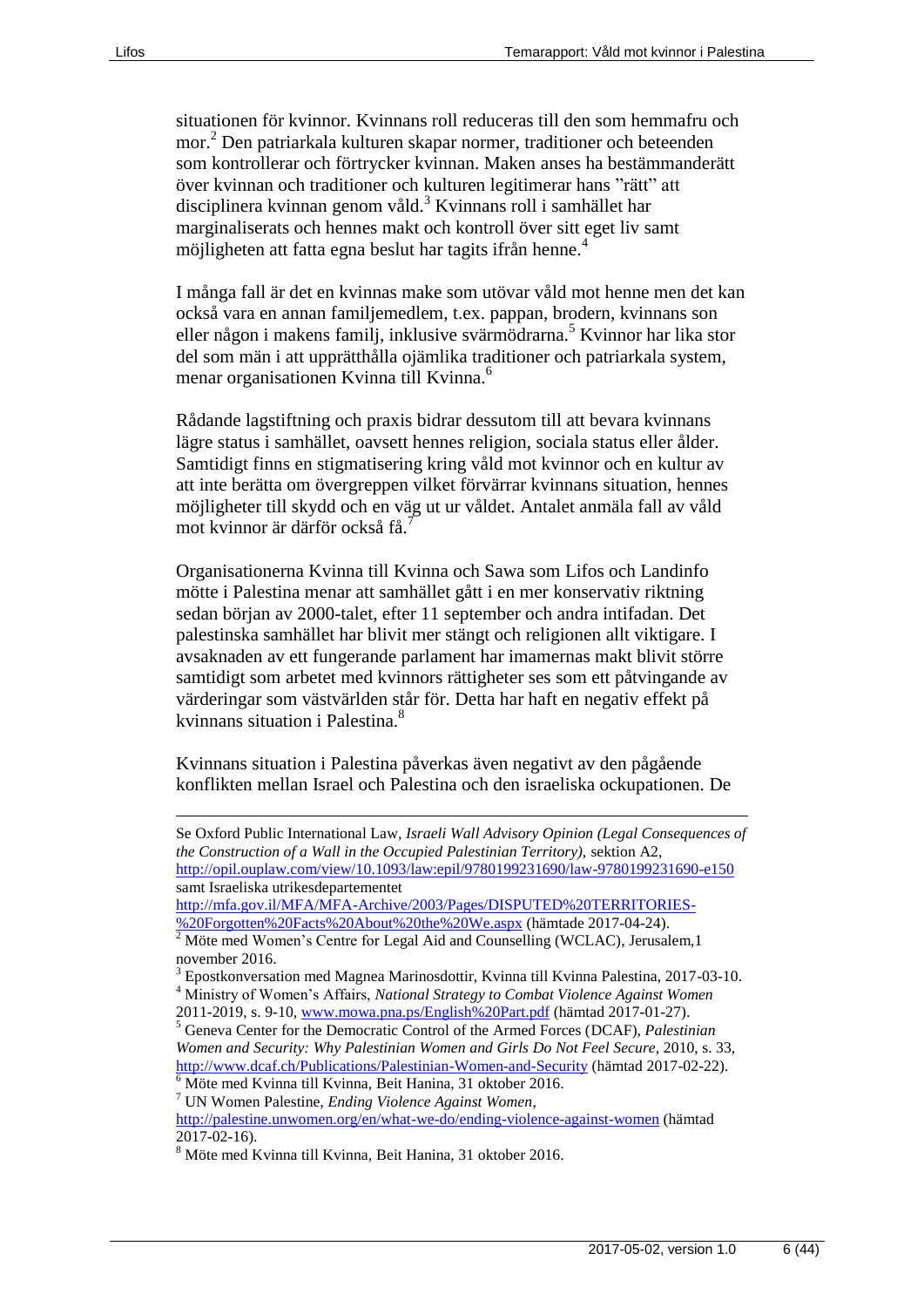effekter detta medför i form av ökade våldsnivåer i samhället i stort, arbetslöshet, ökad fattigdom, restriktioner i rörelsefriheten, trångboddhet etc., leder till en ökad psykologisk press generellt på palestinska familjer vilket också ökar våldet mot kvinnor.<sup>9</sup> Detta gäller i hela Palestina men särskilt i Gaza där den humanitära situationen är svår och där många människor bor på en mycket liten yta och med få möjligheter att ta sig ut.<sup>10</sup>

Den interna konflikten mellan Fatah och Hamas och den politiska ofriheten för rivaliserade grupp på respektive område är ytterligare en orsak.<sup>11</sup>

#### <span id="page-6-0"></span>**2.1. Den politiska geografin i Palestina**

Uppdelningen av Västbanken i olika områden med olika kontroll utgör ett hinder för Staten Palestina att uppfylla sin skyldighet att skydda kvinnor genom existerande lagar och innebär praktiska hinder när en kvinna söker skydd. En förövare kan t.ex. förflytta sig mellan områden med olika kontroll och på så vis undvika att bli lagförd.<sup>12</sup> En kvinnas möjlighet att använda sig av de olika lagarna eller tillgå palestinsk polis eller domstolar beror således på var i Palestina hon bor.

Östra Jerusalem ligger under israelisk de facto administration efter den israeliska annekteringen av staden 1967.<sup>13</sup> Den palestinska myndigheten (PA) har full kontroll i område A på Västbanken som framförallt utgörs av de större palestinska städerna och har merparten av den palestinska befolkningen. I område B som utgörs av uppbyggda områden har PA civil kontroll och Israel har kontroll över säkerheten. A och B motsvarar knappa 40 % av Västbanken men har majoriteten av den palestinska befolkningen.

<sup>9</sup> Bisan Center for Research and Development, *Gender-Based Violence in the Occupied Palestinian Territory*, MDG Achievement Fund och Palestinian National Authority, 2011, s.22[,http://www.mdgfund.org/sites/default/files/GEN\\_%20STUDY\\_OPT\\_Gender%20Viol](http://www.mdgfund.org/sites/default/files/GEN_%20STUDY_OPT_Gender%20Violence%20situation.pdf) [ence%20situation.pdf](http://www.mdgfund.org/sites/default/files/GEN_%20STUDY_OPT_Gender%20Violence%20situation.pdf) (hämtad 2017-04-10).

<sup>&</sup>lt;sup>10</sup> United Nations High Commissioner on Human Rights (UNHCHR), Speech of UN Special Rapporteaur on violence against women, *Reducing violence against women and promoting gender equality: two underused tools in bridging fragmented and divided communities and achieving peace*, 22 september 2016[, http://www.ohchr.org/EN/](http://www.ohchr.org/EN/%20NewsEvents/Pages/%20DisplayNews.aspx?NewsID=20565&LangID=E)  [NewsEvents/Pages/ DisplayNews.aspx?NewsID=20565&LangID=E](http://www.ohchr.org/EN/%20NewsEvents/Pages/%20DisplayNews.aspx?NewsID=20565&LangID=E) (hämtad 2017-02-23).

<sup>11</sup> Azzouni, Suheir, *Palestine*, i Kelly & Breslin (red), *Women's Rights in the Middle East and North Africa: Progress Amid Resistance*, New York: Freedom House 2010. <sup>12</sup> UNHCHR, 2016.

<sup>&</sup>lt;sup>13</sup> OCHA, *East Jerusalem*,<https://www.ochaopt.org/location/east-jerusalem> (hämtad 2017-02-23).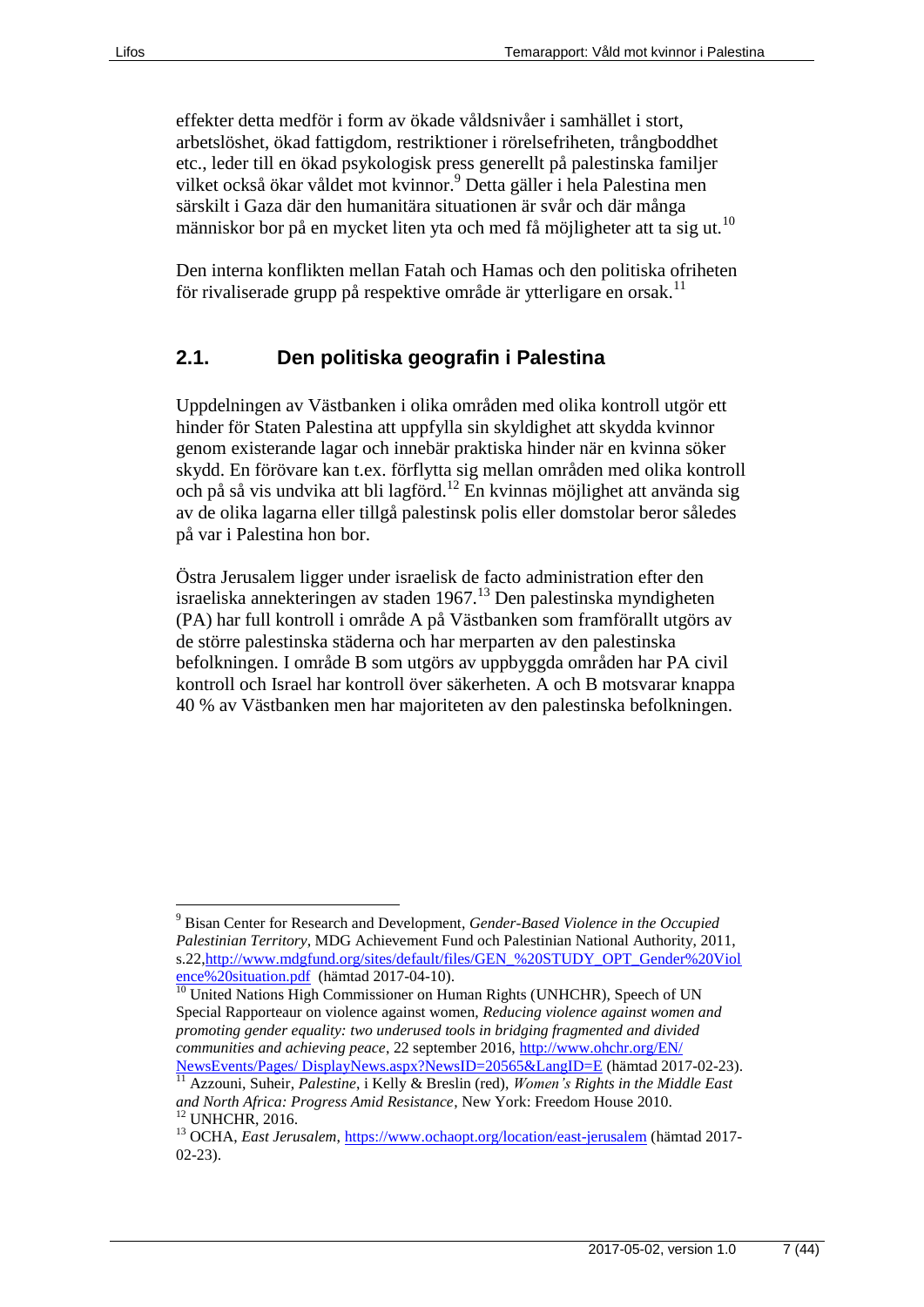

Karta över Västbanken.<sup>14</sup>

Område A och B är uppdelade på över 200 separata enheter av land som ligger utspridda och är omgivna av område C. Israel kontrollerar vägarna mellan de palestinska enklaverna.<sup>15</sup> I område B finns palestinska polisstationer utplacerade sedan 2008 med Israels tillåtelse. Deras ansvar är att hantera incidenter som rör främst den allmänna ordningen och som bara involverar palestinier<sup>16</sup>. Eftersom Israel har ansvaret för säkerheten i området sker koordinering mellan PA polis och israeliska säkerhetsstyrkor.<sup>17</sup>

I område C, resterande dryga 60 %, har Israel nästan full civil och militär kontroll. Där finns också de flesta israeliska bosättarna<sup>18</sup>. Det finns ingen palestinsk polis eller åklagare på plats i område C. För att palestinsk polis eller åklagare ska få tillträde till området krävs koordinering med den

<sup>14</sup> Karta av UN OCHA, finns på Al Jazeera, *Maps: The occupation of the West Bank,* <http://america.aljazeera.com/multimedia/2014/7/west-bank-security.html> (hämtad 2017-04- 26).

<sup>15</sup> Utrikespolitiska Institutet, *Landguiden, Palestina*, [http://www.landguiden.se/Lander](http://www.landguiden.se/Lander%20/Asien/Palestina?p=1)  [/Asien/Palestina?p=1](http://www.landguiden.se/Lander%20/Asien/Palestina?p=1) (hämtad 2017-02-21).

<sup>16</sup> Peters, Joel och Newman, David (red.), *Routledge Handbook on the Israeli-Palestinian Conflict*, s 10, New York: Routledge, 2013.

<sup>17</sup> The Jerusalem Post, *PA to Open Police Stations in Area B*, 18 april 2008, <http://www.jpost.com/Israel/PA-to-open-police-stations-in-Area-B> (hämtad 2017-03-13).

<sup>18</sup> Möte med OCHA, Jerusalem, 31 oktober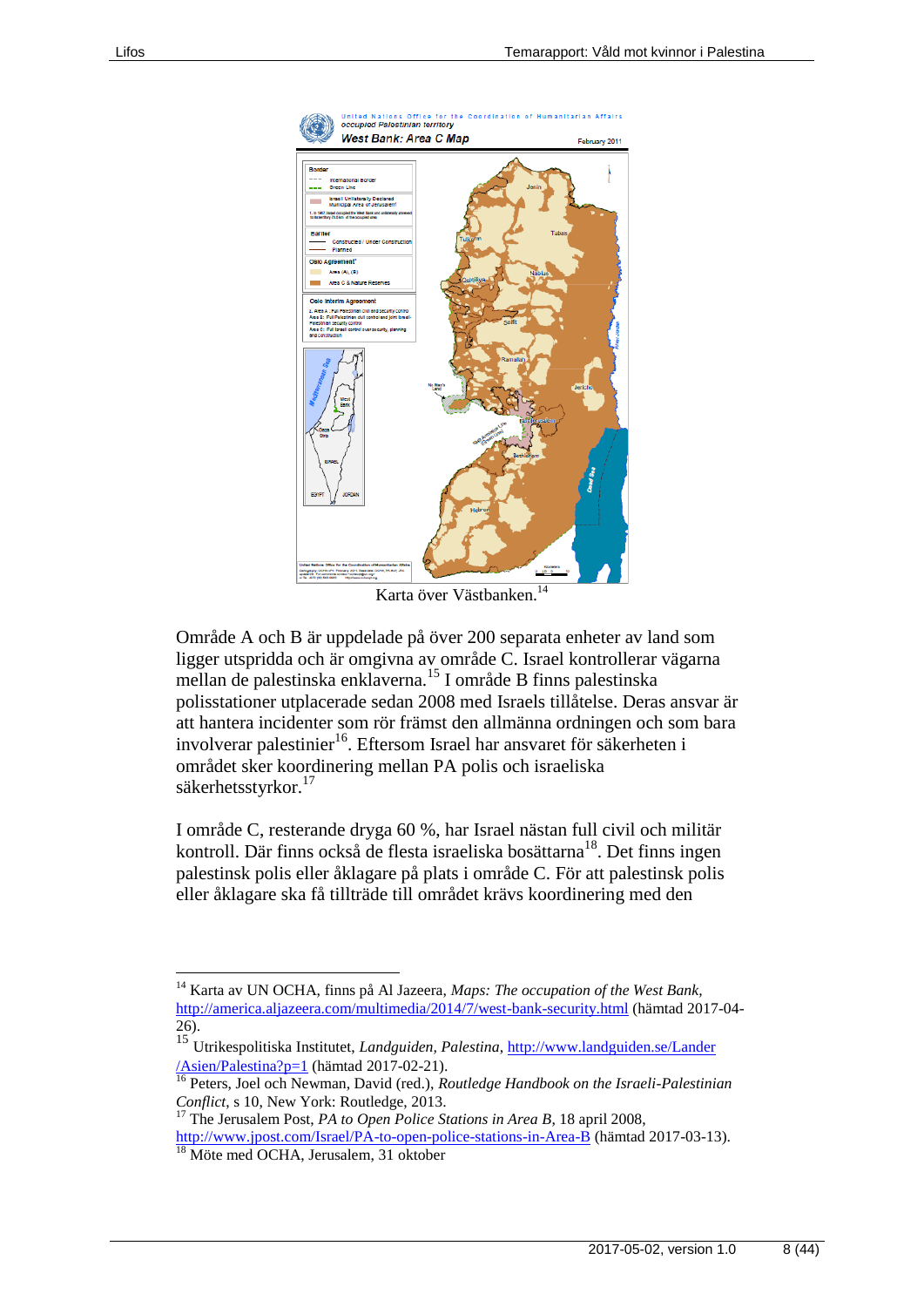israeliska administrationen vilka inte alltid ger access.<sup>19</sup> Det är därför också svårt att implementera lagar i området och kvinnor som är utsatta för våld har mycket svårt att få skydd eller söka rättvisa eller ens söka läkarvård för eventuella skador. Istället fyller sedvanerätt och traditionella konfliktlösningsmekanismer vakuumet, vilka inte alltid ser till kvinnans bästa.<sup>20</sup>

Gaza styrs sedan 2007 av Hamas och den Palestinska myndigheten har ingen auktoritet över området.<sup>21</sup> Israel lämnade området år  $2005$  men kontrollerar alla gränser mot Västbanken eller Israel samt all in- och utförsel av varor och personer, luftrum och kusten. $^{22}$ 

Gaza har en egen polisstyrka som verkar oberoende av PA's och som styrs av Hamas eget Inrikesministerium.<sup>23</sup> Hamas etablerade egna domstolar och åklagarväsen efter maktövertagandet 2007. Hamas har också skapat en parallell enhet, High Justice Council, som utser domare utan den palestinska myndighetens godkännande trots att PA enligt den palestinska grundlagen är den enda som kan göra detta.<sup>24</sup> Inte heller de åtgärder för att förbättra skyddet för kvinnor som den palestinska myndigheten (PA) driver kan implementeras i Gaza.<sup>25</sup>

Möjligheten att skapa enhetliga palestinska lagar som skyddar kvinnor är begränsad i och med att olika lagsystem gäller på respektive område. 26 Det palestinska parlamentet (Palestinian Legislative Council) har varit paralyserat sedan splittringen mellan Västbanken och Gaza år 2007 och på grund av att ett antal PLC medlemmar har arresterats av Israel.<sup>27</sup> Den kan därför inte fylla sin lagstiftande funktion och anta nya lagar som utökar

<sup>19</sup> Kvinna till Kvinna, *Inequalities facing Women living in Area C of the occupied Palestinian territories' West Bank*, oktober 2012, [http://kvinnatillkvinna.se/en/2013/05/03/](http://kvinnatillkvinna.se/en/2013/05/03/%20palestinian-womens-rights-on-hold-in-area-c/)  [palestinian-womens-rights-on-hold-in-area-c/](http://kvinnatillkvinna.se/en/2013/05/03/%20palestinian-womens-rights-on-hold-in-area-c/) (hämtad 2017-02-23) samt UN Women, *Access Denied – Palestinian Women's Access to Justice in the West Bank of the occupied Palestinian Territory*, 2014, s 38 , [http://www2.unwomen.org/-](http://www2.unwomen.org/-/media/field%20office%20palestine/attachments/publications/2014/access%20denied_en.pdf?vs=56)

[<sup>/</sup>media/field%20office%20palestine/attachments/publications/2014/access%20denied\\_en.p](http://www2.unwomen.org/-/media/field%20office%20palestine/attachments/publications/2014/access%20denied_en.pdf?vs=56) [df?vs=56](http://www2.unwomen.org/-/media/field%20office%20palestine/attachments/publications/2014/access%20denied_en.pdf?vs=56) (hämtad 2017-01-16).

 $20$  Ibid

 $^{21}$  Möte med Palestinska inrikesministeriet, Ramallah, 30 oktober 2016.

<sup>22</sup> Landguiden, *Palestina*, samt Human Rights Watch, *World Report 2017*, *Israel/Palestine*, <https://www.hrw.org/world-report/2017/country-chapters/israel/palestine> (hämtad 2017-03- 17), US Department of State, *Israel 2014 Human Rights Report*, [https://www.state.gov/](https://www.state.gov/%20documents/organization/236816.pdf)  [documents/organization/236816.pdf](https://www.state.gov/%20documents/organization/236816.pdf) (hämtad 2017-03-17)

<sup>23</sup> Time Magazine, *Gaza's Police Force: Between Hamas and a Hard Place*, 17 september 2010[, http://content.time.com/time/world/article/0,8599,2019151,00.html](http://content.time.com/time/world/article/0,8599,2019151,00.html) (hämtad 2017-03- 09)

<sup>24</sup> Human Rights Watch, *Abusive system – Failures of Criminal Justice in Gaza*, 2012, s. 8- 10, [https://www.hrw.org/sites/default/files/reports/iopt1012ForUpload\\_0.pdf](https://www.hrw.org/sites/default/files/reports/iopt1012ForUpload_0.pdf) (hämtad 2017-03-09)

<sup>25</sup> Azzouni, Suheir i Kelly & Breslin (red), 2010.

 $26$  Ibid

<sup>27</sup> Euro-Mediterranean Human Rights Network, *Palestine - Report on Violence against Women in the Context of Conflict*, 2015, [http://euromedrights.org/wp](http://euromedrights.org/wp-content/uploads/2015/12/EMHRN-Factsheet-VAW-Palestine-EN.pdf)[content/uploads/2015/12/EMHRN-Factsheet-VAW-Palestine-EN.pdf](http://euromedrights.org/wp-content/uploads/2015/12/EMHRN-Factsheet-VAW-Palestine-EN.pdf)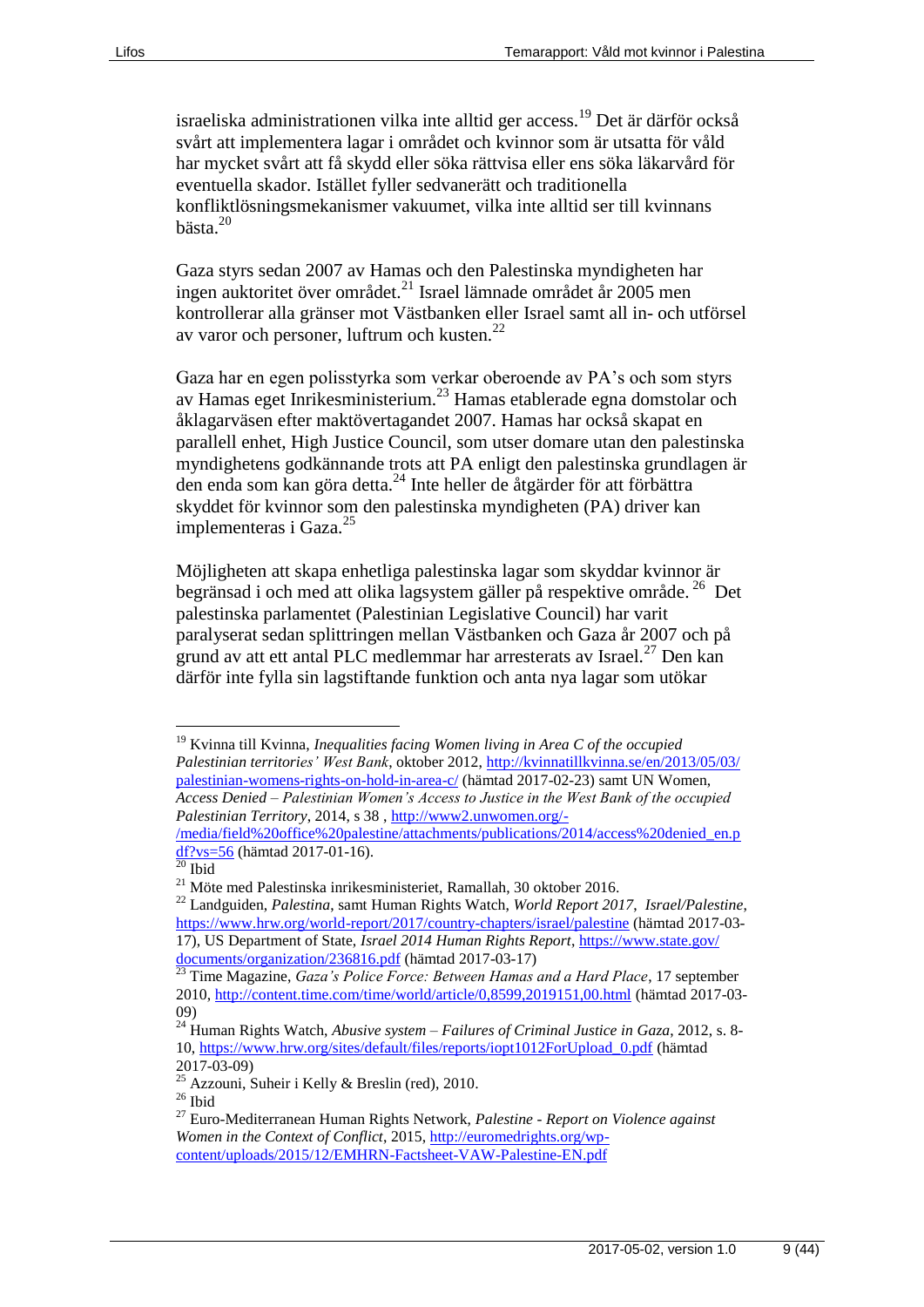skyddet för kvinnor. Den exekutiva makten får därför även fylla denna roll och nya lagar antas istället genom dekret från presidenten.<sup>28</sup>

# <span id="page-9-0"></span>**3. Relevanta lagar i situationer av våld mot kvinnor**

Den palestinska myndigheten är ansvarig för ny lagstiftning sedan 1993 års Osloavtal och dessa lagar gäller på både Västbanken och Gaza, däribland den palestinska grundlagen från 2003, omarbetad år 2005, och som fungerar ungefär som en konstitution.<sup>29</sup> På grund av den politiska splittringen mellan de styrande partierna Fatah på Västbanken och Hamas i Gaza har dock inte PA möjlighet att se till att lagarna efterföljs i Gaza.<sup>30</sup> Istället har 50 nya lagar antagits i Gaza mellan år 2007 och 2015 och på Västbanken har 100 nya lagar utfärdats av den palestinska presidenten under samma period.<sup>31</sup>

Vid sidan av de nytillkomna palestinska lagarna består palestinsk lag av diverse olika lagar från tidigare epoker och härskare i området, främst jordansk, brittisk, egyptisk och israelisk lagstiftning.<sup>32</sup>

Familjerätten täcker ärenden gällande äktenskap, skilsmässa, vårdnad, arv och underhåll av barn. I Gaza gäller egyptisk familjelag (Egyptian Law of Family Rights) från 1954. På Västbanken gäller den jordanska familjelagen (Jordanian Personal Status Law no. 61) från 1976. För muslimer på Västbanken och Gaza gäller två olika sharialagsystem baserat på Hanafiskolans rättstraditioner.<sup>33</sup> För kristna gäller egna lagar<sup>34</sup> och kyrkodomstolar som applicerar dessa.<sup>35</sup> En enhetlig palestinsk familjelag

<sup>33</sup> Jallad, 2012, s. 10.

<sup>28</sup> Möte med WCLAC, Jerusalem, 1 nov 2016.

<sup>29</sup> UN Women, *Access Denied – Palestinian Women's Access to Justice in the West Bank of the occupied Palestinian Territory*, 2014, s. 14-17 , [http://www2.unwomen.org/-](http://www2.unwomen.org/-/media/field%20office%20palestine/attachments/publications/2014/access%20denied_en.pdf?vs=56) [/media/field%20office%20palestine/attachments/publications/2014/access%20denied\\_en.p](http://www2.unwomen.org/-/media/field%20office%20palestine/attachments/publications/2014/access%20denied_en.pdf?vs=56) [df?vs=56](http://www2.unwomen.org/-/media/field%20office%20palestine/attachments/publications/2014/access%20denied_en.pdf?vs=56) (hämtad 2017-01-16), Ministry of Women's Affairs, 2011 samt Amnesty International, *Torn apart by factional strife*, oktober 2007, s. 13, [https://www.amnesty.org/](https://www.amnesty.org/%20en/documents/MDE21/020/2007/en/)  [en/documents/MDE21/020/2007/en/](https://www.amnesty.org/%20en/documents/MDE21/020/2007/en/) (hämtad 2017-03-13).

<sup>30</sup> UN Women 2014, s 14, Zeina Jallad, *Palestinian Women and Security: A legal analysis*, The Geneva Centre for the Democratic Control of the Armed Forces (DCAF) 2012, <http://www.dcaf.ch/Publications/Palestinian-Women-and-Security-A-Legal-Analysis> (hämtad 2017-02-22).

<sup>31</sup> Al Monitor, *Hamas-Fatah divide cripples Palestine's judiciary*, 14 maj 2015, [http://www.al-monitor.com/pulse/originals/2015/05/palestine-gaza-west-bank-hamas-fatah](http://www.al-monitor.com/pulse/originals/2015/05/palestine-gaza-west-bank-hamas-fatah-judiciary-legislation.html)[judiciary-legislation.html](http://www.al-monitor.com/pulse/originals/2015/05/palestine-gaza-west-bank-hamas-fatah-judiciary-legislation.html) (hämtad 2017-03-09).

<sup>32</sup> UNDP, *A Review of Palestinian Legislation from a Women's Rights Perspective*, September 2011[, http://www.undp.ps/en/newsroom/publications/pdf/other/](http://www.undp.ps/en/newsroom/publications/pdf/other/%20womenrreview.pdf)  [womenrreview.pdf](http://www.undp.ps/en/newsroom/publications/pdf/other/%20womenrreview.pdf) (hämtad 2017-01-24).

<sup>34</sup> B.la. Personal Status Law for Orthodox Christians, Personal Status Law for Coptic Orthodox Church of 1938, se UNDP, 2011, s. 22.

<sup>&</sup>lt;sup>35</sup> Ministry of Women's Affairs 2011, s. 19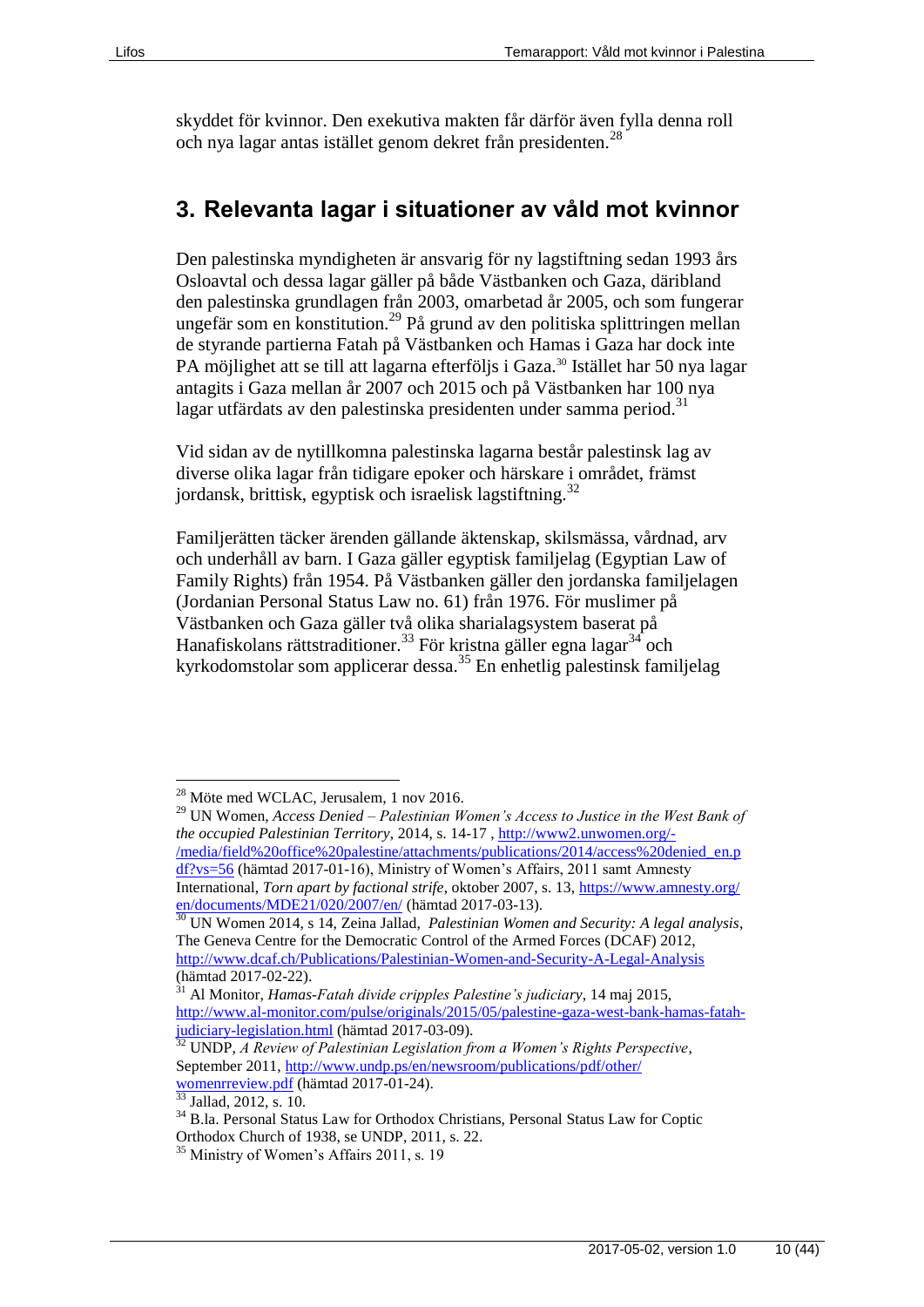som gäller för alla religiösa grupper finns utarbetad men har ännu inte antagits.<sup>36</sup>

Palestinierna i Jerusalem följer också den jordanska familjelagen men i ärenden som rör ekonomisk fördelning mellan makar, vårdnad om barn och polygami gäller israelisk lag.<sup>37</sup>

När det gäller straffrätt gäller på Västbanken den jordanska straffrätten från 1960 (Jordanien Penal Code No. 16), dock med undantag för östra Jerusalem som istället omfattas av israelisk straffrätt. I Gaza gäller den brittiska straffrätten från 1936 (Mandate Penal Code No. 74) och med vissa tillägg från den egyptiska straffrätten gällande framförallt otrohet (Egyptian Penal Code and Criminal Procedure Code of 1953).<sup>38</sup> Det pågår en process med att utarbeta en enhetlig strafflag för hela Palestina. Den senaste versionen är från 2011 och har ratificerats av regeringen men den väntar ännu på att antas av president Abbas.<sup>39</sup>

Människorättsorganisationer och kvinnogrupper har länge arbetat för att förändringar ska göras i straffrätten i Palestina så att kvinnor och flickor ska kunna skyddas från våld. I nuläget finns ett antal brister i lagstiftningen och som dessa grupper ser behöver stärkas upp för att ge kvinnor och flickor utsatta för våld ett fullgott skydd. <sup>40</sup> Enligt en rapport från US Department of State från 2016 efterlevs de lagar som finns idag dåligt i fall av våld mot kvinnor.<sup>41</sup> Även svenska Utrikesdepartementets rapport kring de mänskliga rättigheterna och rättsstatens principer i Palestina för åren 2015 och 2016 säger att skyddet för kvinnors rättigheter generellt sett är bristfälligt i den lagstiftning som används i Palestina.<sup>42</sup>

<sup>36</sup> UN Women, *Fact Sheet: Women's Access to Justice and Security* [http://www2.unwomen.org/-/media/field%20office%20palestine/ attachments/](http://www2.unwomen.org/-/media/field%20office%20palestine/%20attachments/%20publications/2014/fact%20sheet%20a2j_en.pdf)  [publications/2014/fact%20sheet%20a2j\\_en.pdf](http://www2.unwomen.org/-/media/field%20office%20palestine/%20attachments/%20publications/2014/fact%20sheet%20a2j_en.pdf) (hämtad 2017-01-19). Ministry of Women's Affairs 2011, s. 19.

<sup>&</sup>lt;sup>38</sup> The Geneva Centre for the Democratic Control of the Armed Forces (DCAF), *Palestinian Women and Security: A legal collection*, 2012,

<http://www.dcaf.ch/Publications/Palestinian-Women-and-Security-A-Legal-Collection> (hämtad 2017-03-20).

<sup>39</sup> Al Haq, *Violence against Palestinian Women Must Stop*, 2 December 2015, [http://www.alhaq.org/advocacy/topics/palestinian-violations/1001-violence-against](http://www.alhaq.org/advocacy/topics/palestinian-violations/1001-violence-against-palestinian-women-must-stop)[palestinian-women-must-stop](http://www.alhaq.org/advocacy/topics/palestinian-violations/1001-violence-against-palestinian-women-must-stop) (hämtad 2017-01-23), DCAF, s 6, 2012, Al Monitor, *Palestinian activists press Abbas to outlaw honour crime*, 12 mars 2014, [http://www.al](http://www.al-monitor.com/pulse/originals/2014/03/palestine-honor-crime-women-abuse-law-abbas.html)[monitor.com/pulse/originals/2014/03/palestine-honor-crime-women-abuse-law-abbas.html](http://www.al-monitor.com/pulse/originals/2014/03/palestine-honor-crime-women-abuse-law-abbas.html) (hämtad 2017-01-22).

 $40$  UNDP, 2011, s. 28-29.

<sup>41</sup> US Department of State, *Country Report on Human Rights Practices 2016 - Israel and The Occupied Territories - The Occupied Territories*, 2017, s. 124, <https://www.state.gov/documents/organization/265714.pdf> (hämtad 2017-04-07).

<sup>42</sup> Utrikesdepartementet, *Mänskliga rättigheter, demokrati och rättsstatens principer i Palestina 2015–2016*, 27 april 2017, s. 10,

[http://www.regeringen.se/498cd8/contentassets/2fed7baafa0e49b485c5e6e260a5fa50/palest](http://www.regeringen.se/498cd8/contentassets/2fed7baafa0e49b485c5e6e260a5fa50/palestina---manskliga-rattigheter-demokrati-och-rattsstatens-principer-2015-2016.pdf) [ina---manskliga-rattigheter-demokrati-och-rattsstatens-principer-2015-2016.pdf](http://www.regeringen.se/498cd8/contentassets/2fed7baafa0e49b485c5e6e260a5fa50/palestina---manskliga-rattigheter-demokrati-och-rattsstatens-principer-2015-2016.pdf) (hämtad 2017-04-28).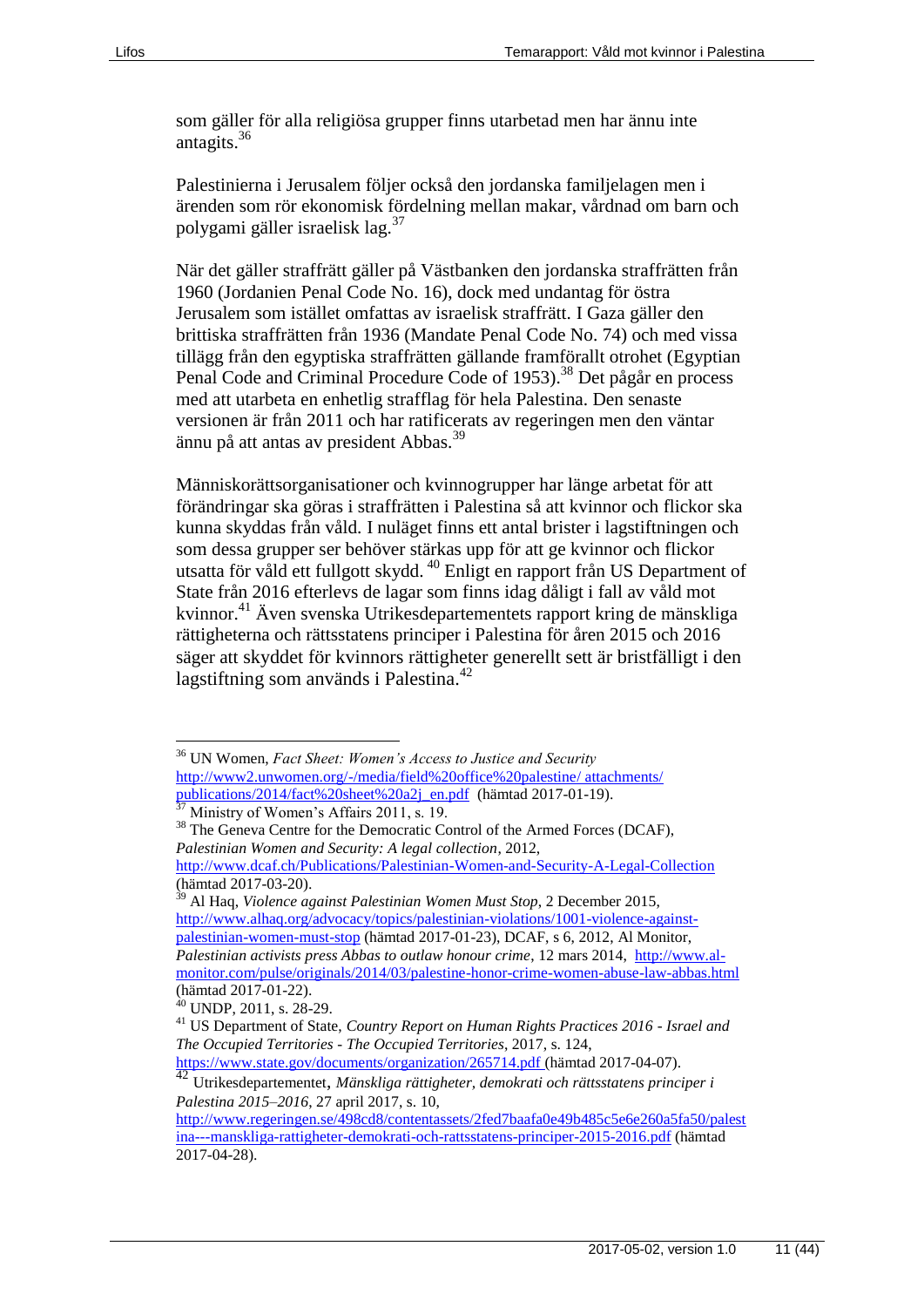Våld i hemmet är i dagsläget inte kriminaliserat och flera övergrepp som kan inkluderas i detta är heller ej kriminaliserade i lag.<sup>43</sup> En kvinna utsatt för våld i hemmet kan inte anmäla sin man för detta utan får istället anmäla på andra grunder såsom misshandel och överfall.<sup>44</sup>

Det utkast på ny strafflag som ännu inte har antagits skulle åtgärda några av de brister som finns i de strafflagar som idag gäller. Den skulle kriminalisera sexuellt ofredande och våld i hemmet och inkludera ett starkare skydd för kvinnor som utsätts för våldtäkt.<sup>45</sup> En Familjeskyddslag som omfattar våld i hemmet, sexuellt våld och trafficking har också utarbetats av det palestinska Kvinnoministeriet år 2013 på initiativ av ett antal kvinnoorganisationer. Lagen har ännu inte antagits.<sup>46</sup>

# <span id="page-11-0"></span>**4. Våld mot kvinnor i Palestina**

Våld mot kvinnor inkluderar alla handlingar som resulterar i fysisk, psykologisk eller sexuell skada eller lidande hos kvinnor vilket inkluderar hot om detta, tvång eller frihetsberövande. Det gäller både inom hemmet och utanför. $47$ 

En studie gjord av den palestinska statistiska centralbyrån år 2011 visade att 37 % av tillfrågade gifta palestinska kvinnor har utsatts för någon typ av våld av sina makar. Siffran är högre i Gaza än på Västbanken, 29,9% för kvinnor på Västbanken och 48,8% för Gaza.<sup>48</sup>

Siffrorna för Gaza gör gällande att 76,4% av kvinnorna utsatts för psykologiskt våld, 34,8% för fysiskt våld och 14,6% för sexuellt. För Västbanken var siffrorna 23,5% för psykiskt, 11,8% för fysiskt och 10,1% för sexuellt våld.<sup>49</sup> De högre siffrorna i Gaza kan förklaras både av lokala traditioner, den svåra humanitära situationen och striktare religiös hållning

<sup>43</sup> Jerusalem Institute of Justice, *Implementation of the Convention on the Elimination of All Forms of Discrimination against Women under the Palestinian Authority and Hamas – Alternative report prepared for the United Nations Committee on the Elimination of Discrimination Against Women*, 2016, s. 35, [http://jij.org/wp-content/uploads/2016/04/](http://jij.org/wp-content/uploads/2016/04/%20Discrimination-against-Women-Palestinian-Authority-and-Hamas.pdf)  [Discrimination-against-Women-Palestinian-Authority-and-Hamas.pdf](http://jij.org/wp-content/uploads/2016/04/%20Discrimination-against-Women-Palestinian-Authority-and-Hamas.pdf) (hämtad 2017-04- 06).

<sup>&</sup>lt;sup>44</sup> US Department of State, 2017, s. 124.

<sup>45</sup> UNDP, 2011, s 29.

<sup>46</sup> Euro-Mediterranean Human Rights Network, 2015, s. 35.

<sup>47</sup> United Nations General Assembly Resolution 48/104, *[Declaration on the Elimination of](http://www.un.org/documents/ga/res/48/a48r104.htm)  [Violence against Women](http://www.un.org/documents/ga/res/48/a48r104.htm)*, 1993. <http://www.refworld.org/docid/3b00f25d2c.html> (hämtad 2017-04-11)

<sup>48</sup> Palestinian Central Bureau of Statistics, *Press Release: Main Findings of Violence survey in the Palestinian Society*, December 2011, s. 17,

[http://www.pcbs.gov.ps/portals/\\_pcbs/pressrelease/el3onfnewenglish.pdf](http://www.pcbs.gov.ps/portals/_pcbs/pressrelease/el3onfnewenglish.pdf) (hämtad 2017-01- 25).  $49$  Ibid.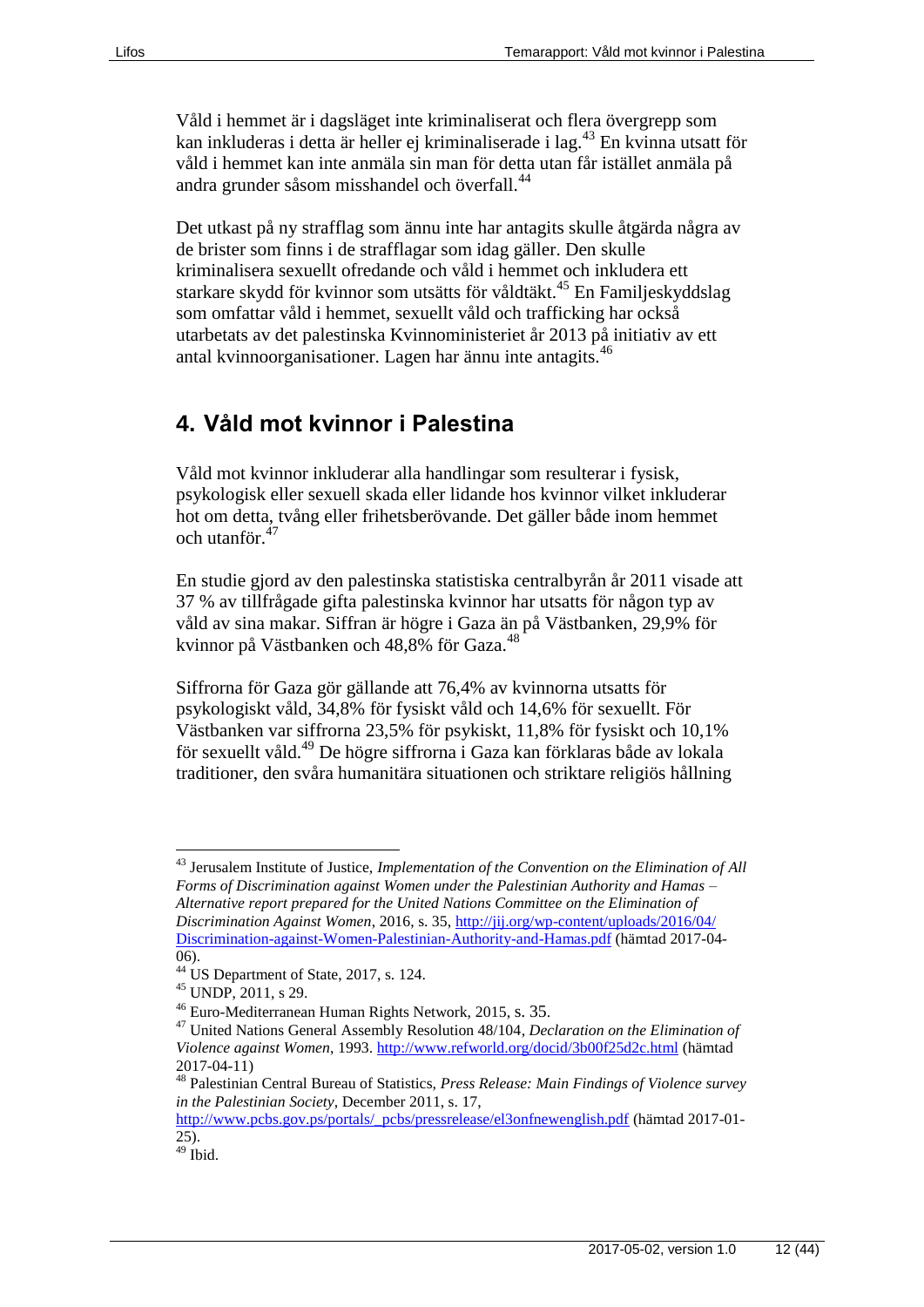än på Västbanken. <sup>50</sup> Center for Women's Legal Research and Consulting menar att många anser att kvinnor är mindre värda än män och att religionen används för att rättfärdiga att det inte finns lika rättigheter för kvinnor. "Mannen anses vara beslutsfattaren i kvinnans liv och detta leder till våld mot kvinnor. Kvinnor i Gaza är inte fria", menar organisationens ledare. <sup>51</sup> Undersökningar visar även att våldet mot kvinnor i Gaza ökat efter konflikten 2014 med Israel och de humanitära konsekvenser som den medförde. 52

Dessa siffror är en indikation på hur utbrett våld i hemmet i Palestina är men återspeglar med största sannolikhet inte hela problemet. Organisationen Sawa säger att det är svårt att veta hur utbrett våldet mot kvinnor är samtidigt som det kända antalet utsatta kvinnor ökar. Detta beror på att kvinnor har fler sätt att göra sina röster hörda genom olika organisationer som dokumenterar fall av våld och övergrepp och ger dem stöd. Detta bryter dock med traditionen att våld bör hållas hemligt och inom familjen.<sup>53</sup> Women's Center for Legal Aid and Counselling konstaterar att normer och traditioner och tryck från samhället har större makt över familjen än vad lagar har. $54$ 

Tillgången till korrekt statistik gällande våld mot kvinnor är en utmaning. Palestinska myndighetens Kvinnoministerium håller därför på att skapa vad de kallar "National Observatory on Violence Against Women". Observatoriet ska lanseras i juni 2017 och ska samla och dokumentera fall av våld mot kvinnor för att mäta hur utbrett problemet med våld mot kvinnor är. Syftet är också att informationen ska utgöra ett underlag för politiska åtgärder.<sup>55</sup>

Observatoriet är en av de åtgärder som finns identifierade i Palestinas nationella strategi 2011-2019 för att reducera våld mot kvinnor. Den

<sup>&</sup>lt;sup>50</sup> United Nations High Commissioner on Human Rights (UNHCHR), Speech of UN Special Rapporteur on violence against women, *Reducing violence against women and promoting gender equality: two underused tools in bridging fragmented and divided communities and achieving peace*, 22 september 2016[, http://www.ohchr.org/EN/](http://www.ohchr.org/EN/%20NewsEvents/Pages/DisplayNews.aspx?NewsID=20565&LangID=E)  [NewsEvents/Pages/DisplayNews.aspx?NewsID=20565&LangID=E](http://www.ohchr.org/EN/%20NewsEvents/Pages/DisplayNews.aspx?NewsID=20565&LangID=E) (hämtad 2017-02-23) samt möte med Center for Woman's Legal Research and Consulting (CWLRC), Gaza City, 26 oktober 2016.

<sup>51</sup> Möte med CWLRC, Gaza City, 26 oktober 2016.

<sup>52</sup> United Nations, Economic and Social Council, Commission of the Status of Women E/CN.6/2016/6, *Situation of and assistance to Palestinian women, Report of the Secretary General*,<http://www.refworld.org/docid/56a5c9794.html> (2017-04-11).

<sup>53</sup> Al Monitor, 16 juni 2016, *Will a new Palestinian agency be enough to stop violence against women?*[, http://www.al-monitor.com/pulse/originals/2016/06/palestinian](http://www.al-monitor.com/pulse/originals/2016/06/palestinian-observatory-violence-against-women.html?utm_source=Boomtrain)[observatory-violence-against-women.html?utm\\_source=Boomtrain &utm\\_ medium](http://www.al-monitor.com/pulse/originals/2016/06/palestinian-observatory-violence-against-women.html?utm_source=Boomtrain)  [=manual&utm\\_campaign=20160617&bt\\_ts=1466179736408](http://www.al-monitor.com/pulse/originals/2016/06/palestinian-observatory-violence-against-women.html?utm_source=Boomtrain) (hämtad 2017-03-09).

<sup>54</sup> Women's Center for Legal Aid and Counselling, *Women without Names: Report on Femicide in the Name of Honor in the Palestinian Society*, 2010, s. 34, <http://www.wclac.org/userfiles/Women%20inside%20preview.pdf> (hämtad 2017-02-16)

<sup>55</sup> Al Monitor, 16 juni 2016.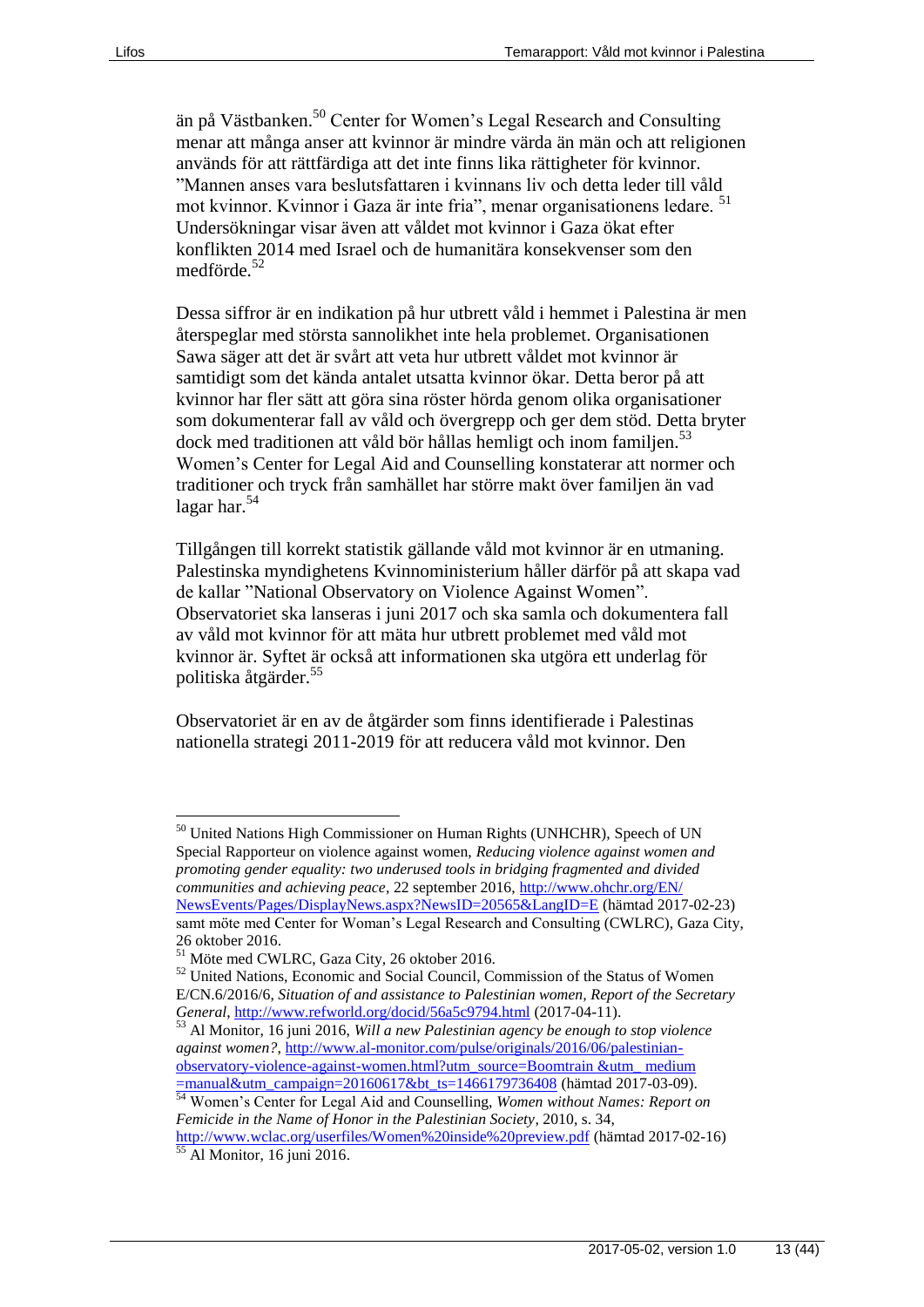definierar en lång rad av åtgärder som den palestinska myndigheten bör åstadkomma för att reducera våld mot kvinnor i Palestina.<sup>56</sup>

Ett av problemen är att kvinnorna ofta väljer att inte tala om att de utsätts för våld. Den statistiska centralbyråns studie visar att 65,3% av de tillfrågade kvinnorna som utsatts för våld av sina makar föredrog att inte tala om detta medan endast 0,7 % av kvinnorna vänt sig till en kvinnoorganisation eller center för att få vägledning.<sup>57</sup> Detta bekräftas också av ledaren för Union for Palestinian Womens's Committee i Gaza som menar att palestinska kvinnor skäms att rapportera våld mot dem till polisen och att de hellre pratar med varandra.<sup>58</sup> Kvinna till Kvinna menar att kvinnas viktigaste nätverk är familjen och att kvinnor generellt inte vågar talar om våld i hemmet då det kan innebära en fara för livet. Kvinnor är också rädda för vad det kan få för effekt om de berättar om våldet eller gör en anmälan. 59

#### <span id="page-13-0"></span>**4.1. Sexuellt våld**

Frågan om sexuellt våld är mycket känslig och tabubelagd i det palestinska samhället. Detta gäller i ännu högre grad incest.  $60$ 

Organisationen Sawa som arbetar med dessa frågor driver en hjälplinje där de ger rådgivning och stöd och som de samlar statistik från. Mellan åren 2009 och 2015 tog de emot 3189 fall av sexuellt våld. Av dessa var 1019 övergrepp inom familjen.<sup>61</sup> Dessa siffror kan inte bekräftas av andra källor och återspeglar med största säkerhet inte den faktiska situationen då man kan anta att inte alla som utsatts för denna typ av våld ringer till hjälplinjen.

Vid sexualbrott uppkommer en hedersproblematik (se mer under kapitel 4.3) för familjen eftersom det inte är accepterat att en kvinna har en sexuell relation utanför äktenskapet, oavsett om hon har valt detta själv eller inte.<sup>62</sup> Om en våldtäkt begåtts av en person utanför familjen tvingas inte sällan kvinnan att gifta sig med förövaren som ett sätt att reparera familjens heder.<sup>63</sup> Det medför även en möjlighet till strafflindring för mannen.<sup>64</sup> Sawa styrker att detta förekommer och menar att det gör kvinnan till dubbelt offer. "I Palestina ser man sexuella övergrepp som sex och inte som våld och man ger flickan eller kvinnan skulden", menar Sawa.<sup>65</sup>

<sup>56</sup> Se Ministry of Women's Affairs, 2011.

<sup>57</sup> Palestinian Central Bureau of Statistics, 2011, s. 18.

<sup>58</sup> Möte med Union of Palestinian Women's Committees (UPWC) mfl, Gaza City, 27 oktober 2016.

<sup>59</sup> Möte med Kvinna till Kvinna, Beit Hanina, 31 oktober 2016.

<sup>60</sup> DCAF, 2010, s. 34.

<sup>61</sup> Möte med Sawa, Jerusalem, 3 november 2016,.

<sup>62</sup> Möte med CWLRC, Gaza City, 26 okt 2016.

<sup>63</sup> Ministry of Women's Affairs, 2011, s. 24-25.

 $64$  Jordanian Penal Code no. 16 of 1960, amended 2011, art 308. http://www.ahtnc.org.jo/ [sites/default/files/penal\\_code.pdf](http://www.ahtnc.org.jo/%20sites/default/files/penal_code.pdf) eller s. 31-40 i DCAF, 2012.

<sup>&</sup>lt;sup>65</sup> Möte med Sawa, Jerusalem, 3 november 2016,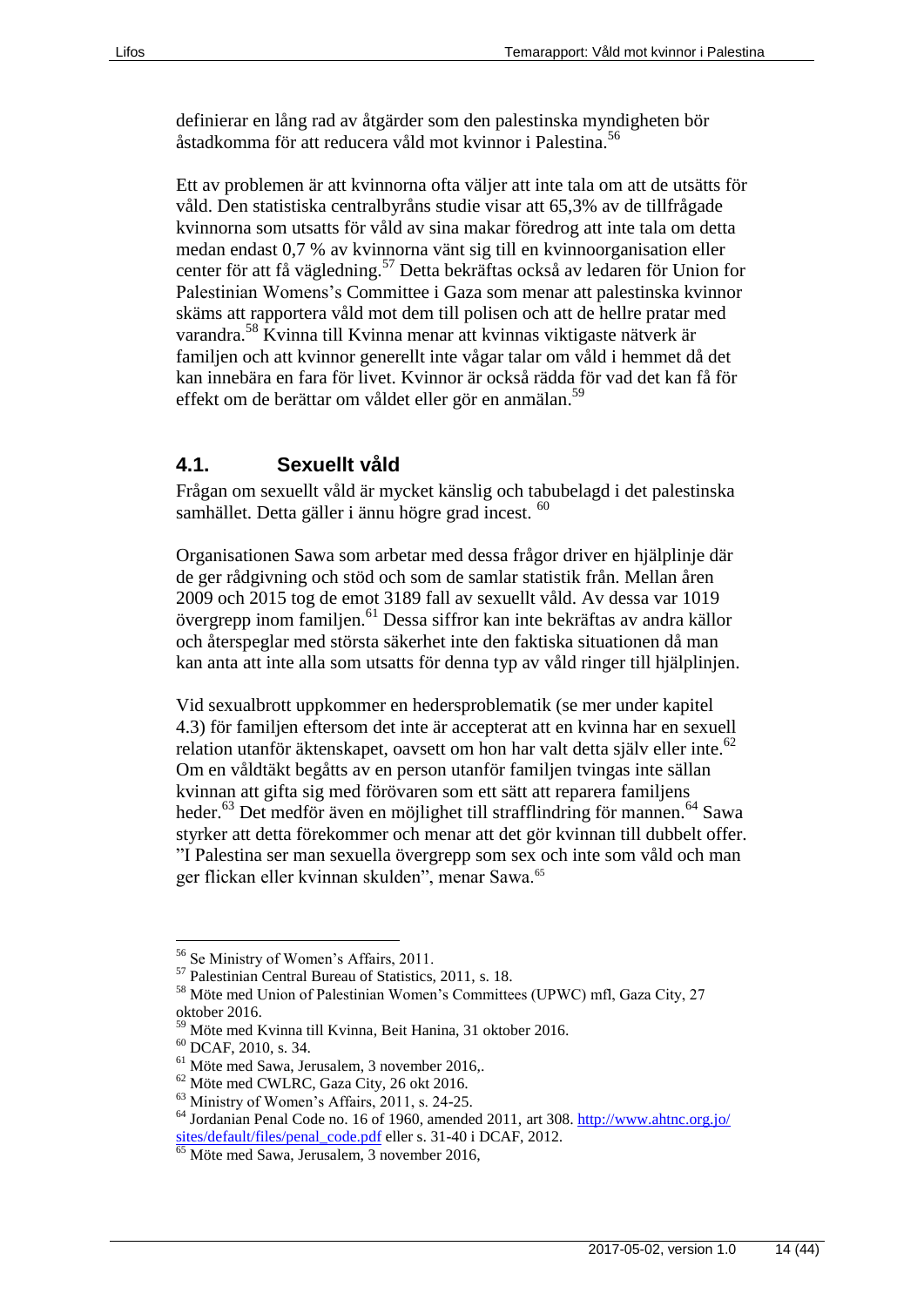#### <span id="page-14-0"></span>**4.1.1. Rättsligt ramverk och hantering av sexuellt våld**

#### *4.1.1.1. Sexuellt ofredande och våldtäkt*

Det finns också en hel del brister i lagstiftningen gällande sexuellt våld. Sexuella ofredanden är vanligt förekommande i Palestina men det finns inga lagar mot detta.<sup>66</sup> Den jordanska strafflagen nämner inte explicit ordet sexuellt ofredande men kriminaliserar en sexuell kontakt utan offrets medtyckte.<sup>67</sup> Brittisk lag i Gaza kriminaliserar våldtäkt och sexuellt överfall men inte sexuellt ofredande.<sup>68</sup> Enligt US Department of State förekommer det att kvinnor själva anses ha provocerat fram ofredanden mot dem genom sitt beteende, inte minst i Gaza där kvinnor anklagas för icke-muslimskt beteende av Hamas-regeringen, t.ex. att ha varit på allmän plats efter mörkrets inbrott eller att ha gått tillsammans med män som inte är släkt.<sup>69</sup>

I Gaza innebär våldtäkt olaglig sex med en kvinna mot hennes vilja genom att våld eller dödshot eller hot om allvarlig kroppslig skada används, eller om hon är medvetslös eller liknande.<sup>70</sup> Detta innebär att ganska mycket våld eller allvarliga hot krävs.

Den jordanska strafflagen hade före 2011 en liknande formulering men den är nu borttagen. Våldtäkt anses enligt den jordanska straffrätten ske när en man påtvingar en kvinna sex som han inte är gift med och straffet är tvångsarbete i minst fem år. Detta får innebörden att våldtäkt inom äktenskapet inte är reglerat i lag, inte heller våldtäkt av en man. Detta gäller inte i Gaza då våldtäkt inte sätts i relation till äktenskapet och en artikel även finns som rör påtvingad sodomi.<sup>71</sup> Straffet för våldtäkt i Gaza är upp till 14 års fängelse och våldtäktsförsök ger upp till sju års fängelse.<sup>72</sup>

Det finns information om att våldtagna kvinnor som inte kan presentera tillräckligt med bevis istället riskerar att straffas för äktenskapsbrott men detta har Lifos inte kunnat bekräftas av flera källor. <sup>73</sup> På Västbanken ger otrohet fängelse i ett till tre år och gifta personer straffas hårdare. <sup>74</sup> I Gaza

<sup>66</sup> US Department of State, 2017, s. 125.

<sup>67</sup> Jordanian Penal Code no. 16 of 1960, amended 2011, art 305.

<sup>68</sup> British Penal Code No. 74 of 1936, artikel 152.

<sup>69</sup> US Department of State, 2017, s. 125.

 $70$  British Penal Code No. 74 of 1936, artikel 152, 1a., finns i DCAF, s. 24.

 $71$  Ibid.

<sup>72</sup> British Penal Code No. 74 of 1936, artikel 152, 1 och 2 samt 154.

<sup>73</sup> David Ghanim, *Gender-Based Violence in the Middle East and North Africa: A ubiquitous phenomenon*, s. 49, i Zhia Smail Salhi (red), Gender and Violence in Islamic Societies: Patriarchy, Islamism and Politics, 2013, I.B Tauris publisher.

<sup>74</sup> Jordanian Penal Code no. 16 of 1960, amended 2011, artikel 282-284. Strafflagen som gäller på Västbanken hade före 2011 högre straff för kvinnor än män men nu gäller samma straff. Maxstraffet på tre år används om otroheten begås i den gifta partens hem. Om en man är otrogen måste inte bara kvinnan utan även hennes förmyndare, wali, göra anmälan.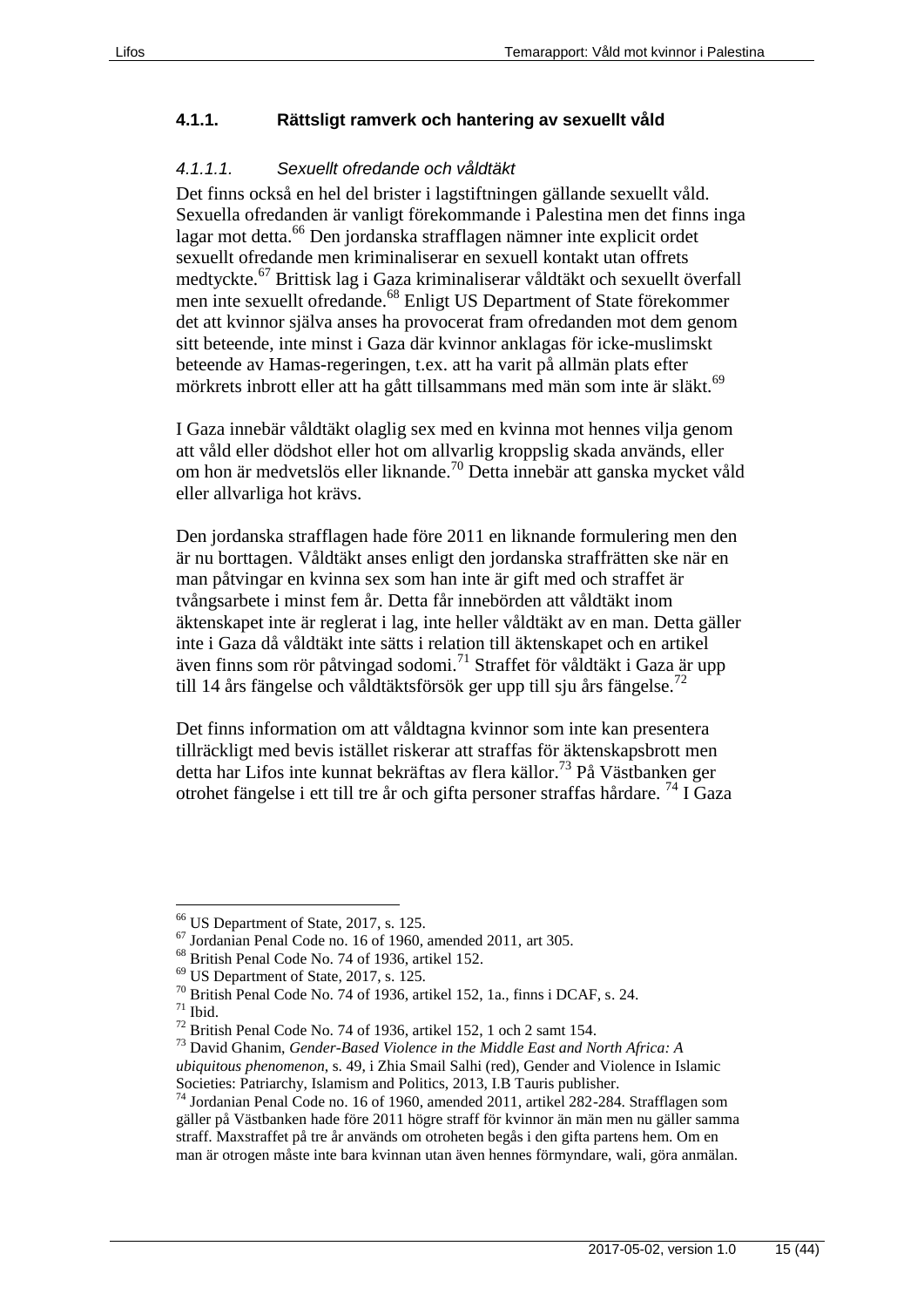gäller att en otrogen kvinna riskerar fängelse i upp till två år medan en man riskerar fängelse i upp till sex månader.<sup>7</sup>

Den jordanska lagen på Västbanken skiljer också mellan våldtäkt på kvinnor som är oskulder och inte oskulder med hårdare straff för en våldtäkt av en oskuld.<sup>76</sup> En man som antastar eller våldtar en kvinna slipper straff om han gifter sig med kvinnan och fortsätter att vara det i minst tre år, enligt artikel 308 i den jordanska strafflagen.<sup>77</sup>

Enligt US Department of State tillämpar inte de palestinska myndigheterna våldtäktslagarna effektivt, vare sig på Västbanken eller i Gaza och samhälleliga normer leder till en stor underrapportering. De rapporterar även om att polisen inte hanterar våldtäkt som en kriminell angelägenhet och att de släppt personer som anklagats för våldtäkt efter att de bett om ursäkt till sina offer.<sup>78</sup>

#### *4.1.1.2. Incest och abort*

Incest är enligt Sawa ett utbrett problem i det palestinska samhället men familjerna försöker i det längsta att ignorera problemet för att upprätthålla statusen i samhället. Ofta klandras mödrarna i situationer då fadern förgriper sig på en dotter. Anmälan av ett brott mot en flicka under 18 år ska göras av en manlig släkting och Sawa framhäver svårigheten i detta om förövaren också är en manlig släkting.<sup>79</sup>

Artikel 285 i den jordanska straffrätten ger fängelse mellan två och tre år i fall av incest och den brittiska straffrätten i Gaza ger ett femårigt straff för en person som har sex med en person mellan 16 och 21 år som är hans barn eller skyddsling.<sup>80</sup> Det är oklart vad som gäller för kvinnor över 21. Incestbrott ska anmälas av en släkting, kvinnan eller flickan kan ej anmäla det själv enligt den jordanska straffrätten.<sup>81</sup> Dessutom förbjuds äktenskap med en släkting i familjerätten enligt artikel 24 i den jordanska familjerätten och artikel 17 i den egyptiska.<sup>82</sup>

I Palestina, både på Västbanken och i Gaza, är abort olagligt. Inte ens en flicka eller kvinna som blivit våldtagen inom familjen har rätt att göra abort. Även andra personer som hjälper en kvinna att göra abort eller vållar ett

<sup>&</sup>lt;sup>75</sup> Egyptian Penal Code and Criminal Procedure Code of 1953, artikel 273-277, [http://www.ilo.org/dyn/natlex/docs/ELECTRONIC/57560/111585/F1337119832/EGY5756](http://www.ilo.org/dyn/natlex/docs/ELECTRONIC/57560/111585/F1337119832/EGY57560.pdf) [0.pdf](http://www.ilo.org/dyn/natlex/docs/ELECTRONIC/57560/111585/F1337119832/EGY57560.pdf) (hämtad 2017-03-20).

 $\frac{76}{76}$  Jordanian Penal Code no. 16 of 1960, amended 2011, art 292.

<sup>77</sup> ibid, art 308.

<sup>78</sup> US Department of State, 2017, s 124.

<sup>79</sup> Ibid

<sup>80</sup> Jordanian Penal Code no. 16 of 1960, artikel 285, British Penal Code No. 74 of 1936, artikel 155.

<sup>81</sup> Jordanian Penal Code no. 16 of 1960, art 286,

[http://www.ahtnc.org.jo/sites/default/files/penal\\_code.pdf](http://www.ahtnc.org.jo/sites/default/files/penal_code.pdf) (hämtad 2017-03-16)

<sup>82</sup> Jordanian Personal Status Law of 1976, artikel 24 samt Egyptian Family Rights Law, Issue No. 303 of 1954, artikel 17f.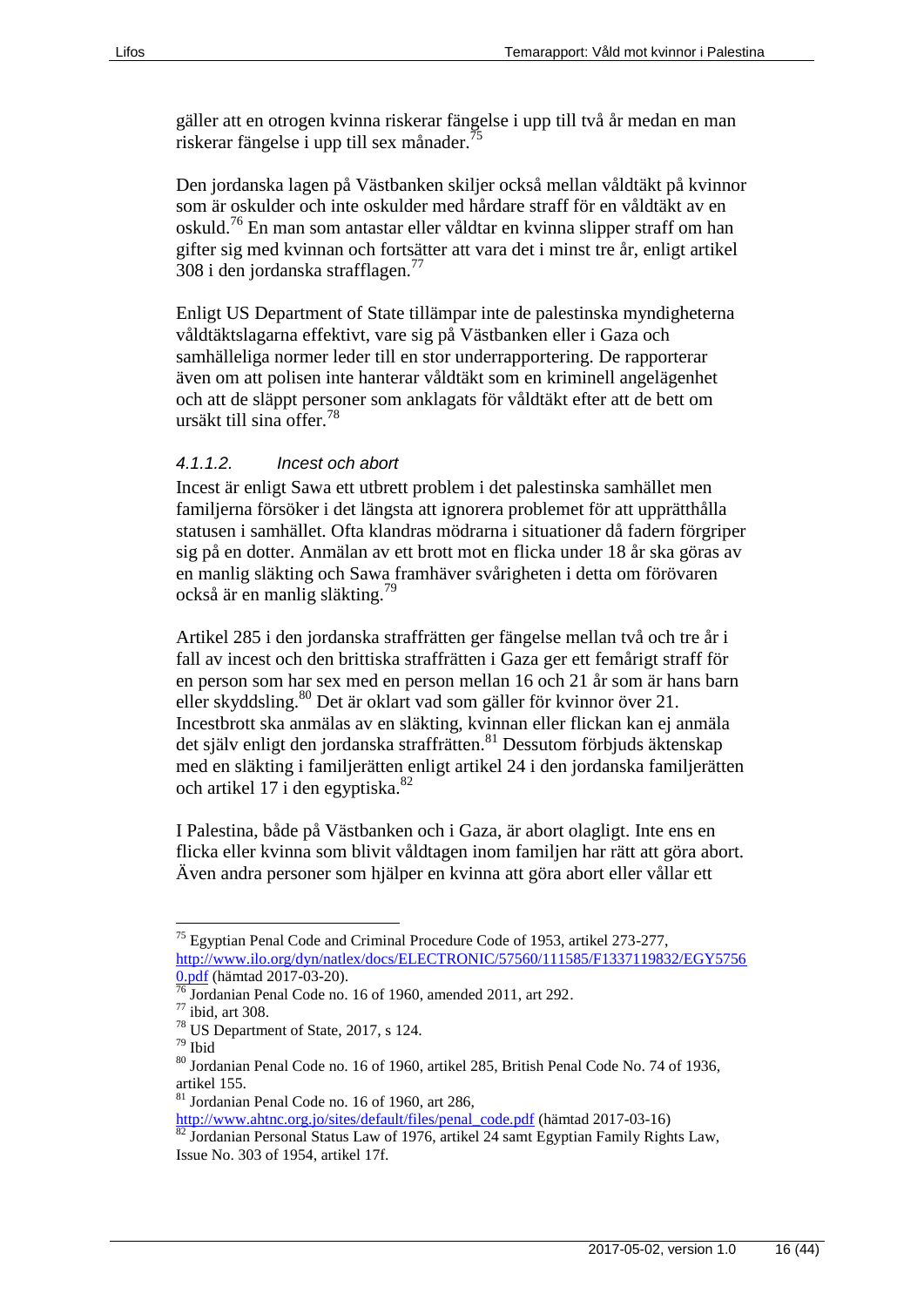missfall straffas.<sup>83</sup> I den jordanska strafflagen ökas dessutom straffet om det är vårdpersonal som genomför aborten.

Konsekvenserna av att anmäla sexualbrott upplevs av många kvinnor som värre och allvarligare än övergreppen i sig varför många sexualbrott aldrig leder till en anmälan.<sup>84</sup>

#### <span id="page-16-0"></span>**4.2. Hedersvåld**

Hedersvåld<sup>85</sup> är våld som syftar till att kontrollera kvinnan och hennes heder. Den mest extrema formen är hedersmord.<sup>86</sup> Den kulturella normen i Palestina är att kvinnan är bäraren av hedern och därför observeras hon och vaktas av manliga släktingar. Organisationen Kvinna till Kvinna menar att ett eventuellt snedsteg som en kvinnlig medlem av familjen gör kan resultera i skam och skuldbeläggande som ärvs i generationer.<sup>87</sup> Om hon bryter mot det socialt accepterade beteendet anses det skada familjens heder. Att döda kvinnan blir då en utväg för att återupprätta hedern och samtidigt bestraffa henne.<sup>88</sup> Lagstiftningen bidrar också till en social acceptans av fenomenet genom att det finns olika möjligheter till strafflindring när hedern anges som orsak till mordet (se mer under kapitel 4.2).<sup>89</sup>

Hedersmord är vanligast i situationer där en kvinna anklagas för att ha eller har haft en sexuell relation som ogift eller utanför äktenskapet.<sup>90</sup> Att ha en relation utanför äktenskapet är olagligt enligt lag i både Gaza och på Västbanken. Om någon får reda på att en kvinna har en relation utan att vara gift eller utanför äktenskapet kan det leda till att paret dödas eller utsätts för allvarligt våld från männen i familjen, menar Center for Women's Legal Research and Consulting.<sup>91</sup> Även organisationen Sawa bekräftar risken med utomäktenskapliga affärer. Sawa tar emot samtal från kvinnor i hela Palestina som har haft sexuella relationer innan äktenskapet och uttrycker rädsla för att detta ska upptäckas när de gifter sig. Familjen kontrollerar nämligen att det finns blod på lakanen från kvinnan efter bröllopsnatten.

<sup>83</sup> British Penal Code No. 74 of 1936, artikel 175, 176, 177 samt Jordanian Penal Code no. 16 of 1960, art 321-325..

<sup>84</sup> DCAF, 2010, s. 34.

<sup>85</sup> Organisationen WCLAC motsätter sig termen hedersmord eftersom de menar att den används för att dölja det egentliga motivet till mordet och för att få strafflindring. Femicide innebär mord eller dråp på kvinnor av män på grund av att de är just kvinnor.

<sup>86</sup> Honour based violence awareness network, *Forms of honour based violence and oppression*,<http://hbv-awareness.com/forms-of-hbv/> (hämtad 2017-02-21).

Möte med Kvinna till Kvinna, Beit Hanina, 31 oktober 2016.

<sup>88</sup> Al Ashqar, Ahmad, *Murder of Women in Palestine under the Pretext of Honour: Legislation and Jurisprudence Analytical Study*, Judge , United Nations Office of the High Commissioner, Occupied Palestinian Territory, April 2014, s. 4.

[http://www.ohchr.org/Documents/Issues/Women/WRGS/Executive\\_summary\\_study\\_calle](http://www.ohchr.org/Documents/Issues/Women/WRGS/Executive_summary_study_called_honour_killings_Palestine.pdf) [d\\_honour\\_killings\\_Palestine.pdf](http://www.ohchr.org/Documents/Issues/Women/WRGS/Executive_summary_study_called_honour_killings_Palestine.pdf) (hämtad 2014-03-22).

Ibid.

<sup>90</sup> Bisan Center, 2011, s. 36 samt WCLAC, 2010, Möte med CWLRC, Gaza City, 26 oktober 2016.

<sup>&</sup>lt;sup>91</sup> Möte med CWLRC, Gaza City, 26 oktober 2016.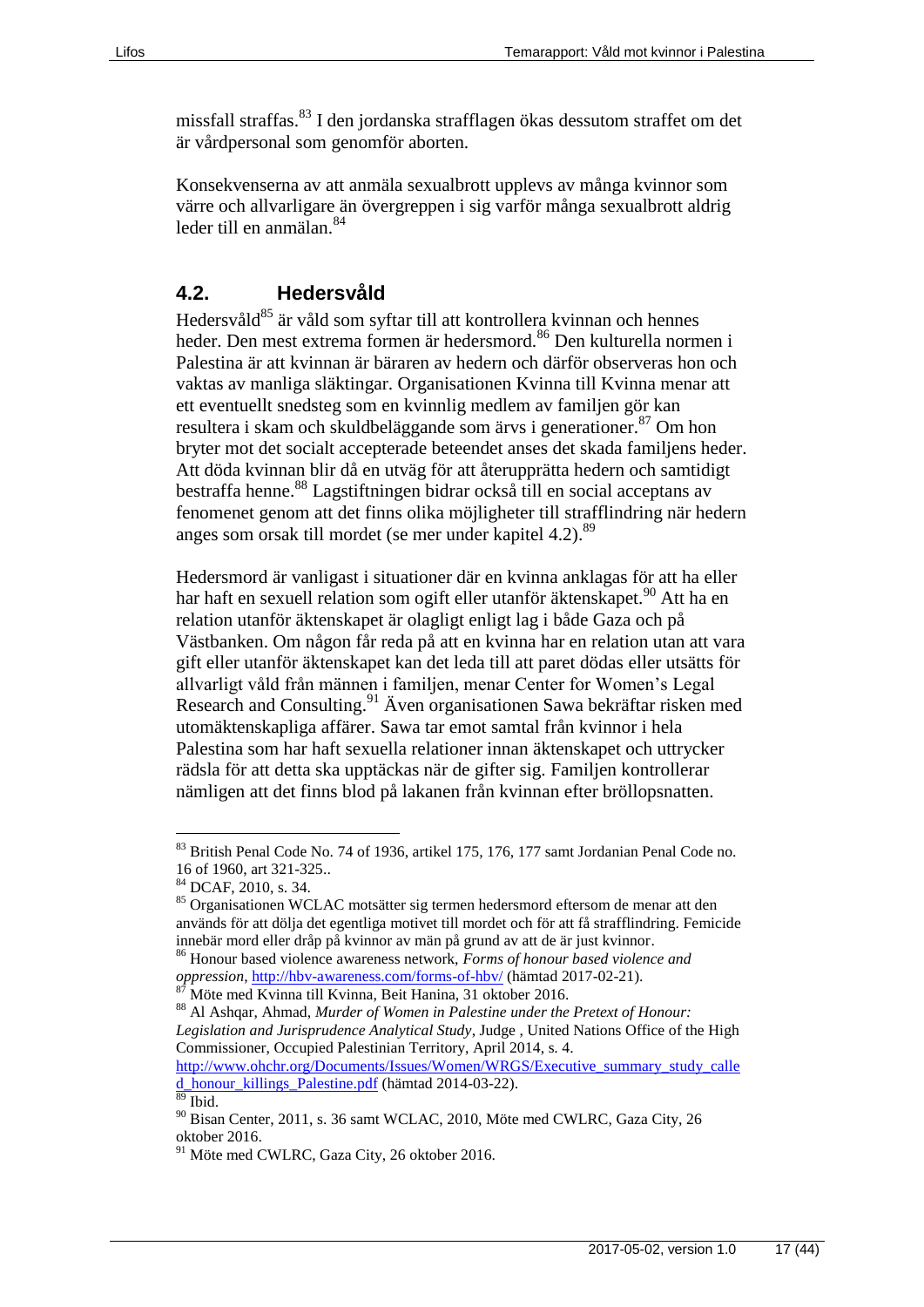Sawa menar att om inget blod finns, kan kvinnans liv vara i fara. Eller så skickas hon tillbaka till familjen och då får familjen hantera skammen.<sup>92</sup>

Heder kan även användas som ursäkt för mord som begås för att t.ex. dölja kvinnomisshandel, incest, våldtäkt, eller utomäktenskaplig graviditet.<sup>93</sup> Det har också skett i situationer där kvinnan anmält eller talat öppet om sexuellt våld mot henne eller för att kvinnan inte ska avslöja en affär mellan maken och en annan kvinna. Ibland räcker det med ett illvilligt rykte eller att kvinnan har vägrat att gifta sig med den man familjen valt åt henne. <sup>94</sup> I rurala, fattiga områden som är mer konservativa kan även andra situationer få hedervåld som konsekvens.<sup>95</sup>

Det är oftast kvinnans far, make, bror eller farbror som är förövaren, eftersom det anses vara hans uppgift att försvara familiens heder. <sup>96</sup> Kvinnor dödas även i arvssituationer, där kvinnan inte velat ge upp sin del av ett arv till förmån för en manlig släkting, då med hedern som ursäkt för att förövaren får straffreduktion.<sup>97</sup> Detta är ett problem som flera källor pekar på.

Tillgänglig statistik är inte enhetlig och kommer från olika organisationer som ofta själva betonar svårigheten i att föra korrekt statistik. WCLAC har information om åtta hedersmord år 2007, fem år 2009, nio år 2009 och sex 2010.<sup>98</sup> Al-Muntada Coalition rapporterade istället 11 fall av hedersmord år 2009 och Independent Commission for Human Rights totalt 13 fall år 2010 varav nio på Västbanken och fyra i Gaza.<sup>99</sup> Statistik från den palestinska myndigheten visar på 5 hedersmord år 2011, 13 år 2012 och 26 året efter, vilket fått flera medier att skriva om en ökning av denna typ av mord.<sup>100</sup> Independent Commission of Human Rights och kvinnoorganisationer rapporterar istället 28 hedersmord 2013.<sup>101</sup> Amnesty International rapporterar om minst 11 offer för hedersmord under 2014 och 18 år 2015,

 $\overline{a}$ 

[http://www.aljazeera.com/indepth/features/2014/03/upsurge-palestinian-honour-killings](http://www.aljazeera.com/indepth/features/2014/03/upsurge-palestinian-honour-killings-gaza-201432372831899701.html)[gaza-201432372831899701.html](http://www.aljazeera.com/indepth/features/2014/03/upsurge-palestinian-honour-killings-gaza-201432372831899701.html) (hämtad 2017-04-06), The Jerusalem Post, *Report: UN organization concerned by rise in honor killings in the West Bank,* 17 maj 2014,

[http://www.jpost.com/International/Report-UN-organization-concerned-by-rising-femicide](http://www.jpost.com/International/Report-UN-organization-concerned-by-rising-femicide-in-Palestinian-territories-352532)[in-Palestinian-territories-352532](http://www.jpost.com/International/Report-UN-organization-concerned-by-rising-femicide-in-Palestinian-territories-352532) (hämtad 2017-04-06).

<sup>92</sup> Möte med Sawa, Jerusalem, 2 nov 2016.

<sup>93</sup> The Guardian, 3 mars 2014, , Haaretz, 4 oktober 2013,

<sup>&</sup>lt;sup>94</sup> WCLAC, 2010.

<sup>95</sup> Möte med Kvinna till Kvinna, Beit Hanina, 1 nov 2016.

<sup>96</sup> WCLAC, 2010, s. 11-12.

 $97$  WCLAC, 2010, s. 11-12, möte med Kvinna till Kvinna, 31 okt 2016, möte med WCLAC 1 nov 2016.

<sup>98</sup> WCLAC, 2010, s. 19-23.

<sup>99</sup> Ministry of Women's Affairs, 2011, s 14-15.

<sup>100</sup> Al Arabiya, *Honor killings doubled in 2013, says Palestinian official*, 27 February 2014, [http://english.alarabiya.net/en/perspective/features/2014/02/27/-Honor-killings-doubled-in-](http://english.alarabiya.net/en/perspective/features/2014/02/27/-Honor-killings-doubled-in-2013-says-Palestinian-official.html)[2013-says-Palestinian-official.html](http://english.alarabiya.net/en/perspective/features/2014/02/27/-Honor-killings-doubled-in-2013-says-Palestinian-official.html) (hämtad 2017-01-17),

Al Jazeera, *Upsurge in Palestinian honour killings*, 25 mars 2014,

<sup>&</sup>lt;sup>101</sup> UN Women, *Palestine*, [http://palestine.unwomen.org/en/what-we-do/ending-violence](http://palestine.unwomen.org/en/what-we-do/ending-violence-against-women/facts-and-figures)[against-women/facts-and-figures](http://palestine.unwomen.org/en/what-we-do/ending-violence-against-women/facts-and-figures) (hämtad 2017-04-11).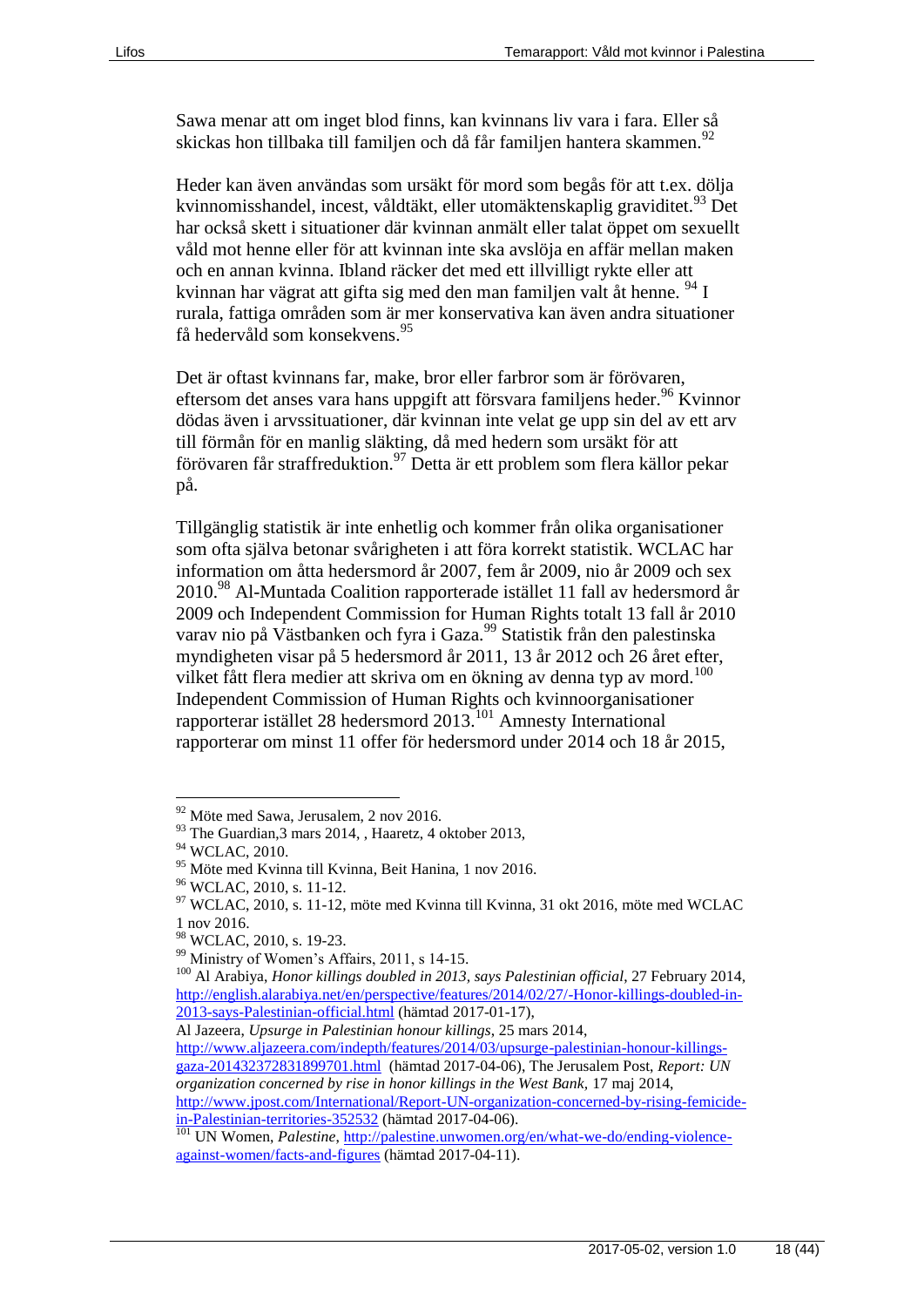baserat på information från palestinska organisationer.<sup>102</sup> Amnesty rapporterar även 21 mord på palestinska kvinnor som begåtts av en make eller familjemedlemmar för år 2016, dock finns inte information om hur många av dessa som hade hedersmotiv.<sup>103</sup>

Bristerna i statistiken gör det svårt att veta exakt hur utbrett fenomenet är. Enligt rapporten från US Department of State (2017) hävdar organisationerna att det finns skäl till att tro att hedersmord är underrapporterat eftersom det är finns skillnader i de metoder som polisen respektive organisationerna använder för att dokumentera hedersmord och på grund av avsaknad av information från Gaza om hedersmord.<sup>104</sup> Enligt människorättsorganistionen Al Dameer i Gaza blir två till tre personer per år dömda för hedersmord der. Ledaren för organisationen menar att det begås fler hedersmord på Västbanken än i Gaza.<sup>105</sup> Kvinna till Kvinna anser dock att kvinnor i Gaza i hög grad är utsatta för hedersvåld.<sup>106</sup>

Det är svårt att generalisera kring hedersmord gällande vilka kvinnor som drabbas eller vilka män som är mer benägna att begå ett sådant brott. En genomgång av WCLAC från 2010 där de gått igenom 28 fall under ca fyra år ger en viss bild men kan inte generaliseras ifrån. Materialet är för litet för att det ska vara statistiskt säkerställt.

I WCLAC's genomgång av hedersmord är det fler kvinnor med låg utbildning bland offren jämfört med kvinnor med hög utbildning. Detta gäller även förövaren som oftare också tillhör en lägre socialgrupp. Majoriteten av de mördade kvinnorna i WCLAC's studie var hemmafruar medan ca en tredjedel hade ett arbete. Ungefär hälften av kvinnorna bodde i byar medan resterande hälften bodde i flyktingläger eller i städer.<sup>107</sup>

Andra källor menar på att vissa områden i Palestina har högre nivåer av hedersmord än andra, framförallt då Hebron och Gaza.<sup>108</sup> Detta har dock inte kunnat bekräftas av andra källor eller med statistik.

Enligt Kvinna till Kvinna kan ingen ge skydd mot hedersvåld. "Alla känner alla och vet vad alla gör i Palestina. Historier om kvinnor som brutit mot sociala normer berättas i generation efter generation. Du kan inte kontrollera alla medlemmar av en familj. Om inte pappan eller brodern begår hedersbrott så kan farbrodern göra det", menar Kvinna till Kvinna.<sup>109</sup>

<sup>102</sup> Amnesty International, Annual Report, 2014/2015, *Palestine*,

<https://www.amnesty.org/download/Documents/POL1000012015ENGLISH.PDF> samt Amnesty International, Annual Report 2015/16, *Palestine*, [https://www.amnesty.org/en/](https://www.amnesty.org/en/%20countries/middle-east-and-north-africa/palestine-state-of/report-palestine-state-of/)  [countries/middle-east-and-north-africa/palestine-state-of/report-palestine-state-of/](https://www.amnesty.org/en/%20countries/middle-east-and-north-africa/palestine-state-of/report-palestine-state-of/) (hämtade 2017-02-17).

<sup>&</sup>lt;sup>103</sup> Amnesty International, Annual Report 2016/17.

<sup>&</sup>lt;sup>104</sup> US Department of State, 2017, s. 125.

<sup>105</sup> Möte med Al Dameer, Gaza City, 26 oktober 2016.

<sup>106</sup> Möte med Kvinna till Kvinna, Beit Hanina, 31 okt 2016.

<sup>107</sup> WCLAC, 2010, s. 9.

<sup>108</sup> Jerusalem Institute of Justice, 2016, s. 14.

<sup>109</sup> Möte med Kvinna till Kvinna, Beit Hanina, 31 okt, 2016.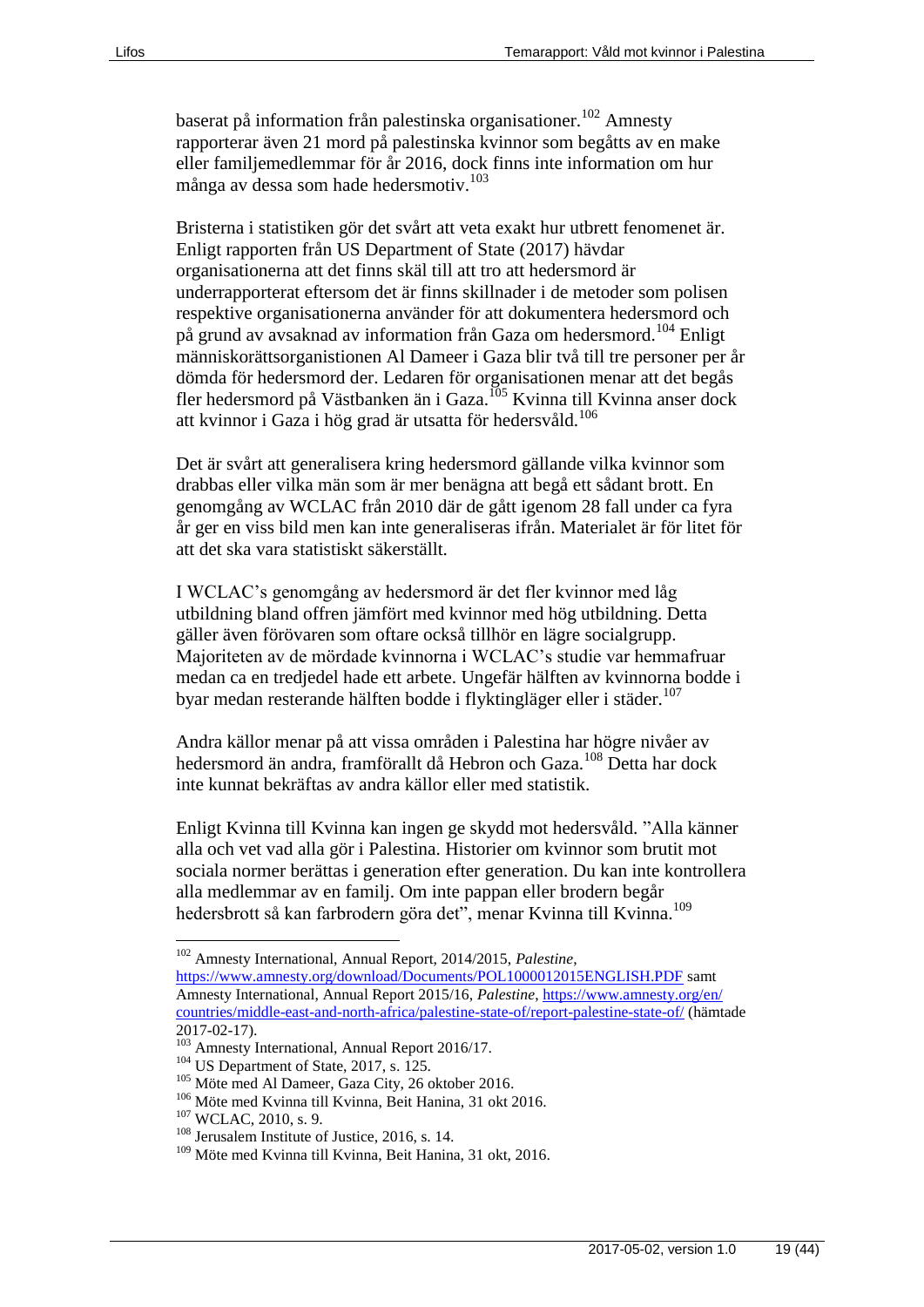Ibland refereras det till att Koranen tillåter hedersmord.<sup>110</sup> Många imamer har dock tagit avstånd från och uttalar sig kritiskt mot hedermord. Företrädaren för den högsta Shariadomstolen (Supreme Sharia court) i Palestina har sagt att mord på kvinnor är helt förbjudet enligt islam och att dessa mord representerar hedniska traditioner från för-islamiska tider.<sup>111</sup>

#### *4.2.1.1. Rättslig tillämpning gällande hedersmord*

I både den jordanska och den brittiska strafflagen finns det olika möjligheter till strafflindring vid hedersbrott. Flera av dessa artiklar har dock tagits bort de senaste åren. Presidenten tog genom ett dekret år 2011 bort paragraf 340 från den jordanska strafflagen och artikel 18 från den brittiska i Gaza. Dessa båda reducerade straffet för en person som dödat sin fru eller annan kvinnlig släkting om han kom på henne på bar gärning med att vara otrogen.<sup>112</sup> I den jordanska lagen gällde även samma strafflindring för de fall då en maka kommit på sin make under pågående otrohet och dödat honom även om dessa fall är mycket ovanligare.<sup>113</sup>

År 2014 togs ytterligare en artikel i den jordanska strafflagen bort, artikel 98 som möjliggjorde straffreducering för brott som begåtts i ett tillstånd av ursinne där offret begått en otillåten eller farlig handling gentemot förövaren.<sup>114</sup>

I en rapport från FN:s högkommissarie för mänskliga rättigheter i Palestina gjordes en genomgång av 37 domstolsfall mellan 1993 och 2013. Den visar att artikel 340 i den jordanska strafflagen och artikel 18 i Gazas strafflag inte hade använts i domarna och att borttagningen av dem därför inte haft den avsedda avskräckande effekten för hedersbrott.<sup>115</sup> Genomgången gjordes innan artikel 98 tagits bort och det finns ingen studie gjord på effekterna av detta som kommit till Lifos kännedom. Tillgänglig statistik på antal hedersmord visar dock inte på någon direkt nedgång. En källa menar också att borttagningen av paragraferna som gav straffreducering inte har

 $\overline{a}$ 

<sup>111</sup> The Guardian, *Honor killings rise in Palestinian territories, sparking backlash*, 3 mars 2014[, https://www.washingtonpost.com/world/middle\\_east/honor-killings-rise-in](https://www.washingtonpost.com/world/middle_east/honor-killings-rise-in-palestinian-territories-sparking-backlash/2014/03/02/1392d144-940c-11e3-9e13-770265cf4962_story.html?utm_term=.ce0103a1fc03)[palestinian-territories-sparking-backlash/2014/03/02/1392d144-940c-11e3-9e13-](https://www.washingtonpost.com/world/middle_east/honor-killings-rise-in-palestinian-territories-sparking-backlash/2014/03/02/1392d144-940c-11e3-9e13-770265cf4962_story.html?utm_term=.ce0103a1fc03) [770265cf4962\\_story.html?utm\\_term=.ce0103a1fc03](https://www.washingtonpost.com/world/middle_east/honor-killings-rise-in-palestinian-territories-sparking-backlash/2014/03/02/1392d144-940c-11e3-9e13-770265cf4962_story.html?utm_term=.ce0103a1fc03) (hämtad 2017-02-22) samt Haaretz, *How many more Palestinian Women have to be murdered?*, 4 oktober 2013, <http://www.haaretz.com/israel-news/.premium-1.550481> (hämtad 2017-03-08).

<sup>114</sup> Palwatch, *Abbas Amends Law on Honor Killings*, 20 maj 2014,

<sup>110</sup> Jerusalem Institute of Justice, 2016, s. 16.

<sup>&</sup>lt;sup>112</sup> United Nations Officer of the High Commissioner OpT, 2014, s 5-6, DCAF och WCLAC, *Palestinian Women and Security: Promoting the Rights of Palestinian Women and Girls through Legislation*, 2012, s 5[, http://www.dcaf.ch/Publications/Working-Paper-](http://www.dcaf.ch/Publications/Working-Paper-Palestinian-Women-and-Security-Promoting-the-Rights-of-Palestinian-Women-and-Girls-through-Legislation)[Palestinian-Women-and-Security-Promoting-the-Rights-of-Palestinian-Women-and-Girls](http://www.dcaf.ch/Publications/Working-Paper-Palestinian-Women-and-Security-Promoting-the-Rights-of-Palestinian-Women-and-Girls-through-Legislation)[through-Legislation](http://www.dcaf.ch/Publications/Working-Paper-Palestinian-Women-and-Security-Promoting-the-Rights-of-Palestinian-Women-and-Girls-through-Legislation) (hämtad 2017-04-11) samt möte med WCLAC, Jerusalem, 1 nov 2016.

<sup>113</sup> Jordanian Penal Code no. 16 of 1960, art 340 1 och 2.

[http://www.palwatch.org/main.aspx?fi=587&doc\\_id=11688](http://www.palwatch.org/main.aspx?fi=587&doc_id=11688) (hämtad 2017-03-21).

<sup>&</sup>lt;sup>115</sup> United Nations Office of the High Commissioner, 2014, s 8-9.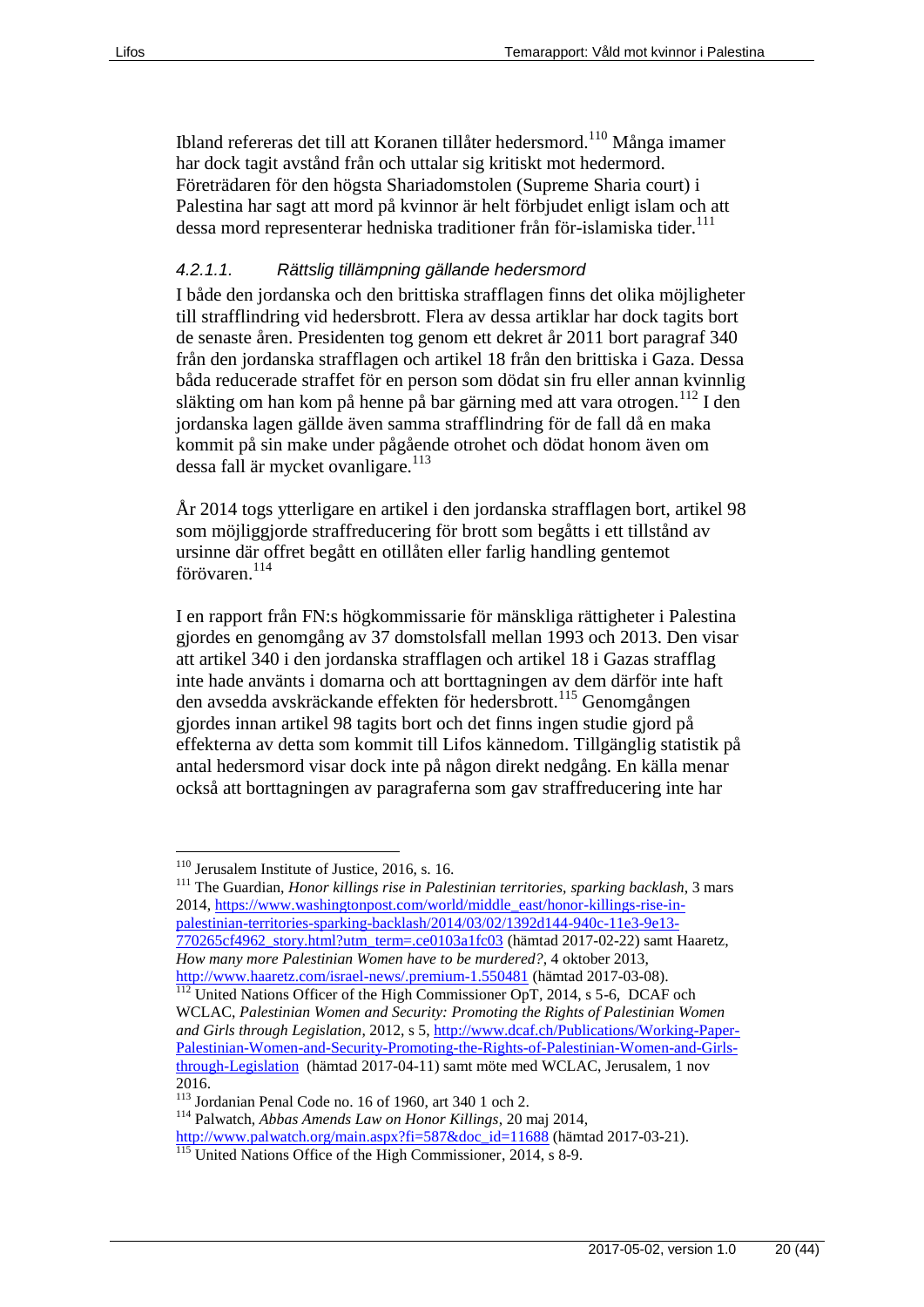påverkat nivån av hedersmord på palestinska kvinnor eftersom problemet inte bara ligger i lagarna utan också i kulturen.<sup>116</sup>

Kvinnoorganisationer och organisationer som arbetar med mänskliga rättigheter menar även att det fortfarande finns brister i lagstiftningen gällande heder. B.la. används artikel 62(2a) i den jordanska straffrätten av domare i hedersbrott. Denna ger föräldrar rätt att disciplinera sina barn som de bedömer lämpligt och domarna anser i vissa fall att hedersmord på döttrar är ett sätt att disciplinera sina barn.<sup>117</sup> Enligt artikel 99 i den jordanska straffkoden finns möjligheten för en domare att ge reducerat straff på grund av förmildrande skäl, vilka i sin tur är upp till domaren att ange. Vanligast enligt FN:s genomgång av hedersmord var att offrets närstående gav upp sin rätt till ett straff av förövaren som ofta är samma som offrets familj i hedersbrott. Andra skäl kan handla om förövarens ålder (ung eller gammal), eller att förövaren är far eller bror till offret eller om själva motivet i sig varit heder. $118$ 

Även i andra fall än mord utgör åberopan av heder en förmildrande omständighet. I den jordanska straffrätten finns strafflindring för en kvinna som gör abort eller en släkting som hjälper henne att göra det om syftet är att skydda hennes heder.<sup>119</sup>

#### <span id="page-20-0"></span>**4.3. Tidiga äktenskap och tvångsäktenskap**

Tidiga äktenskap och tvångsäktenskap räknas ofta som en form av våld mot flickor och kvinnor.<sup>120</sup>

Tidiga äktenskap innebär äktenskap före 18 års ålder. Den lagliga åldern för att gifta sig på Västbanken är 15 år för flickor och 16 för pojkar och i Gaza 17 år för kvinnor och 18 för män. Trots detta är det vanligare med tidiga äktenskap i Gaza än på Västbanken. <sup>121</sup> Detta emot säger också den palestinska barnlagen som sätter åldern för giftermål vid 18 för båda  $könen.<sup>122</sup>$ 

Kvinnor och flickor i Palestina har oftast lite att säga till om gällande deras egna äktenskap och många tvingas in i ett giftermål.<sup>123</sup> Det vanligaste är arrangerade äktenskap. Enligt Center for Women's Legal Research and

 $\overline{a}$ 

<sup>122</sup> Jallad*,* 2012, s 11.

<sup>116</sup> Jerusalem Institute of Justice, 2016, s 16.

<sup>117</sup> Jallad, 2012, s 11.

<sup>118</sup> United Nations Office of the High Commissioner, 2014, s 9-11.

 $119$  Jordanian Penal Code no. 16 of 1960, art 321-325,

<sup>&</sup>lt;sup>120</sup> Se b.la.UNFPA Palestine, [http://palestine.unfpa.org/topics/gender-based-violence-](http://palestine.unfpa.org/topics/gender-based-violence-3?page=2)[3?page=2](http://palestine.unfpa.org/topics/gender-based-violence-3?page=2) (hämtad 2017-03-08).

<sup>121</sup> Defense for Children International Palestine, *Early marriage and education: the chicken or the egg?*, 19 november 2016, http://www.dci-palestine.org/early\_marriage\_and\_ [education\\_the\\_chicken\\_or\\_the\\_egg](http://www.dci-palestine.org/early_marriage_and_%20education_the_chicken_or_the_egg) (hämtad 2017-02-20).

<sup>123</sup> Tahirih Justice Center, Forced Marriage Initiative, *Forced Marriage Overseas: The Palestinian Territories*, [http://preventforcedmarriage.org/forced-marriage-overseas-the](http://preventforcedmarriage.org/forced-marriage-overseas-the-palestinian-territories/)[palestinian-territories/](http://preventforcedmarriage.org/forced-marriage-overseas-the-palestinian-territories/) (hämtad 2017-02-22).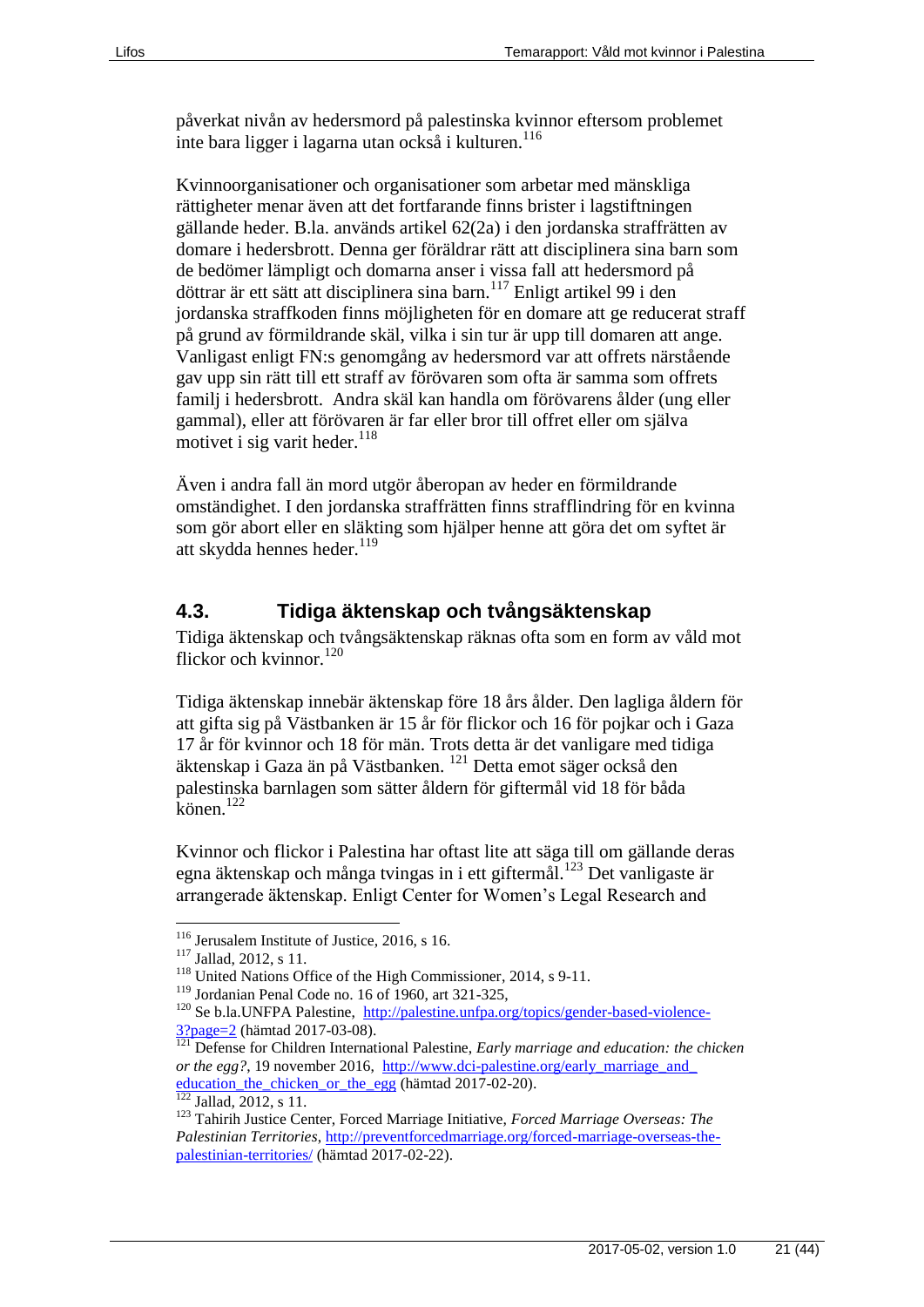Counselling i Gaza är det inte är kvinnans eller flickans eget val att gifta sig eftersom mannen är den som fattar besluten i familjen. Detta kan vara pappan, farbrodern eller farfadern, den man som är den viktigaste i familjen, menar organisationen. Ibland tillfrågas flickan om hon vill gifta sig med den utsedde men i slutändan är det ändå familjens manlige överhuvud som bestämmer. CWLRC menar att om föräldrarna också är emot äktenskapet kan de försöka att resonera med familjens överhuvud men om detta inte fungerar kommer de att acceptera dennes beslut. Detta trots att tvångsäktenskap är olagligt i Gaza. Få straffas dock för detta.<sup>124</sup>

Fattigdom, arbetslöshet och låg levnadsstandard, vid sidan av seder och bruk, är några av de anledningar som finns för en familj att gifta bort sin dotter tidigt, ofta mot hennes egen vilja. Unga flickor tvingas att acceptera ett äktenskap som deras fäder bestämt utan att de tillfrågats eller utan att låta dem slutföra sin skolgång eller mogna. Fattiga familjer får också sin ekonomiska börda lättad då de slipper vidare utgifter för flickan. Konflikten 2014 i Gaza resulterade i ett stort antal änkor och att gifta bort döttrarna är ett sätt att förbättra dessa familjers levnadssituation.<sup>125</sup>En yngre flicka anses också ha lättare att anpassa sig till makens familjs traditioner och levnadssätt och är därför att föredra när sonen ska gifta sig.<sup>126</sup>

Enligt Union of Palestinian Women's Committees i Gaza, föredrar många familjer att flickorna gifter sig tidigt av ekonomiska skäl. "Även om flickorna får höga betyg kan de inte fortsätta till universitetet av ekonomiska skäl så de gifter sig istället tidigt".<sup>127</sup> Programansvariga för Genderfrågor på UNRWA i Gaza hävdade att det var en ökad tendens med tidiga äktenskap i låginkomstfamiljer och en sjunkande tendens i höginkomstfamiljer. UNRWA menade också att även om vissa flickor är så unga som 14 år när de gifter sig är det vanligare att de har fyllt 16 år.<sup>128</sup> Organisationen Kvinna till Kvinna menar att flickor i område C på Västbanken är särskilt utsatta för tidiga äktenskap och tvångsäktenskap. Situationen där är särskilt tuff och det är oftast deras enda utväg, menar organisationens företrädare.<sup>129</sup>

Statistik visar att 21,4% av kvinnor i åldern 20-49 på Västbanken gifte sig före att de fyllde 18. I Gaza var siffran  $28.6\%$ . <sup>130</sup> FN uppger att av alla registrerade äktenskap i Palestina fanns det i 43% en brud i åldern 14-19 år medan mindre än 0,01% av makarna hade samma ålder. Detta gör det

<sup>&</sup>lt;sup>124</sup> Möte med CWLRC, 26 oktober, Gaza City.

<sup>125</sup> UNFPA, *One year after the Gaza conflict, situation for women and youth remains dire*, "augusti 2015, [http://www.unfpa.org/news/one-year-after-gaza-conflict-situation-women](http://www.unfpa.org/news/one-year-after-gaza-conflict-situation-women-and-youth-remains-dire)[and-youth-remains-dire](http://www.unfpa.org/news/one-year-after-gaza-conflict-situation-women-and-youth-remains-dire) (hämtad 2017-03-16).

<sup>126</sup> Al Monitor, *Forced Underage Marriage Continue in Gaza*, 8 augusti 2013, [http://www.al-monitor.com/pulse/en/originals/2013/08/underage-marriage-child](http://www.al-monitor.com/pulse/en/originals/2013/08/underage-marriage-child-palestinians-gaza.html)[palestinians-gaza.html](http://www.al-monitor.com/pulse/en/originals/2013/08/underage-marriage-child-palestinians-gaza.html) (hämtad 2017-02-20).

Möte med UPWC mfl, Gaza City, 27 oktober 2016.

<sup>128</sup> Möte med UNRWA, Gaza City, 27 oktober 2016.

<sup>129</sup> Möte med Kvinna till Kvinna, Beit Hanina, 31 oktober 2016.

<sup>&</sup>lt;sup>130</sup> Defense for Children International Palestine, 2016.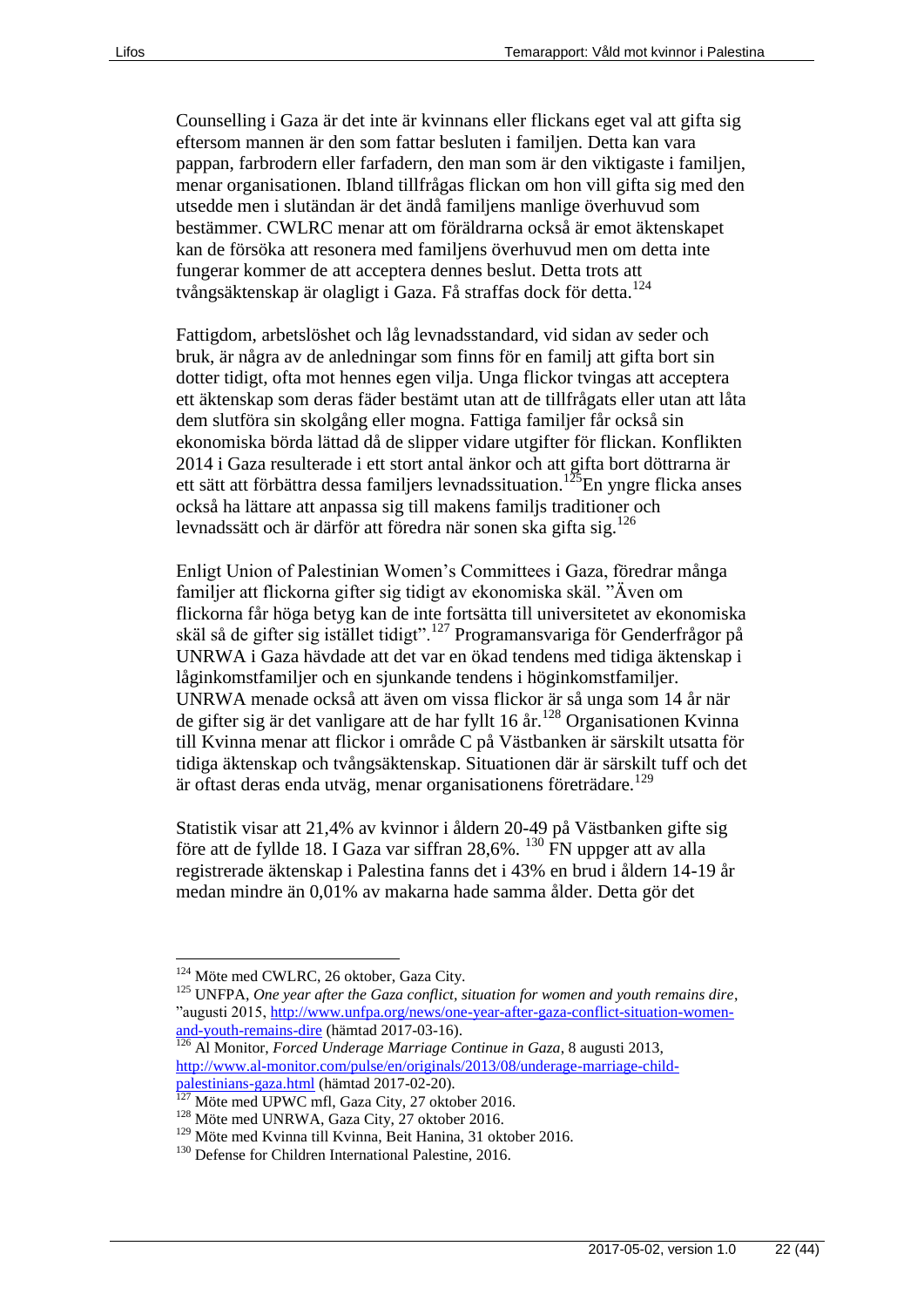tydligt att tidiga äktenskap främst gäller flickor. I 1,5 % av fallen var bruden under 14 år.  $131$ 

En shariadomare, *qadi*, kan tillåta en minderårig att gifta sig om han anser att giftermålet är till dennes fördel. Detta sker oftast med flickor snarare än med pojkar. Det finns exempel på att flickor som är 9 år och pojkar som är 12 har tillåtits att gifta sig genom en *qadis* tillstånd. Det är dock enligt den jordanska strafflagen olagligt att facilitera ett äktenskap för en flicka under 15 eller under 18 utan samtycke från hennes (manlige) förmyndare. Förmyndaren, *wali*, har rätt att ingå ett äktenskapskontrakt i flickans räkning och är oftast hennes far eller farfar.<sup>132</sup> Stafflagen som gäller i Gaza har liknande innehåll. En *wali* behövs för alla kvinnor som gifter sig för första gången men finns ingen sådan kan en religiös domare agera förmyndare.<sup>133</sup>

Shariadomstolarna som ansvarar för äktenskap följer den lagstadgade åldern för giftermål på pappret men det finns också uppgifter om att flickans ålder i födelseattesten ändras eller att hennes ålder baseras på vad föräldrarna säger. Giftermålet kan också ske utanför domstol och registreras i efterhand när flickan har åldern inne.<sup>134</sup> Detta bekräftas också av Center for Women's Legal Research and Counselling som menar att domare i Gaza tillåter flickor att gifta sig vid 15 och pojkar från 16 baserat på religiösa traditioner.<sup>135</sup>

I ett möte med ett flertal organisationer i Gaza framkom det även att en flicka som inte vill gifta sig med den utsedde pojken eller mannen kan vända sig till en lokal *mukhtar<sup>136</sup>* där hon bor. Denne kan då medla och i vissa fall försöka att övertala familjen att flickan ska slippa äktenskapet. En iblandning av en *mukhtar* i dessa frågor är dock ovanligt.<sup>137</sup>

# <span id="page-22-0"></span>**5. Skydd för våldsutsatta kvinnor**

#### <span id="page-22-1"></span>**5.1. Skyddsmekanismer i det informella systemet**

#### <span id="page-22-2"></span>**5.1.1. Familjens och klanens roll**

Våld i hemmet och våld mot kvinnor anses vara en angelägenhet som bör hållas inom familjen. I de flesta situationer väljer kvinnan därför att vara

<sup>&</sup>lt;sup>131</sup> United Nations, Economic and Social Council, Commission of the Status of Women E/CN.6/2016/6.

<sup>132</sup> Norwegian Refugee Council, *The Shari'a Courts and Personal Status Law in the Gaza Strip*, 2011, s 6, [https://www.nrc.no/globalassets/pdf/reports/the-sharia-courts-and](https://www.nrc.no/globalassets/pdf/reports/the-sharia-courts-and-personal-status-laws-in-the-gaza-strip.pdf)[personal-status-laws-in-the-gaza-strip.pdf](https://www.nrc.no/globalassets/pdf/reports/the-sharia-courts-and-personal-status-laws-in-the-gaza-strip.pdf) (hämtad 2017-01-23).

Jallad, 2012, s 11.

<sup>&</sup>lt;sup>134</sup> Al Monitor, 8 augusti 2013,

<sup>&</sup>lt;sup>135</sup> Möte med CWLRC, 26 oktober, Gaza City.

<sup>136</sup> En mukhtar är en lokal ledare som är tillsatt av ett äldreråd bestående av de viktigaste familjerna i området. De kan ha flera roller, b.la att medla i lokala konflikter.

<sup>&</sup>lt;sup>137</sup> Möte med UPWC mfl, Gaza City, 27 oktober 2016.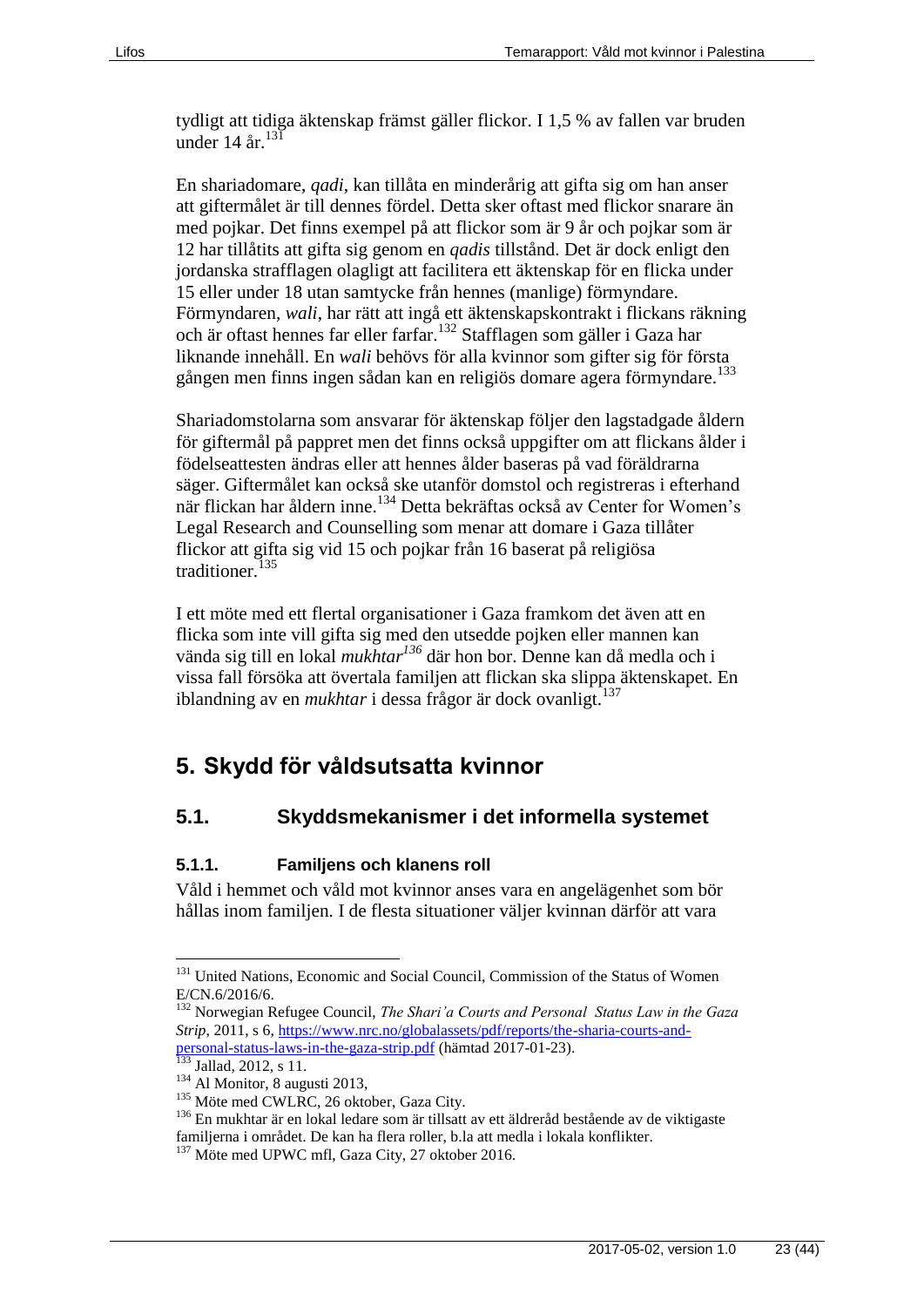tyst om övergreppen, snarare än att någon extern medlare eller för den delen myndigheterna involveras.<sup>138</sup>

Kvinnan kan också välja att hantera sin situation inom den större familjen och vänder sig då oftast till den äldste mannen i familjen som kan medla mellan makarna.<sup>139</sup> En ofta tillfällig lösning är att kvinnan förflyttas från hemmet, t.ex. genom att hon under en period bor hos sina föräldrar eller hos ett syskon.<sup>140</sup> Enligt statistik från den palestinska statistiska centralbyrån väljer ca 30 % av alla palestinska kvinnor som utsatts för våld en lösning där de tillfälligt söker sig till sina nära släktingars hem.<sup>141</sup>

För att få ta del av familjens skydd uppmanas ofta kvinnan att inte blanda in polis eller rättsväsende. På så sätt undviks den stigmatisering som en kvinna riskerar att bli utsatt för om hon vänder sig till externa parter.<sup>142</sup> I vissa fall kan dock familjens klanledare eller områdets *mukhtar*, medla (se b.la sista stycket i kapitel 4.3).<sup>143</sup>

En studie från UN Women från 2014 visar att när klanen involveras i en situation av våld mot kvinnor sker det inte sällan till förmån för mannen. T.ex. har det förekommit fall där män från klanen ingriper i en formell rättsprocess efter att anmälan skett för att föra tillbaka kvinnan till hemmet även om de misstänker att hon kan bli slagen igen. I flera fall uppmanas hon också att dra tillbaka sin anmälan. Studien nämner också fall där kvinnor inte kommer till domstolen när fallet ska prövas trots sin initiala anmälan, antagligen på grund av påtryckningar från familjen eller klanen.<sup>144</sup>

#### <span id="page-23-0"></span>**5.1.2. Traditionella konfliktlösningsmekanismer**

Traditionella konfliktlösningsmekanismer baserad på sedvanerätt spelar en viktig roll i det palestinska samhället, både på Västbanken och i Gaza.<sup>145</sup>

Den arabiska sedvanerätten har sitt ursprung i beduinkulturen och det klansamhälle som rådde i Mellanöstern före dagens stater bildades. I stället för att utgå ifrån den enskildes rättigheter utgår sedvanerätten ifrån alla individers behov av samhällelig ordning och det kollektiva blir viktigare än den enskildes behov.<sup>146</sup>

<sup>&</sup>lt;sup>138</sup> UN Women, 2014, s 17.

<sup>139</sup> Ibid.

<sup>&</sup>lt;sup>140</sup> Ministry of Women's Affairs, 2011, s. 24.

<sup>&</sup>lt;sup>141</sup> Palestinian Central Bureau of Statistics, 2011.

<sup>&</sup>lt;sup>142</sup> Ministry of Women's Affairs, 2011, s. 24.

<sup>143</sup> Möte med UPWC, 27 oktober 2016.

<sup>&</sup>lt;sup>144</sup> UN Women, 2014, s. 38.

<sup>&</sup>lt;sup>145</sup> Ibid, s. 14.

<sup>146</sup> Brenner, Björn. *Arabisk sedvanerätt i Palestina*. Advokaten, nr 6, 2016, s. 50-51. [https://www.advokaten.se/Tidningsnummer/2016/nr-6-2016-argang-82/arabisk](https://www.advokaten.se/Tidningsnummer/2016/nr-6-2016-argang-82/arabisk-sedvaneratt-i-palestina/)[sedvaneratt-i-palestina/](https://www.advokaten.se/Tidningsnummer/2016/nr-6-2016-argang-82/arabisk-sedvaneratt-i-palestina/) (hämtad 2017-05-02).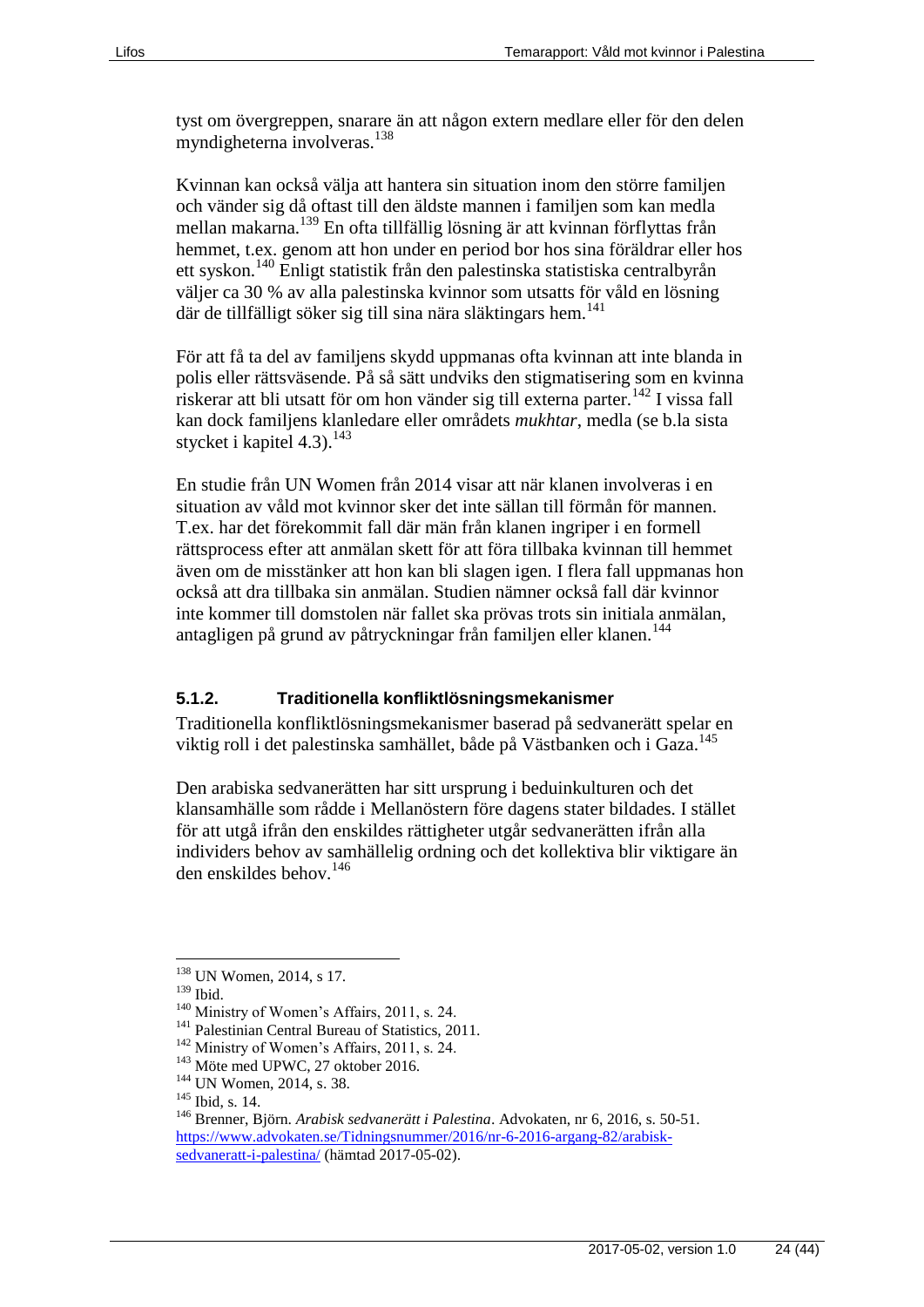En undersökning gjord av UNDP visar att majoriteten av palestinierna tycker att det formella rättsväsendet är för långsamt och att de hellre vänder  $\sin$  sig till klanledare och traditionella domare för konfliktlösning.<sup>147</sup> Detta trots att kvinnor och andra marginaliserade grupper riskerar att inte få sina rättigheter tillgodosedda i dessa system.<sup>148</sup>

Traditionell konfliktlösning fungerar som ett komplement till det formella systemet och används parallellt med eller ersätter polis och domstol.<sup>149</sup> Detta bekräftas också av Dr. Mahmoud al Ajrami, President of Higher Studies vid University of Palestine, som menar att moderna och traditionella konfliktlösningsmekanismer existerar sida vid sida i Gaza.<sup>150</sup> Det uppskattas att ca 90 % av alla dispyter i Gaza löses genom sedvanerättsbaserad medling. Dessa mekanismer är båda snabbare och billigare vilket gör dem mer tillgängliga även om rättssäkerheten inte kan garanteras.<sup>151</sup>

Den viktiga roll i det palestinska samhället som traditionell konfliktlösning spelar understryks av att den palestinska myndigheten år 1994 etablerade en översynsmyndighet för traditionella konfliktlösningsmekanismer, Department of Tribal Affairs.<sup>152</sup>

Konfliktlösning baserat på sedvanerätt har sitt ursprung i stam- och klanbaserade sociala strukturer som har en viktig roll i hela Palestina. Ofta används en process som kallas *sulh* där medling sker av etablerade lokala ledare eller klanledare baserat på traditioner och sedvanerätt. Medlarna kallas *rajal al-islah'*, dvs. islah-män och de är ofta en *mukhtar* eller en annan person kunnig på sedvanerätt som har medlingsvana.<sup>153</sup>

Det är inte så vanligt att traditionell konfliktlösning används i fall av våld mot kvinnor men det händer. Det verkar förekomma främst i situationer som är kopplade till heder och viktigast är då familjens rykte. Medlaren kan då t.ex. förhandla fram en lösning där kvinnans ursprungsfamilj får ansvara för hennes säkerhet eller finner en släkting som kan ta hand om kvinnan. Detta garanterar sällan en riktig upprättelse eller ett långsiktigt skydd för en våldsutsatt kvinna.<sup>154</sup>

<sup>147</sup> UNDP, *Public Perceptions of Palestinian Justice and Security Institutions*, 2012, <http://www.undp.ps/en/newsroom/publications/pdf/other/Survey%20English.pdf> (hämtad 2017-01-30).

 $148$  Kelly och Breslin (red.), 2010, s 7 samt UNDP, 2012.

<sup>149</sup> Norwegian Refugee Council, *Customary Dispute Resolution Mechanisms in the Gaza Strip*, 2012, s 3, 28, [https://www.flyktninghjelpen.no/globalassets/pdf/reports/customary](https://www.flyktninghjelpen.no/globalassets/pdf/reports/customary-dispute-resolution-mechanisms-in-the-gaza-strip.pdf)[dispute-resolution-mechanisms-in-the-gaza-strip.pdf](https://www.flyktninghjelpen.no/globalassets/pdf/reports/customary-dispute-resolution-mechanisms-in-the-gaza-strip.pdf) (hämtad 2017-03-15).

<sup>&</sup>lt;sup>150</sup> Möte med Dr. Mahmoud al Ajrami, President of Higher Studies vid University of Palestine, 25 oktober 2016, Gaza City.

<sup>151</sup> UNDP, 2012,

<sup>152</sup> Norwegian Refugee Council, 2012, s 7, 28.

<sup>153</sup> Norwegian Refugee Council, 2012, s 3.

<sup>&</sup>lt;sup>154</sup> Ibid, s 7, 51.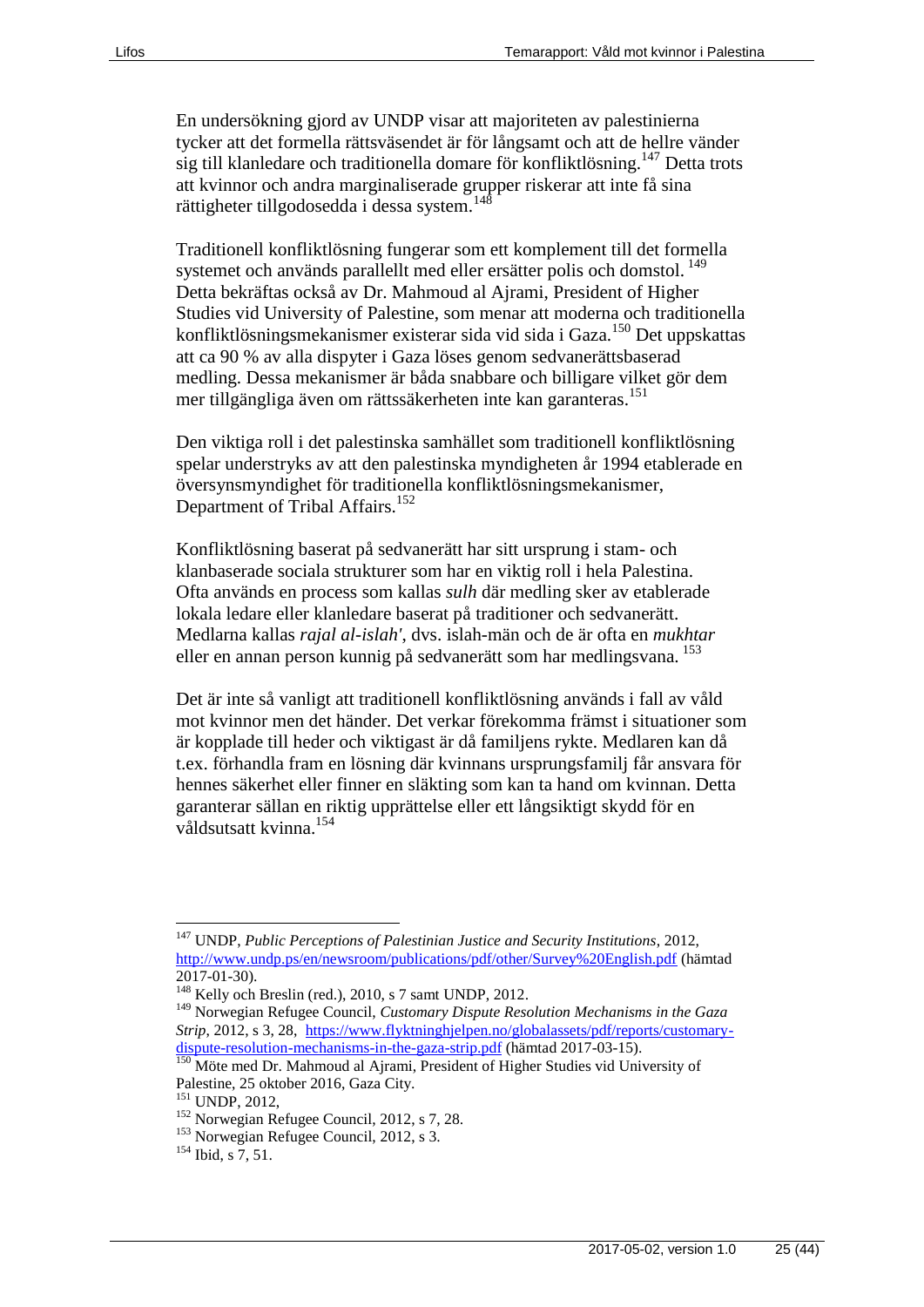#### <span id="page-25-0"></span>**5.1.3. Stöd som erbjuds av organisationer**

Det finns ett antal organisationer på Västbanken och i Gaza som arbetar med kvinnor som utsatts för våld och som erbjuder rådgivning, driver hjälplinjer och ger juridiskt stöd inför och under rättsprocesser. Bland dessa finns de organisationer som Lifos och Landinfo träffat på Västbanken och i Gaza. Uppräkningen nedan är dock inte uttömmande.

Organisationen Women's Centre for Legal Aid and Council (WCLAC) på Västbanken har en krisjour via telefon där de ger råd och vägledning, ger stöd till kvinnor vars fall hanteras i en rättslig process och de driver även ett akut-härbärge i Jeriko (se mer om härbärgen under kapitel 5.2.4).<sup>155</sup>

Sawa arbetar med frågor relaterade till sexualitet och har en hjälplinje sedan 1998 som är öppen dygnet runt. Hjälplinjen tar emot 1,2 miljoner samtal per år<sup>156</sup>, från både Västbanken och Gaza.<sup>157</sup>

I Gaza finns b.la Centre for Women's Legal Research and Consulting (CWLRC) som driver ett dagcenter och medlar mellan en kvinna och hennes familj, ger råd och stöd samt juridisk representation i domstolsprocesser.<sup>158</sup>

Defense for Children International, med närvaro på Västbanken, arbetar med barn och ger rådgivning till flickor som varit utsatta för våld i hemmet $159$ 

Amal koalitionen består av flera organisationer och etablerades av UNIFEM år 2008. De arbetar tillsammans för att bekämpa våld mot kvinnor i Gaza.<sup>160</sup> Det finns även ett antal organisationer i Gaza som arbetar med att ge träning, stöd och hjälp i relation till shariadomstolar och familjerättsliga ärenden.<sup>161</sup>

Både UNIFEM och UNRWA driver center i Gaza som ger juridisk hjälp och rådgivning utan att ge juridisk representation i domstol. UNIFEM har också tre "community centres" i Gaza som alla ger ett visst juridiskt stöd. <sup>162</sup>

### <span id="page-25-1"></span>**5.2. Skyddsmekanismer i det formella systemet**

<sup>&</sup>lt;sup>155</sup> Möte med WCLAC, Jerusalem, 1 nov 2016.

<sup>&</sup>lt;sup>156</sup> 1,2 miljoner samtal inkluderar alla typer av samtal, även felringningar.

<sup>&</sup>lt;sup>157</sup> Möte med Sawa, Jerusalem , 3 nov 2016,.

<sup>&</sup>lt;sup>158</sup> Möte med CWLRC, Gaza City, 26 okt 2016,.

<sup>159</sup> UN Women, 2014, s 18.

<sup>160</sup> Norwegian Refugee Council, 2011, s 30.

<sup>&</sup>lt;sup>161</sup> Norwegian Refugee Council, 2011, s 27.

<sup>162</sup> Ibid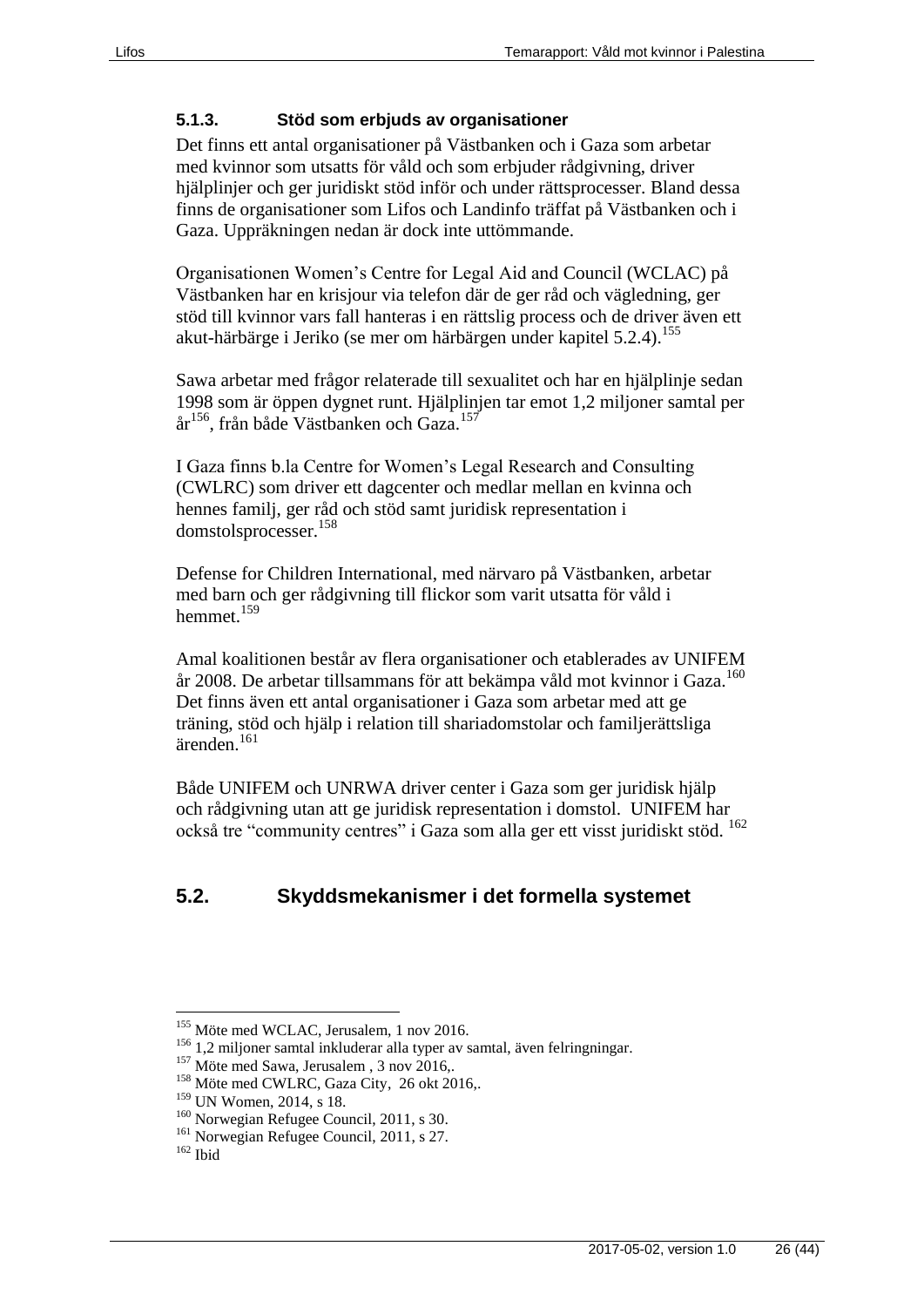#### <span id="page-26-0"></span>**5.2.1. Religiösa domstolar**

Shariadomstolar eller kristna domstolar hanterar familjerättsliga ärenden såsom äktenskap, skilsmässa, arv och vårdnad. Vittnesmål från två kvinnor motsvarar en mans vittnesmål i shariadomstolar. I övrigt hanteras vittnesmålen lika.<sup>163</sup>

En undersökning av UNDP visar att palestinierna upplever de religiösa domstolarna som mer lättillgängliga och inte heller lika dyra som civila domstolar. Generellt sett är palestinier mer nöjda med de religiösa domstolarnas prestation jämfört med de civilas prestation, framförallt gällande deras integritet (oberoende, jämlik behandling och rättvisa domslut). Samtidigt är skillnaden mellan hur nöjda män och kvinnor är högre för de religiösa domstolarna. Kvinnorna är i snitt 15,9 % mindre nöjda än männen men trots detta är nästan hälften av kvinnorna nöjda med de religiösa domstolarnas domslut.<sup>164</sup> Den främsta anledningen till detta tros vara att det finns en flexibilitet från domstolarna. Domarna har möjlighet att ta tillvara på kvinnors intressen när lagen ska tolkas. De kan även använda sig av luckor i lagen för att få till domslut som är positiva för kvinnan även om grundförutsättningarna varit dåliga.<sup>165</sup>

På grund av det stigma som finns kring att exponera familjeangelägenheter drar sig kvinnor för att använda sig av shariadomstolarna . Detta blir ännu tydligare i Gaza där släktskap och klaner spelar en ännu större roll på grund av den svåra humanitära situation som råder och den höga arbetslösheten. Det är också ovanligt att en kvinna tar ett fall till en shariadomstol utan stöd av sin familj.<sup>166</sup>

#### <span id="page-26-1"></span>**5.2.2. Polisen**

UNDP's undersökning visar att den palestinska befolkningen är förhållandevis nöjd med polisens prestation på Västbanken och i Gaza. Det finns också små skillnader mellan hur nöjda män respektive kvinnor är.<sup>167</sup> Samtidigt visar flera studier att de flesta kvinnor aldrig söker polishjälp i situationer av våld i hemmet och även Lifos och Landinfos källor i Palestina vittnar om detta.<sup>168</sup>

Polisen har en del utmaningar som påverkar deras möjligheter att skydda kvinnor. Dels begränsas polisen av gällande lagstiftning. Det finns heller ingen möjlighet att skydda kvinnan genom att ge en förövare besöksförbud eller att tvinga honom att lämna hemmet. Det saknas även sekretess för polisen i dessa ärenden vilket är en bidragande orsak till att många kvinnor

<sup>163</sup> Ibid samt UNDP, 2012, s 24.

<sup>&</sup>lt;sup>164</sup> UNDP, 2012, s 22-25.

<sup>165</sup> Ibid, s 24.

<sup>&</sup>lt;sup>166</sup> Norwegian Refugee Council, 2011, s 35 ff.

<sup>&</sup>lt;sup>167</sup> UNDP, 2012, s 23.

<sup>168</sup> B.la. UN Women 2014, Norwegian Refugee Council, 2011 samt möte med WCLAC, Kvinna till Kvinna och CWRLW.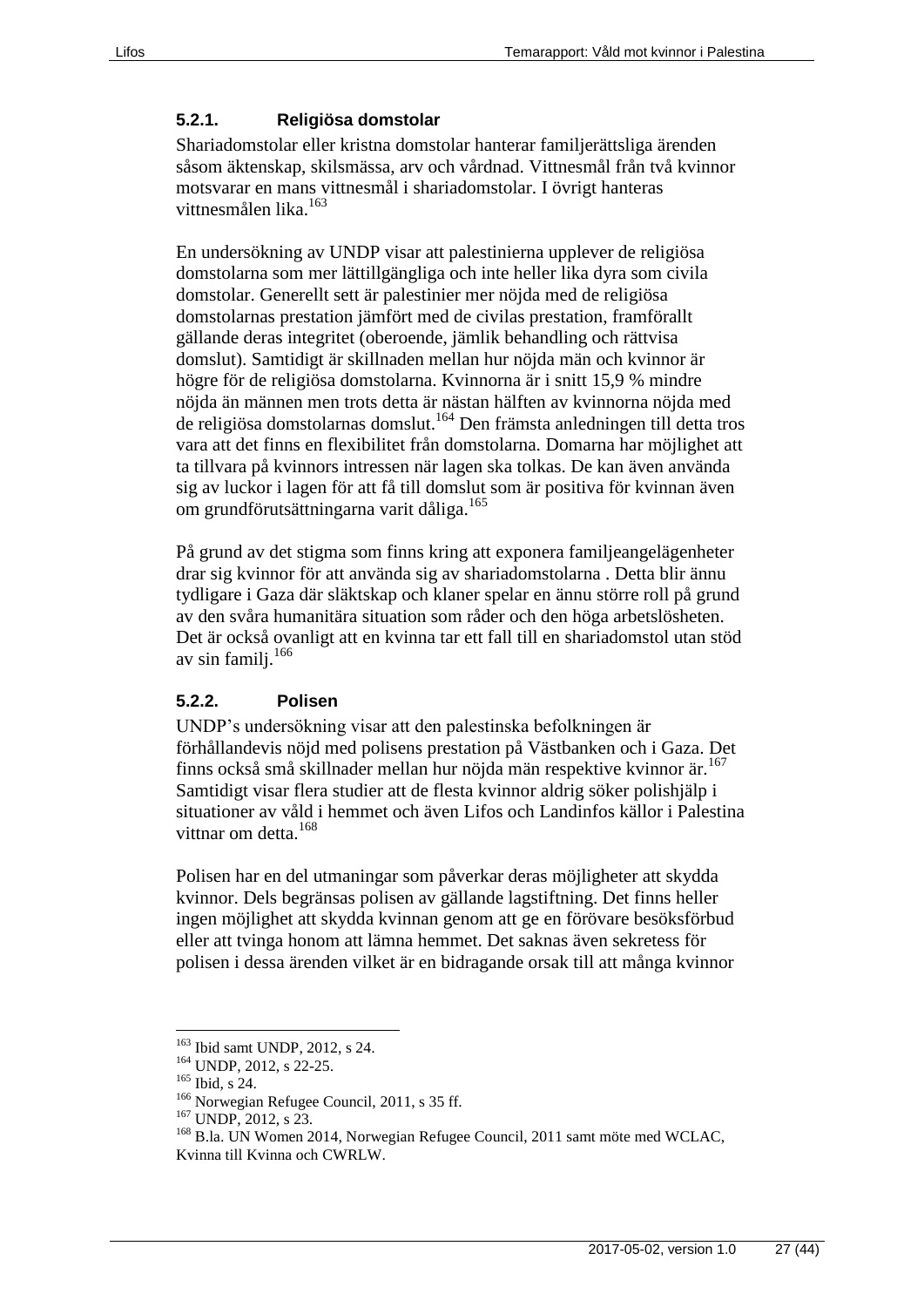drar sig för att rapportera övergreppen.<sup>169</sup> Vidare förekommer det att släkt och klanmedlemmar lägger sig i polisens arbete och lägger ner anmälningar till förmån för sedvanerättsliga konfliktlösningsmekanismer.<sup>170</sup>

Norska Flyktingrådet rapporterar att kvinnor som anmäler våld i Gaza möter ett system som prioriterar familjens rykte i samhället istället för kvinnans liv och välmående. Poliser refererar inte sällan fall av våld i hemmet till klanledare för medling.<sup>171</sup>

Enligt organisationen Al Dameer i Gaza blir ofta kvinnor som går till polisen i Gaza i fall av våld i hemmet tillsagda att gå hem igen. Al Dameer menar dock att det har blivit bättre sedan polisen utbildats i dessa frågor och att polisen nu skulle kunna tänka sig att medla mellan kvinnan och mannen. Oftast vänder sig man sig dock till *mukhtar* för medling snarare än polisen.

#### *5.2.2.1. Familjeskyddsenheterna på Västbanken*

Polisens familjeskyddsenheter på Västbanken bildades 2008 för att särskilt kunna hantera fall av våld mot kvinnor. De kallas numera familje- och ungdomsskyddsenheter, FPJU. 172

Avdelningens personal är specialtränad, bland annat av UN Women<sup>173</sup>, för att kunna hantera kvinnor utsatta för våld på ett respektfullt och professionellt sätt.<sup>174</sup> Under 2011 tog FPJU emot 1755 fall av våld mot kvinnor. <sup>175</sup> Under 2012 och 2013 var siffrorna högre, 2849 och 3662 fall. Ökningen reflekterar troligen ett visst ökat förtroende från kvinnor att rapportera till FPJU samtidigt som underrapportering fortfarande utgör ett problem.<sup>176</sup>

Idag finns det elva FPJU. De ledds av en kvinnlig polis och har medvetet många kvinnliga poliser som arbetar där. En undersökning från 2015 visar att många är nöjda med deras verksamhet samtidigt som en fjärdedel av de tillfrågade inte kände till enhetens arbete.<sup>177</sup> Vissa anser även att den är en

<sup>&</sup>lt;sup>169</sup> Euro-Mediterranean Human Rights Network, 2015, Ministry of Women's Affairs, 2011, s 23.

<sup>&</sup>lt;sup>170</sup> Ministry of Women's Affairs, 2011, s 23.

<sup>&</sup>lt;sup>171</sup> Norwegian Refugee Council, 2011.

<sup>172</sup> UN Women, 2014, s 16 samt UN Women, *Impact Stories on Ending Violence against Women - Family and Juvenile Protection Unit*, 2015,

<http://palestine.unwomen.org/en/digital-library/publications/2015/12/impact-stories-fjpu> (hämtad 2017-02-23).

<sup>&</sup>lt;sup>173</sup> UN Women Palestine, *Results at Glance*[, http://palestine.unwomen.org/en/what-we](http://palestine.unwomen.org/en/what-we-do/ending-violence-against-women/results-at-a-glance)[do/ending-violence-against-women/results-at-a-glance](http://palestine.unwomen.org/en/what-we-do/ending-violence-against-women/results-at-a-glance) (hämtad 2017-02-23).<br>
<sup>174</sup> Bison Cartes, 2011, 55,577 Bisan Center, 2011, s 55-57.

<sup>&</sup>lt;sup>175</sup> UN Women, 2014, s 12.

<sup>176</sup> UN Women, *Fact Sheet: Women's Access to Justice and Security* [http://www2.unwomen.org/-/media/field%20office%20palestine/ attachments/](http://www2.unwomen.org/-/media/field%20office%20palestine/%20attachments/%20publications/2014/fact%20sheet%20a2j_en.pdf)  [publications/2014/fact%20sheet%20a2j\\_en.pdf](http://www2.unwomen.org/-/media/field%20office%20palestine/%20attachments/%20publications/2014/fact%20sheet%20a2j_en.pdf) (hämtad 2017-01-19).

<sup>177</sup> EU POL COPPS, *Public Perceptions of Palestinian Civil Police Performance*, maj 2015[, http://www.humandynamics.org/uploads/ckeditor/may2015-palestinePCP](http://www.humandynamics.org/uploads/ckeditor/may2015-palestinePCP-publicperceptions-civilpolice.pdf)[publicperceptions-civilpolice.pdf](http://www.humandynamics.org/uploads/ckeditor/may2015-palestinePCP-publicperceptions-civilpolice.pdf) (hämtad 2017-03-27).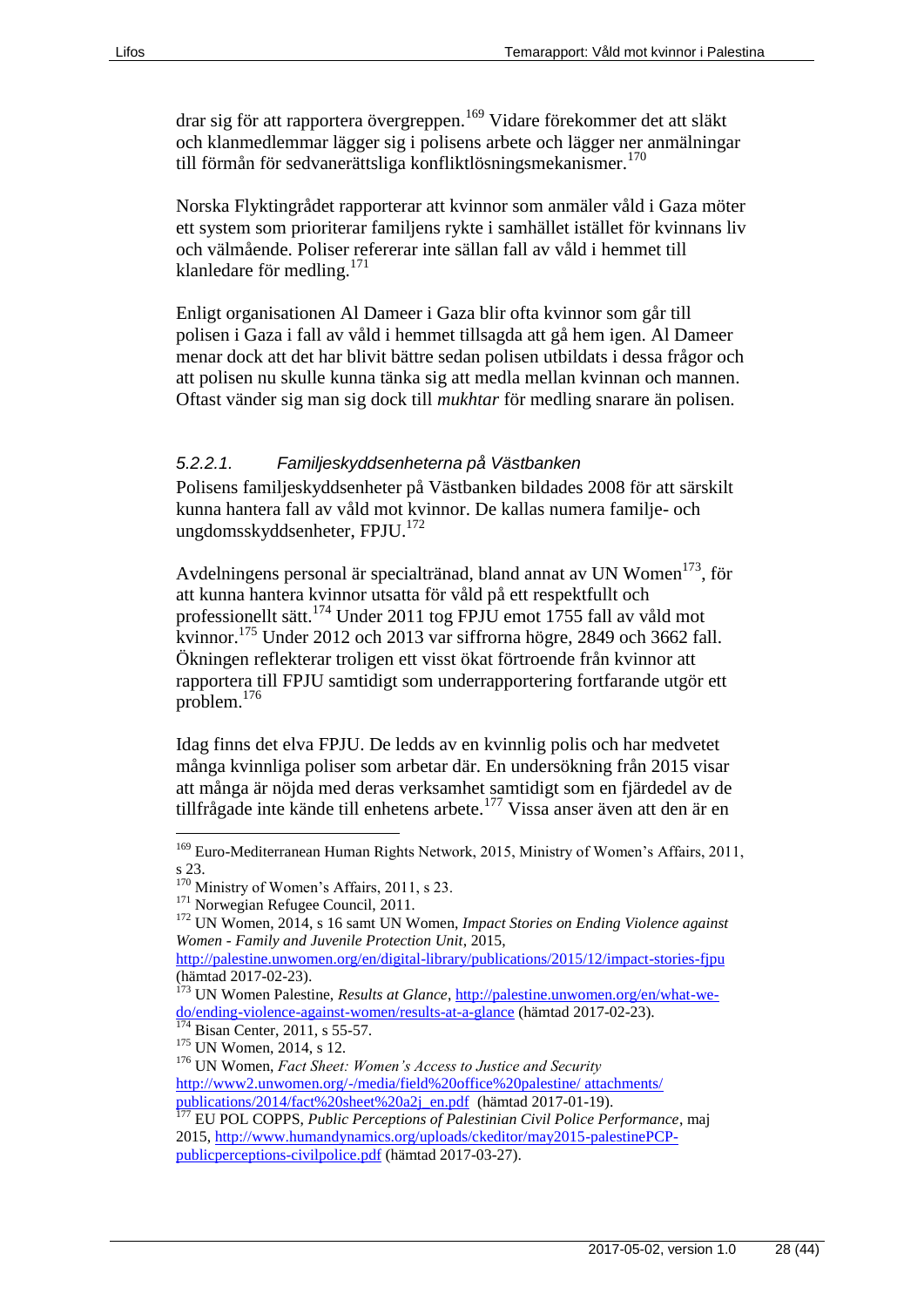av de mest välfungerade enheterna inom den palestinska polisen.<sup>178</sup> De är dock underbemannade i relation till antalet fall de hanterar och behöver mer träning för att bättre kunna hantera kvinnorna och deras situation.<sup>179</sup>

FPJU kan, ofta i samarbete med socialarbetare, kvinnogrupper och lokala ledare göra en bedömning av kvinnans situation och på så vis remittera henne till ett härbärge. I vissa fall kan även förövaren skriva på en papper där han garanterar att inte skada kvinnan eller komma nära henne.<sup>180</sup> Detta är dock ingen reell garanti och i en rapport av UN Women från 2014 nämns fall där mannen skrivit på en sådan men våldet mot kvinnorna ändå fortsatt eller fall där kvinnan t.om blivit dödad.<sup>181</sup>

UN Women's studie pekar också på att poliserna speglar de samhälleliga normerna i synen på kvinnan vilket påverkar deras bemötande av utsatta kvinnor. T.ex. kunde kvinnor kritiseras för att de anmälde ett fall av våld i hemmet utan att ha tydliga tecken av våld på kroppen, eller gavs känslan av att de inte borde anmäla en släkting.<sup>182</sup>

Vissa kvinnor uttryckte också att polisens utfrågning i fall av sexuellt våld skuldbelade kvinnan genom frågor kring hennes eget beteende eller hur hon var klädd. Polisen måste fylla i ett formulär vid en anmälan och kvinnan som anmäler måste ge detaljer om våldtäkten. Kvinnan tvingas exponera sig och berätta om övergreppen vid tre tillfällen: hos polisen, under åklagarens utredning och i rätten.<sup>18</sup>

Familjeskyddsenheterna är inte heller utrustade för att inkvartera någon, vilket ibland är nödvändigt. Flera kvinnor i UN Women's fokusgrupper upplevde vistelsen som obehaglig, särskilt om de blev lämnade ensamma med manliga poliser. Detta på grund av det stigma det medför för en palestinsk kvinna att vara ensam med en man.<sup>184</sup>

#### <span id="page-28-0"></span>**5.2.3. Domstolarna**

Västbanken har tre nivåer av civila domstolar. I den första nivån ingår *Sulh*domstolar (förlikningsdomstolar) som hanterar mindre allvarliga förseelser, ofta relaterat till land och ägodelar. *Bidaya* är domstolar i första instans vilka dömer i mer allvarliga fall och överklagar fall från sulh-domstolarna. Den andra nivån av domstolar är till för överklagan (appeal courts). Den tredje nivån är den högsta nivån av överklagan (High Court). Det finns dessutom en Högsta domstol för vissa kriminalfall (Supreme Criminal Court), där ibland våldtäkt, mord och hedersmord. Vid sidan av dessa civila domstolar finns militära domstolar som hanterar fall som rör personer i

<sup>178</sup> Möte med EU POL COPPS, Ramallah, 1 november 2016.

<sup>179</sup> UN Women, 2014, s 16 och Ministry of Women's Affairs, 2011, s 23.

<sup>180</sup> Euro-Mediterranean Human Rights Network, 2015.

<sup>&</sup>lt;sup>181</sup> UN Women, 2014, s 27.

 $182$  Ibid.

<sup>183</sup> Ibid, s 36.

<sup>184</sup> Ibid, s 36-37.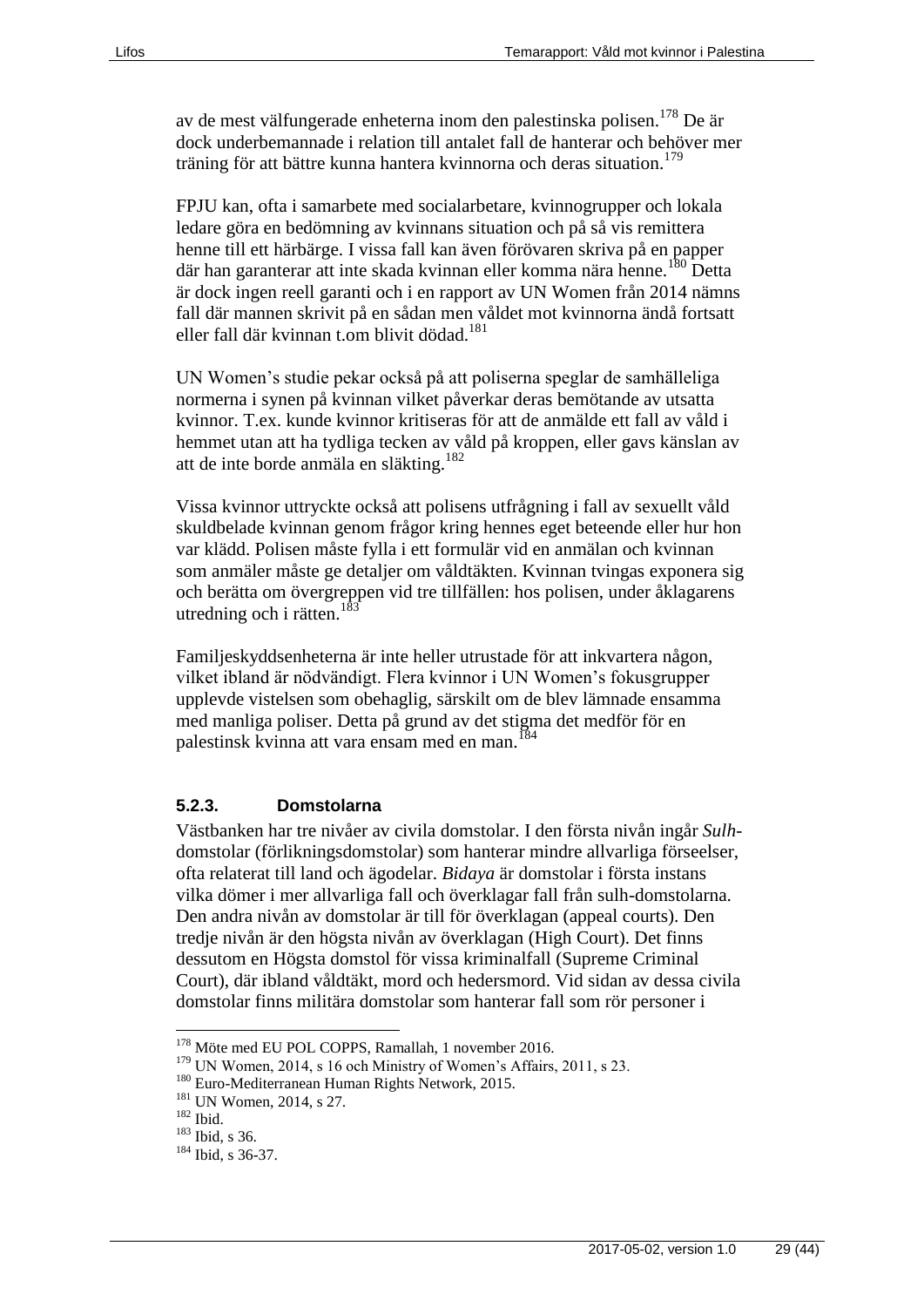säkerhetsstyrkorna och som applicerar PLO:s revolutionära kod från 1979.<sup>185</sup>

Gaza har tre civila domstolar i den första instansen. Högre instanser av civila domstolar är Court of Appeal och Court of Cassation. Till dessa tillkommer militärdomstolar som också prövar civila men i säkerhetsärenden.<sup>186</sup>

Organisationen WCLAC påtalade i möte med Lifos och Landinfo att tillgången till rättssystemet för kvinnor är problematisk. WCLAC menar att domarkåren i Palestina speglar samhällets traditionella syn på kvinnan vilket kan påverka utslagen i domarna.<sup>187</sup> Detta styrks av UN Women's studie där det framkom att de tillfrågade kvinnorna ansåg att domarna ofta var partiska till förmån för den manliga förövaren på grund av rådande normer i samhället.<sup>188</sup>

I mötet med Union of Palestinian Women's Committees (UPWC) och andra organisationer framkom det även att det inte är vanligt att fall av våld mot kvinnor/våld i hemmet hamnar i domstol i Gaza. Det är framförallt fall av grovt våld i hemmet som resulterar i mord eller dråp som tas till domstol, menade organisationen.<sup>189</sup>

En undersökning gjord av UNDP år 2012 bland den palestinska befolkningen visar att det finns ett stort gap mellan tillgången till rättvisa mellan kvinnor och män. Kvinnors fall hamnar mer sällan i domstol, kvinnor vet i lägre utsträckning hur man tar ett fall till en domstol och får i mindre grad juridisk hjälp. Över 70 % av kvinnorna håller inte heller med om påståendet att lagarna är opartiska.<sup>190</sup>

Kvinnor är i högre grad än män missnöjda med domstolarnas insats. Avseende de civila institutionerna är gapet mellan könen som högst gällande just domstolarna där närmare 15 % av kvinnorna är mer missnöjda än männen. Därefter kommer domarna och åklagarna med11,8 % respektive 11,7%. Att kvinnor är mindre nöjda med rättsväsendet i Palestina menar UNDP är ett resultat av diskriminerande normer och attityder i samhället vilka även omfattar rättsväsendet. Kvinnor är också mer missnöjda än män med hur domstolarna hanterar fall av våld i hemmet. Dryga 42 % av kvinnorna anser sig vara nöjda jämfört med ca 46 % för männen.<sup>191</sup> Många

<sup>&</sup>lt;sup>185</sup> UN Women, 2014, s 11 samt Amnesty International, 2007, s 13.

<sup>186</sup> Human Rights Watch, *Abusive system – Failures of Criminal Justice in Gaza*, 2012, s 8- 10, [https://www.hrw.org/sites/default/files/reports/iopt1012ForUpload\\_0.pdf](https://www.hrw.org/sites/default/files/reports/iopt1012ForUpload_0.pdf) (hämtad 2017-03-09).

<sup>&</sup>lt;sup>187</sup> Möte med WCLAC, Jerusalem, 1 nov 2016.

<sup>188</sup> UN Women, 2014, s. 28.

<sup>189</sup> Möte med flertalet organisationer, b.la. Union of Palestinian Women's Committees (UPWC), 27 oktober, Gaza City.

<sup>&</sup>lt;sup>190</sup> UNDP, 2012, s 5-6, http://www.undp.ps/en/newsroom/publications/pdf/other/ [Survey%20English.pdf](http://www.undp.ps/en/newsroom/publications/pdf/other/%20Survey%20English.pdf) (hämtad 2017-01-30).

 $\frac{191}{191}$  UNDP, 2012, s. 5-6 samt s. 22.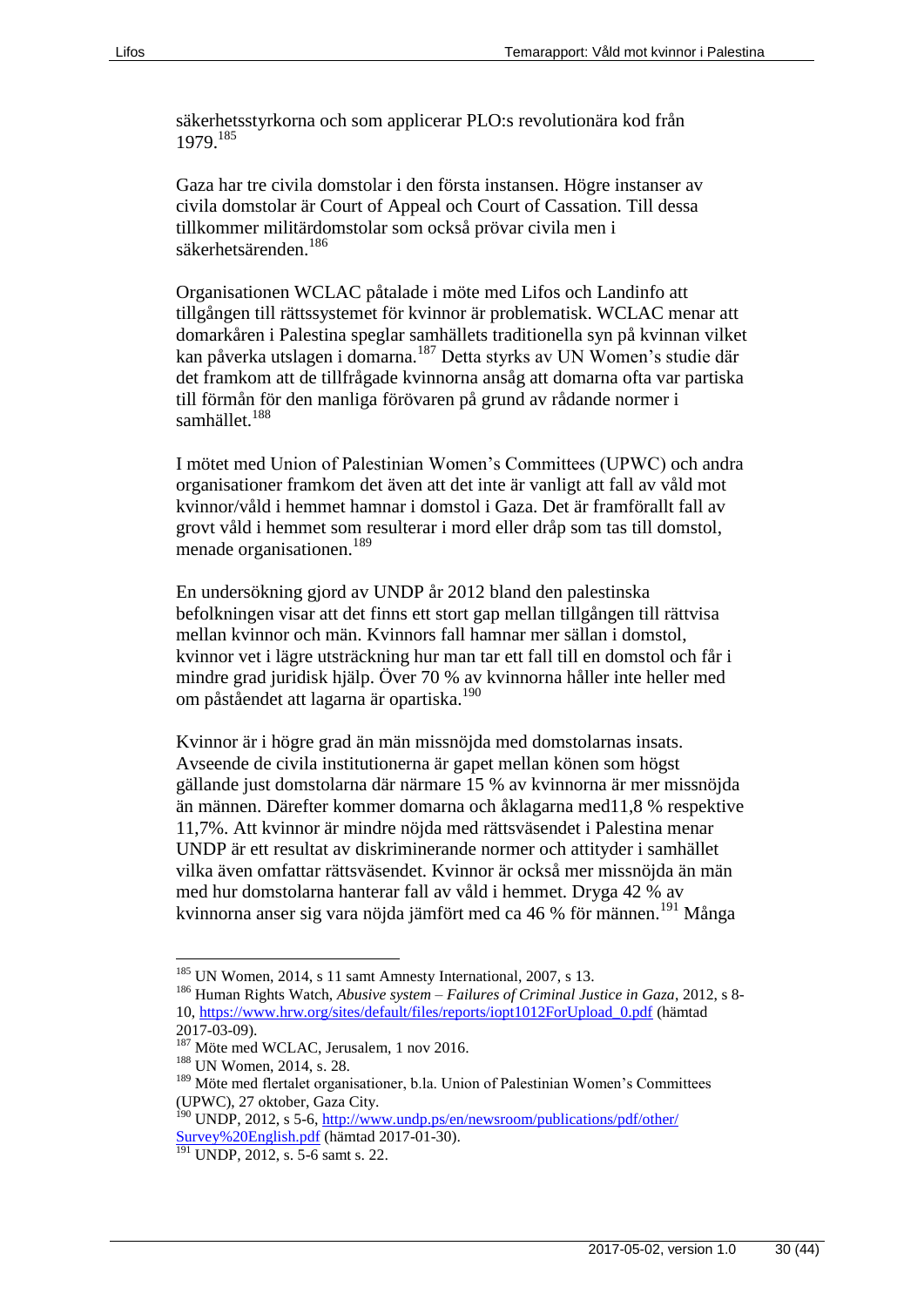kvinnor undviker också en rättslig process medvetet.<sup>192</sup> UN Women konstaterar att rättssystemet saknar vilja att agera snabbt och slagkraftigt för att skydda en våldsutsatt kvinna.<sup>193</sup>

#### <span id="page-30-0"></span>**5.2.4. Åklagarmyndigheten**

I UN Women's studie beskrivs det att kvinnor upplevt problem när de mött åklagare, dels på grund av åklagarnas egna attityder gentemot dem och på grund av svårigheterna i att göra en anmälan eller utredning i en skyddad miljö som värnar om sekretessen. Istället upplevde ofta kvinnorna att deras berättelser exponerades och kunde höras av alla vilket gjorde att de drog sig för att gå dit.<sup>194</sup> Bildandet av en åklagarenhet som är specialiserad på våld mot kvinnor är ett led i att åtgärda en del av problemet som kvinnor vittnar om att de har upplevt.

År 2013 utnämnde Justitieministern i den palestinska myndigheten 15 åklagare för att hantera fall av våld mot kvinnor och barn på Västbanken.<sup>195</sup> År 2016 tillsattes dessutom en egen enhet och antalet specialtränade åklagare ökades till 20 för att kunna hantera ett ökat antal fall. De har fått särskild träning för att kunna utreda fall av våld mot kvinnor, inklusive sexualbrott såsom våldtäkt och incest. Enheten ska hantera fall av våld mot kvinnor skyndsamt, med offrets säkerhet och bästa intresse i fokus. De åtar sig även att utreda alla fall, inklusive självmord och dödsfall under oklara omständigheter.<sup>196</sup> Det är ännu för tidigt för att kunna utvärdera resultatet av denna insats.

#### <span id="page-30-1"></span>**5.2.5. Härbärgen**

Sedan 2013 finns ett remissystem för våldsutsatta kvinnor när de behöver komma till ett härbärge. Systemet initierades av b.la. WCLAC men är nu nationellt och hanteras av Socialministeriet i samarbete med Kvinnoministeriet. Det är obligatoriskt för härbärgen och center som hanterar dessa kvinnor att använda detta system.<sup>197</sup> Socialministeriet är också ytterst ansvarigt för att övervaka härbärgenas verksamhet.<sup>198</sup>

Mehwar Center i Bethlehem (Beit Sahour) drivs i offentlig regi under socialministeriets paraply och har funnits sedan 2007. Det har plats för 36 – 40 kvinnor och deras barn samtidigt.<sup>199</sup> Kvinnorna får skydd, rådgivning,

 $\overline{a}$ 

<http://palestine.unwomen.org/en/digital-library/publications/2014/4/fact-sheet-security> (hämtad 2017-03-24).

<sup>&</sup>lt;sup>192</sup> Ministry of Women's Affairs, 2011, s 23.

<sup>&</sup>lt;sup>193</sup> UN Women, 2014, s. 28.

<sup>194</sup> Ibid, s. 37.

<sup>195</sup> UN Women, *Women's Access to Justice & Security*,

<sup>196</sup> UN Women, *The Path to Justice for Palestinian Women,* 

<http://palestine.unwomen.org/en/news-and-events/stories/2016/03/path-to-justice> (hämtad  $2017-01-12$ ).

<sup>&</sup>lt;sup>197</sup> Euro-Mediterrenean Human Rights Network, 2015.

 $198$  Ministry of Women's Affairs, 2011, s. 24.

<sup>&</sup>lt;sup>199</sup> Möte med WCLAC, Jerusalem, 2016.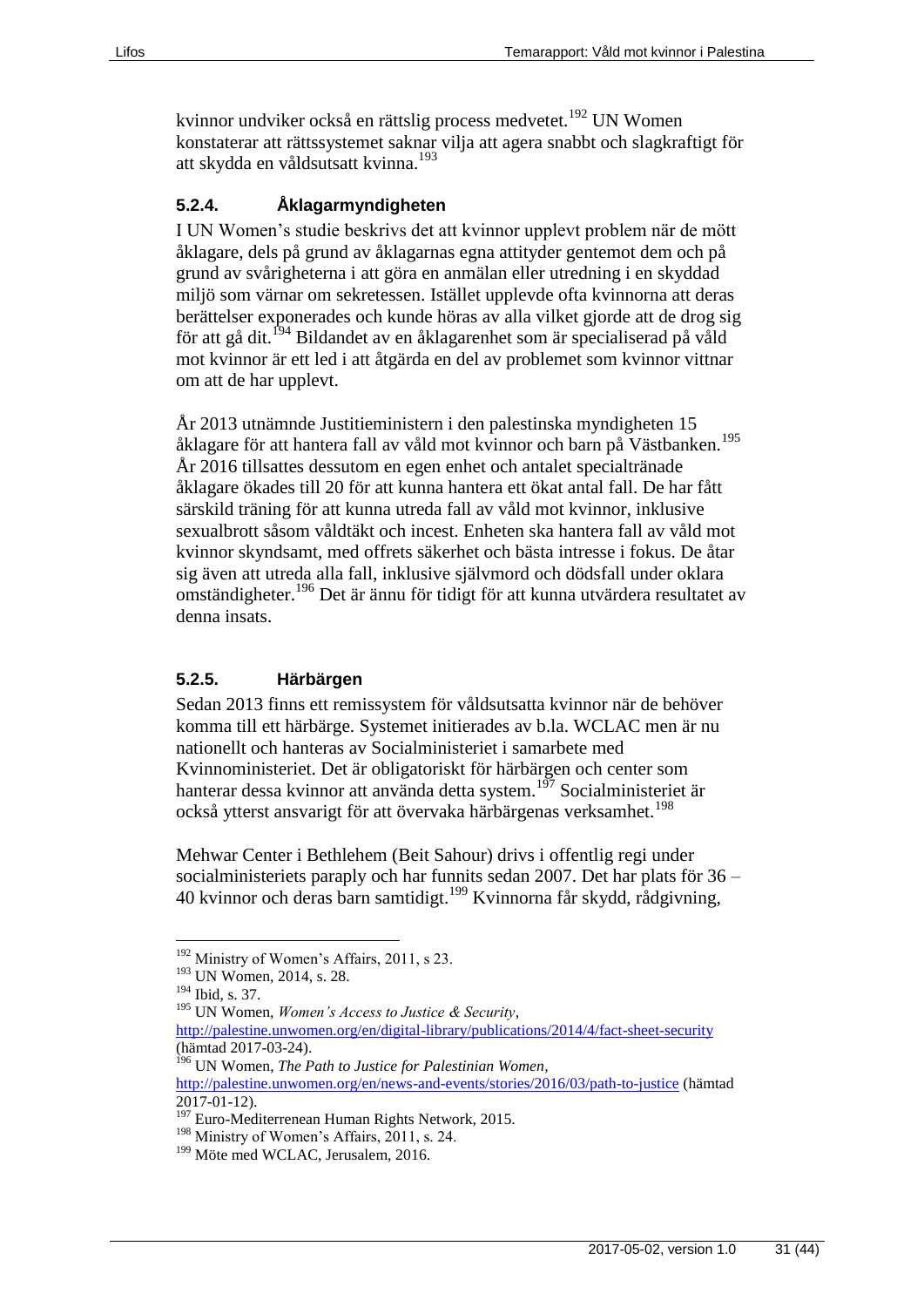läkarvård och juridisk rådgivning samt hjälp i domstolsprocesser. Mehwar Center erbjuder även kurser till kvinnor som ska hjälpa dem att få jobb eller starta egna företag. <sup>200</sup> Kvinnorna kan stanna där upp till ett år. 201

Härbärget i Jeriko drivs av organisationen Women's Center for Legal Aid (WCLAC). Det är ett akut-härbärge som erbjuder skydd under kortare tid för kvinnor och flickor som har ett överhängande behov av skydd, t.ex. kvinnor vars liv är i fara. Härbärget kan ta emot upp till åtta kvinnor och två barn samtidigt och de kan stanna upp till en månad på härbärget. Härbärget tar endast emot kvinnor som fått en remiss dit av polisen och de släpper heller inte kvinnor därifrån utan polisens inblandning. Behöver kvinnan mer skydd kan hon flyttas till ett annat härbärge. WCLAC erbjuder även medling mellan en kvinna som varit på härbärge och hennes familj för att underlätta för hennes återvändande och förhoppningsvis stävja våldet.  $^{202}$ 

Härbärget i Nablus drivs av välgörenhetsorganisationer men socialministeriet har 45 platser reserverade. De erbjuder psykosocialt och socialt stöd samt juridisk rådgivning. Kvinnorna kan stanna där upp till ett år.<sup>203</sup> Kvinna till Kvinna uppgav i möte med Lifos och Landinfo att härbärget nyss har stängt igen på grund av resursbrist.<sup>204</sup> Detta har inte kunnat bekräftas eller dementeras av andra källor.

De tre härbärgena på Västbanken tog år 2015 tillsammans emot 115 kvinnor mellan 14 och 55 år och deras barn. Kvinnorna kom från hela Västbanken men särskilt från Hebron-området. Härbärgena tog emot kvinnor som utsatts för olika former av våld men framförallt våld i hemmet, ofta med inslag av sexuellt våld och utnyttjande. Våldet de utsattes för ledde dem till att fly hemifrån vilket var anledningen till att de refererats till härbärgena.<sup>205</sup>

I Gaza finns Al-Hayat Center, som drivs av Center for Women's Legal Research and Consulting men i samarbete med Hamasregeringen. Det är ett dagcenter eftersom Hamas inte tillåter att kvinnorna bor där. Centret ger socialt stöd, erbjuder ett mötesforum för familjer med skilda föräldrar, ger juridisk rådgivning och hjälp i rättsprocesser samt ger kvinnor ekonomiskt stöd och hjälp att arbeta, t.ex. ger de mikrokrediter till kvinnor som vill starta företag. <sup>206</sup> CWLRC menar också att de kan erbjuda kvinnor som blivit gravida utanför äktenskapet boende och skydd på härbärget tills barnet fötts

[/media/field%20office%20palestine/attachments/publications/mehwar\\_brochure\\_en%20pdf](http://www2.unwomen.org/-/media/field%20office%20palestine/attachments/publications/mehwar_brochure_en%20pdf.ashx)  $\frac{\text{a} \cdot \text{a} \cdot \text{b} \cdot \text{c} \cdot \text{c} \cdot \text{c} \cdot \text{c} \cdot \text{c} \cdot \text{c} \cdot \text{c}}{201 \text{ W/CW} + \text{c}}$ 

<sup>200</sup> UN Women, *Breaking the Cycle of Violence - Mehwar Centre for the Protection and Empowerment of Women and Families*, [http://www2.unwomen.org/-](http://www2.unwomen.org/-/media/field%20office%20palestine/attachments/publications/mehwar_brochure_en%20pdf.ashx)

<sup>201</sup> WCLAC, möte i Jerusalem 1 november 2016.

<sup>202</sup> Ibid.

<sup>203</sup> Ibid.

<sup>204</sup> Möte med Kvinna till Kvinna, Beit Hanina, 31 oktober, 2016.

<sup>&</sup>lt;sup>205</sup> Italian Development Cooperation, Ministry of Foreign Affairs and International Cooperation, *Gender-based violence in Palestine, factsheet*, 25 November 2015, [http://www.itcoopjer.org/sites/default/files/right\\_sidebar/Factsheet%20GBV\\_Palestine%20](http://www.itcoopjer.org/sites/default/files/right_sidebar/Factsheet%20GBV_Palestine%202015_WELOD%20PROGRAMME_nuovo%20logo.pdf) [2015\\_WELOD%20PROGRAMME\\_nuovo%20logo.pdf](http://www.itcoopjer.org/sites/default/files/right_sidebar/Factsheet%20GBV_Palestine%202015_WELOD%20PROGRAMME_nuovo%20logo.pdf) (hämtad 2017-01-24).

<sup>206</sup> Möte med CWLRC, Gaza City, 26 oktober 2016.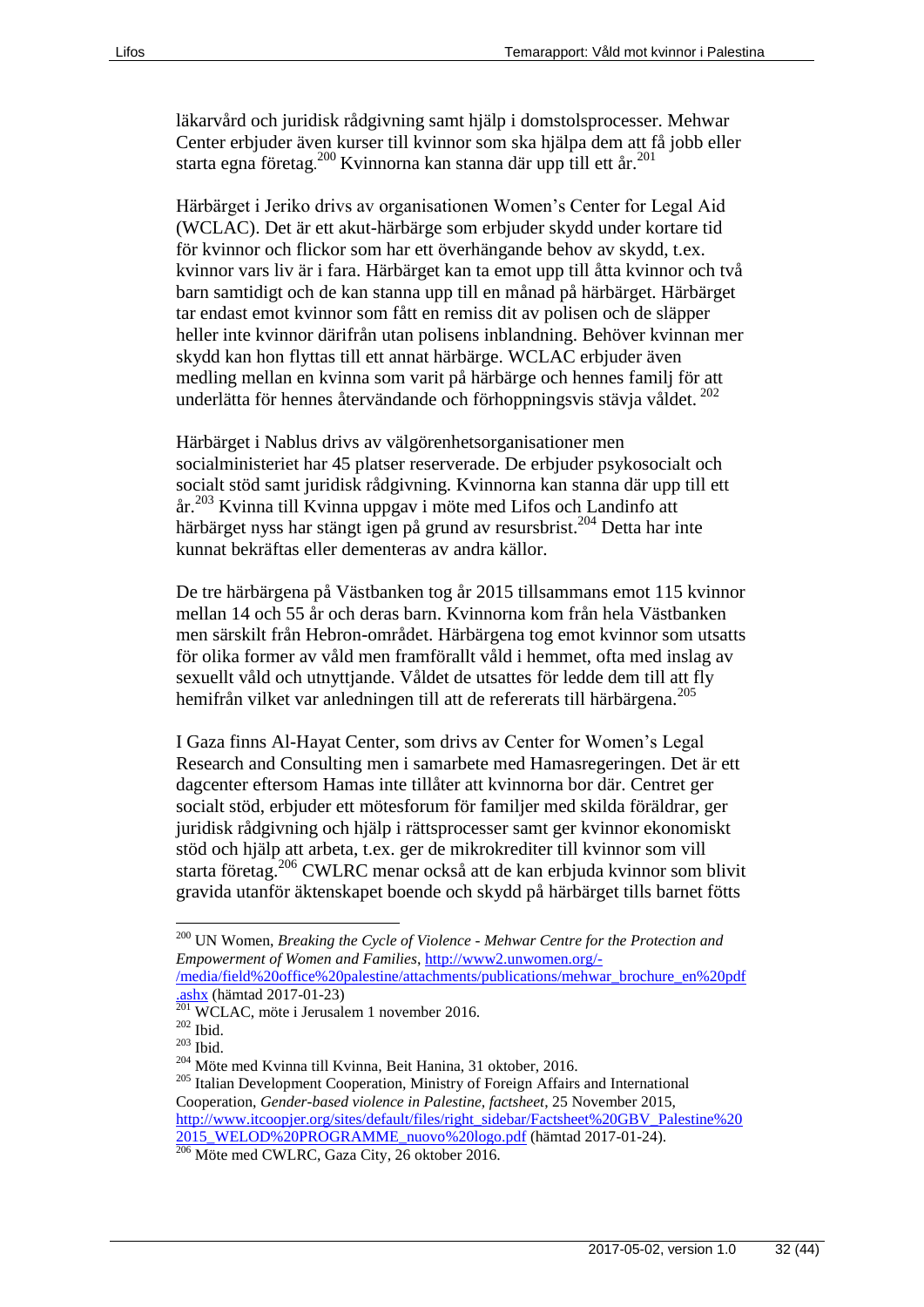varefter det skickas till ett barnhem. Centret erbjuder också medlingshjälp med familjen efter detta så att flickan eller kvinnan kan återvända till sin familj och också gifta sig med barnets far.<sup>207</sup>

Det finns även ett härbärge i Gaza som drivs av Hamasregeringen, Aman center. Flera av Lifos källor uttrycker att det är väldigt strikta regler som gäller där, baserade på Hamas värderingar som upprätthåller kvinnans traditionella roll och patriarkala attityder.<sup>208</sup> Aman center accepterar inte heller kvinnor som blivit anklagade för "moralbrott", vilket kvinnor hamnar i fängelse för i Gaza. Detta är dock inte sällan kvinnor som blivit sexuellt utnyttjade eller utsatta för våld och som riskerar att utsättas för hedersbrott.<sup>209</sup>

Vissa källor hävdar att det finns för få platser totalt och att härbärgena inte är tillgängliga för alla som behöver dem.<sup>210</sup> Platserna fås via remiss och ibland ges inte remissen på grund av platsbrist.<sup>211</sup> Organisationen WCLAC som driver härbärget i Jeriko menar dock att deras platser är tillräckliga i relation till behoven.<sup>212</sup> En rapport från UN Women visar att även socialarbetare drar sig för att skicka kvinnor till härbärgen på grund av det sociala stigma det medför för kvinnan.<sup>213</sup>

Det finns sedan några år tillbaka ett samarbete på Västbanken mellan härbärgen, shariadomstolar, åklagarväsendet och familjeskyddsenheterna för att öka dessa institutioners koordinering och mottaglighet för våldsutsatta kvinnor.<sup>214</sup>

#### *5.2.5.1. Kvinnors situation efter härbärget*

Få kvinnor kan leva ett självständigt liv efter att ha varit på ett härbärge och i de flesta fall återvänder kvinnorna till sina familjer efteråt. UN Women's studie visar att våldet mot kvinnorna som återvänt oftast fortsatte och några av kvinnorna blev mördade. I vissa fall fanns det även ett utökat hot eftersom hon blandat in externa parter, dvs. gått till polisen eller till en organisation som remitterat henne till ett härbärge. Detta gällde särskilt i fallen där kvinnorna inte har ett nätverk av manliga beskyddare som stödjer henne. Kvinna till Kvinna menar också att det är väldigt svårt för en kvinna att få ett riktigt skydd.<sup>215</sup> Trots detta är härbärgena en viktig fristad för kvinnor under hot och i akut fara.<sup>216</sup>

 $207$  Ibid.

<sup>208</sup> Möte med WCLAC, Kvinna till Kvinna, CWLRC, oktober 2016.

<sup>209</sup> Epostkonversation med Magnea Marinosdottir, Kvinna till Kvinna Palestina, 2017-03- 10.

<sup>210</sup> Möte med Kvinna till Kvinna, 31 oktober 2016, Beit Hanina, Bisan Center for Research and Development, 2011, s. 58.

<sup>&</sup>lt;sup>211</sup> Bisan Center for Research and Development, 2011, s. 58.

<sup>212</sup> Möte med WCLAC, Jerusalem, 1 november 2016.

<sup>213</sup> UN Women, 2014, s. 41.

<sup>214</sup> UN Women, *Fact Sheet: Women's Access to Justice and Security.*

<sup>215</sup> Möte med Kvinna till Kvinna, Beit Hanina, 31 okt 2016.

<sup>216</sup> UN Women, *2014,* s. 26-27 och 41.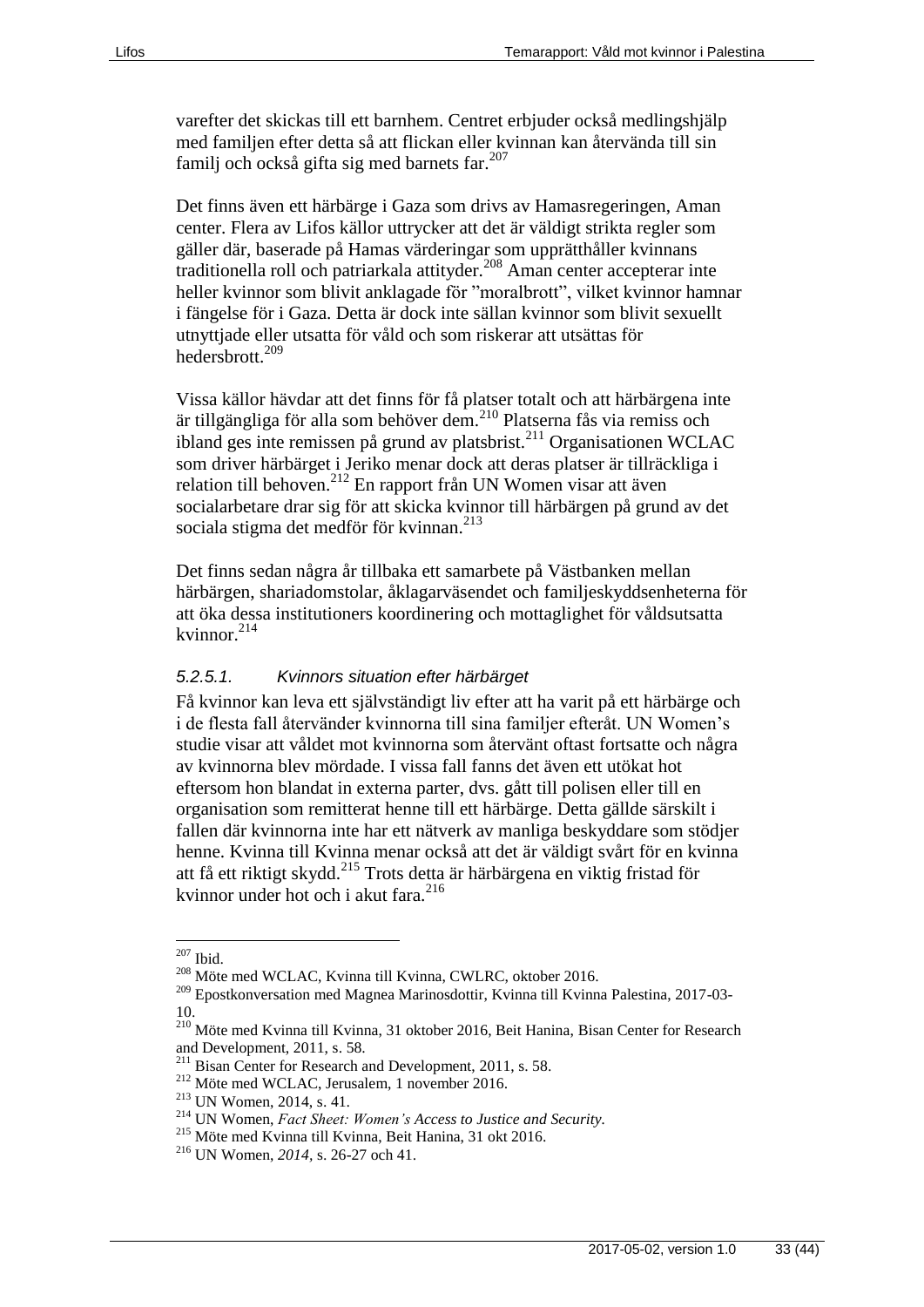I vissa situationer kan dock en kvinna lämna hemmet. WCLAC menar att en kvinna som är ekonomiskt oberoende och har stöd från familjen kan bo själv i vissa städer som Ramallah och Betlehem, men då oftast tillsammans med en annan kvinna. Detta gäller dock inte kvinnor som är utsatta eller hotade av sin egen familj eller släkt eftersom Palestina är tillräckligt litet och alla känner alla. Det är mycket svårt att gömma sig helt. I mer konservativa miljöer som Hebron och område C på Västbanken samt i Gaza är det generellt oacceptabelt för en kvinna att bo själv. <sup>217</sup>

#### <span id="page-33-0"></span>**5.2.6. Skyddsmöjligheter av israeliska myndigheter**

Skydd från de israeliska myndigheterna är endast aktuellt för palestinier från östra Jerusalem och palestinier som bor inom staten Israels gränser. Palestinier i område C kan ej använda sig av detta skydd trots att området ligger under israelisk civil och militär kontroll eftersom israelisk civillag inte gäller. Istället används militärlag.<sup>218</sup>

En palestinsk kvinna bosatt i östra Jerusalem som är utsatt för våld har möjlighet att tillgå det israeliska systemet, genom polis, socialarbetare och rättsväsende. En studie från 2016 där palestinska kvinnor som utsatts för våld blivit tillfrågade visar att kvinnor som sökt hjälp från det israeliska systemet har fått hjälp. Kvinnornas anmälan hanterades oftast seriöst av den israeliska polisen som snabbt arresterade förövaren av våldet eller gav honom besöksförbud. Socialarbetare följde fallet och erbjöd hjälp till kvinnorna med t.ex. arbete. $^{219}$ 

I Lifos och Landinfos möte med Women's Centre for Legal Aid and Counselling bekräftar organisationen den bilden. De menar att israeliska lagarna ger mycket större skydd, t.ex. genom besöksförbud och att det fungerar när en palestinsk kvinna kontaktar polisen. Dock menar WCLAC, föredrar palestinier att inte vända sig till de israeliska myndigheterna eftersom hon kommer att vanäras och misstänkliggöras för att ha exponerat sin egen familj och deltagit i den israeliska ockupationen.<sup>220</sup> Palestinskor i Jerusalem rapporterar också färre fall till polisen än i andra områden i Palestina på grund av detta.<sup>221</sup>

UN Women's studie ger samma bild. Kvinnorna som använt sig av de israeliska myndigheterna fick ofta nya problem med familjen därför att kvinnan inte bara blottat en privat angelägenhet men också gjort detta inför "ockupationsmakten", vilket resulterat i en stor misstro från familjen, och potentiellt även nytt våld. <sup>222</sup> Generellt drog sig därför oftast kvinnor i Jerusalem för att vända sig till de israeliska myndigheterna överhuvudtaget.

<sup>217</sup> Möte med WCLAC, Jerusalem, 1 nov. 2016.

<sup>218</sup> UN Women, 2014, s. 9.

<sup>219</sup> UN Women, 2016, s. 22-24.

<sup>220</sup> Möte med WCLAC, Jerusalem, 1 nov 2016.

<sup>&</sup>lt;sup>221</sup> UNHCHR, 2016.

<sup>&</sup>lt;sup>222</sup> UN Women, 2016.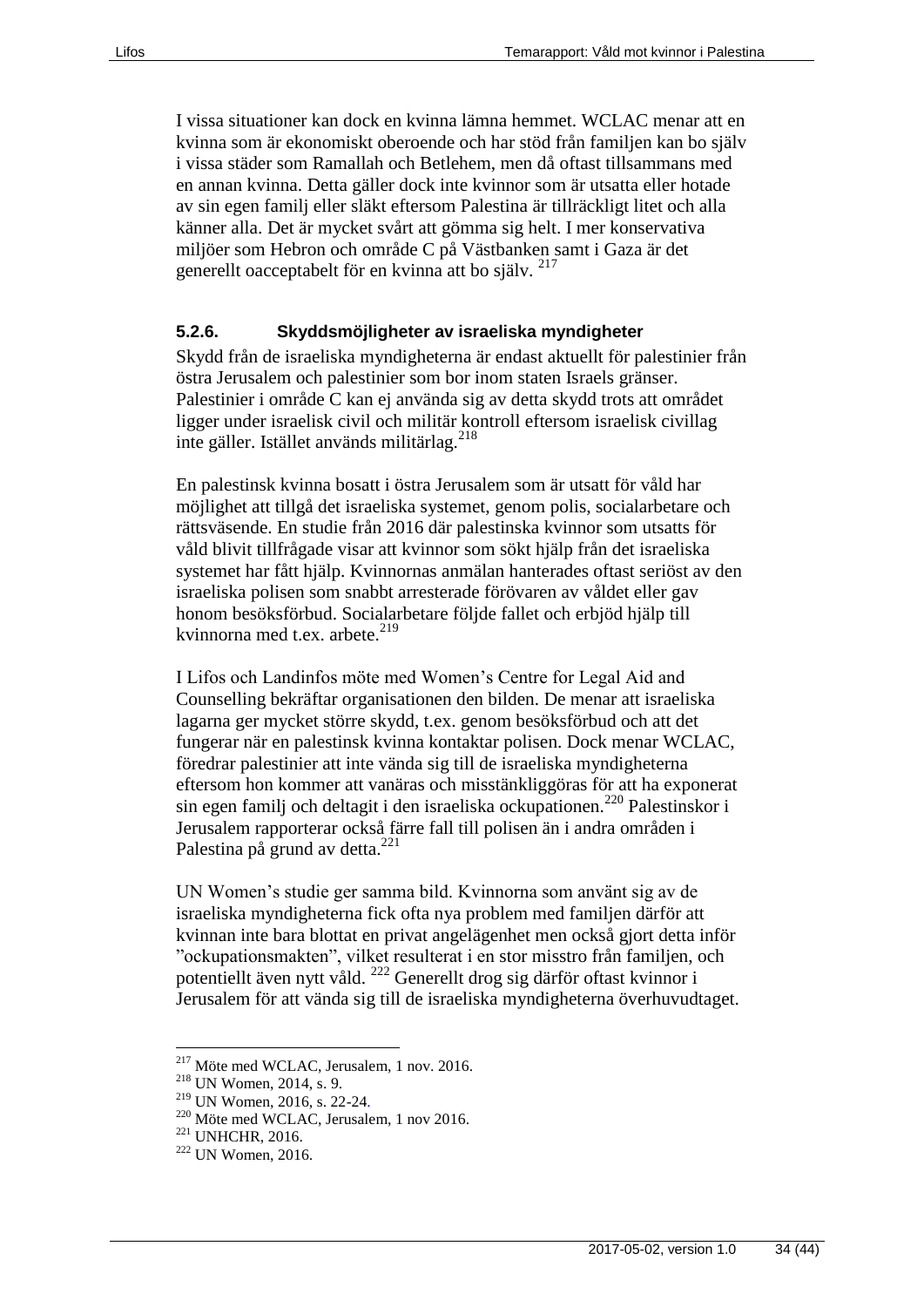I värsta fall kan hon anklagas för att vara kollaboratör och samarbeta med israelerna vilket exponerar henne för ytterligare risker. $^{223}$ 

Även organisationen Kvinna till Kvinna menar att det har förekommit fall där Israel utnyttjar en kvinnans allvarliga situation av våld och erbjuder henne hjälp i utbyte mot att hon blir kollaboratör.<sup>224</sup> Kvinna till Kvinna bekräftar också bilden av att palestinska kvinnor som bor i östra Jerusalem och som utsatts för våld inte vill ringa polisen.

Det finns härbärgen i Israel för palestinska kvinnor i Haifa och i Jaffa, områden med blandad judisk och palestinsk befolkning, och kvinnor från Jerusalem kan skickas dit vid behov.<sup>225</sup> Det finns även israeliska härbärgen i Jerusalem, men det är oklart om palestinska kvinnor skickas dit. Samma logik som ovan gäller också för härbärgen. Kvinna till Kvinna menar att oavsett om palestinier kan tillgå dessa härbärgen eller ej så ligger de i den västra (israeliska) delen av staden. Palestinier känner att de inte hör hemma där och misstror de israeliska myndigheterna. Dessutom ses det som ett förräderi att använda sig av israeliskt skydd. Enligt organisationen är detta en del av den anti-normaliseringskampanj som finns och som innebär att palestinier inte bör samarbeta med israeler för att undvika en normalisering av den israeliska ockupationen.<sup>226</sup>

#### <span id="page-34-0"></span>**6. Sammanfattande analys**

Den palestinska myndigheten har med hjälp av internationella givare stärkt upp skyddet för våldsutsatta kvinnor under de senaste åren. De har b.la tagit bort artiklar i lagar som ger strafflindring för hedersbrott, har instiftat familjeskyddsenheter på polisen och specialutbildat åklagare. PA har även ett Kvinnoministerium med ansvar att hantera frågor rörande kvinnor som tagit fram en nationell handlingsplan mot våld mot kvinnor och instiftat ett observatorium för att samla statistik om våld mot kvinnor och följa upp den. PA har även antagit en del internationella konventioner, däribland CEDAW, Convention of the Elimination of All Forms of Discrimination against Women. Några av dessa åtgärder är relativt nya och effekterna av dem har därför ännu inte kunnat utvärderas. PA har dock ingen möjlighet att implementera dessa åtgärder i Gaza utan där drivs främst arbetet med att motverka våld mot kvinnor av palestinska och internationella organisationer.

Frågan är dock hur stor effekt åtgärderna kommer att ha givet att problemet med våld mot kvinnor i Palestina grundar sig i samhälleliga normer och

 $223$  Ibid.

<sup>224</sup> Möte med Kvinna till Kvinna, 31 okt, 2016.

<sup>225</sup> Möte med WCLAC, 1 november 2016, Jerusalem.

<sup>226</sup> Epostkonversation med Magnea Marinosdottir, Kvinna till Kvinna Palestina, 25 januari 2017, samt<http://kvinnatillkvinna.se/en/country/palestine/the-womens-movement/> (hämtad 2017-03-08).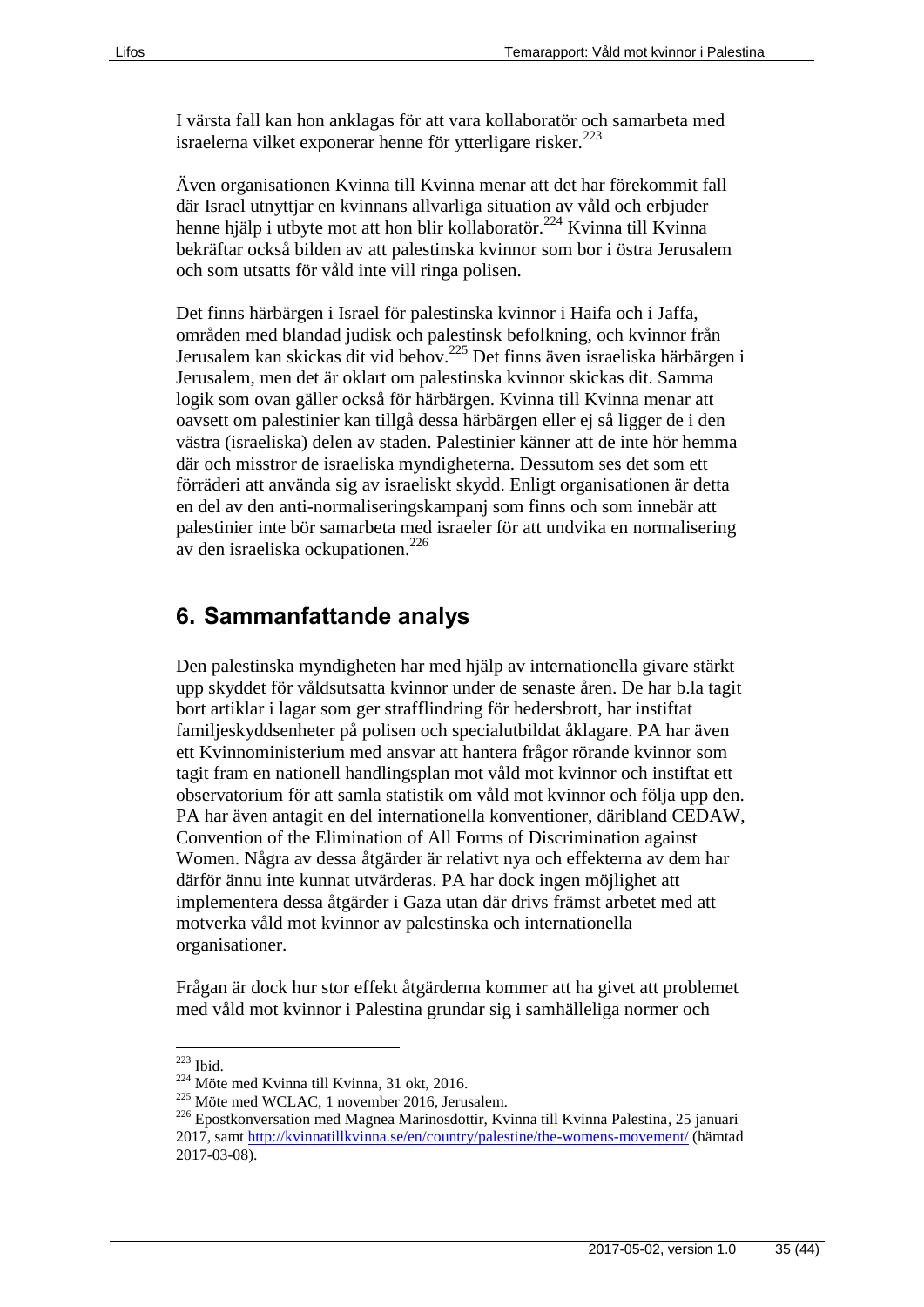traditioner vars praxis befästs i och med att det palestinska samhället gått i en alltmer konservativ riktning. En verklighet av konflikt, både intern och med Israel, en ockupation som sätter restriktioner för palestinierna i deras vardag samt en svår humanitär situation i Gaza under ett auktoritärt styre är faktorer som bidrar till detta.

Våld mot kvinnor ses som en familjeangelägenhet och en kvinnas benägenhet att söka hjälp utanför sin närmaste sfär är därför generellt sett låg. Anmälningsgraden hos polisen, trots en viss ökning på senare år, eller benägenheten att vända sig till en domstol reflekterar detta. En våldsutsatt kvinna som varit i kontakt med myndigheterna och varit på härbärge möter dessutom ofta fördomar och stigmatisering om detta blir känt i hennes samhälle. Polis- och rättsväsendets bemötande av kvinnor som söker hjälp kan också vara problematiskt. Domstolarna påvisar en hel del brister i deras integritet med avseende på deras oberoende, jämlik behandling och rättvisa domslut.

Lagarna i sin tur innehåller diskriminerande artiklar gentemot kvinnor. En förbättring har skett eftersom vissa problematiska paragrafer har tagits bort på senare år men trots detta kvarstår problemet att lagarna inte ger ett tillräckligt skydd för våldsutsatta kvinnor och att få fall av våld mot kvinnor når domstol. Gällande lagstiftning i Palestina är en sammansättning av gamla lagar från tidigare härskare och dessutom olika för Västbanken och Gaza. Utöver detta tillkommer en liten del nyare lagstiftning som antagits dels av palestinska parlamentet innan dess paralysering 2007 och genom presidentdekret. Det finns flera förslag på förbättringar, både en ny och enhetlig strafflag och familjelag för Västbanken och Gaza samt förslag på en familjeskyddslag. Inga av dessa förslag har ännu antagits trots i vissa fall fleråriga processer. Detta beror till stor del på att parlamentet inte är operativt men också, enligt vissa bedömare, en brist på politisk vilja från ledningen.

Tillgången till skyddsmekanismerna är också olika beroende på var i Palestina kvinnan bor. Möjligheterna är bättre i område A på Västbanken där också familjeskyddsenheterna och härbärgena finns, jämfört med område C och Gaza. Kvinnor i östra Jerusalem lever i paradoxen att de har ett starkare skydd av de israeliska myndigheterna men de är ännu mindre benägna att vända sig till dem. Detta på grund av politiska övertygelser och den förhöjda risk det innebär för dem själva att associeras med Israel och bli sedd som en förrädare.

Lifos slutsats är att en palestinsk kvinna idag är utelämnad till en vardag där patriarkala maktstrukturer råder och det vanligaste är att våldet aldrig exponeras och blir känt. Även om det finns en strategi från den palestinska myndigheten för att minska våld mot kvinnor så behövs fortfarande fler åtgärder för att våldet ska kunna minskas. Insatserna idag är främst tillfälliga och även om kvinnorna får hjälp i att medla med familjen så är det inte givet att våldet upphör. I det läget erbjuder härbärgena en paus från våldet men ingen hållbar lösning.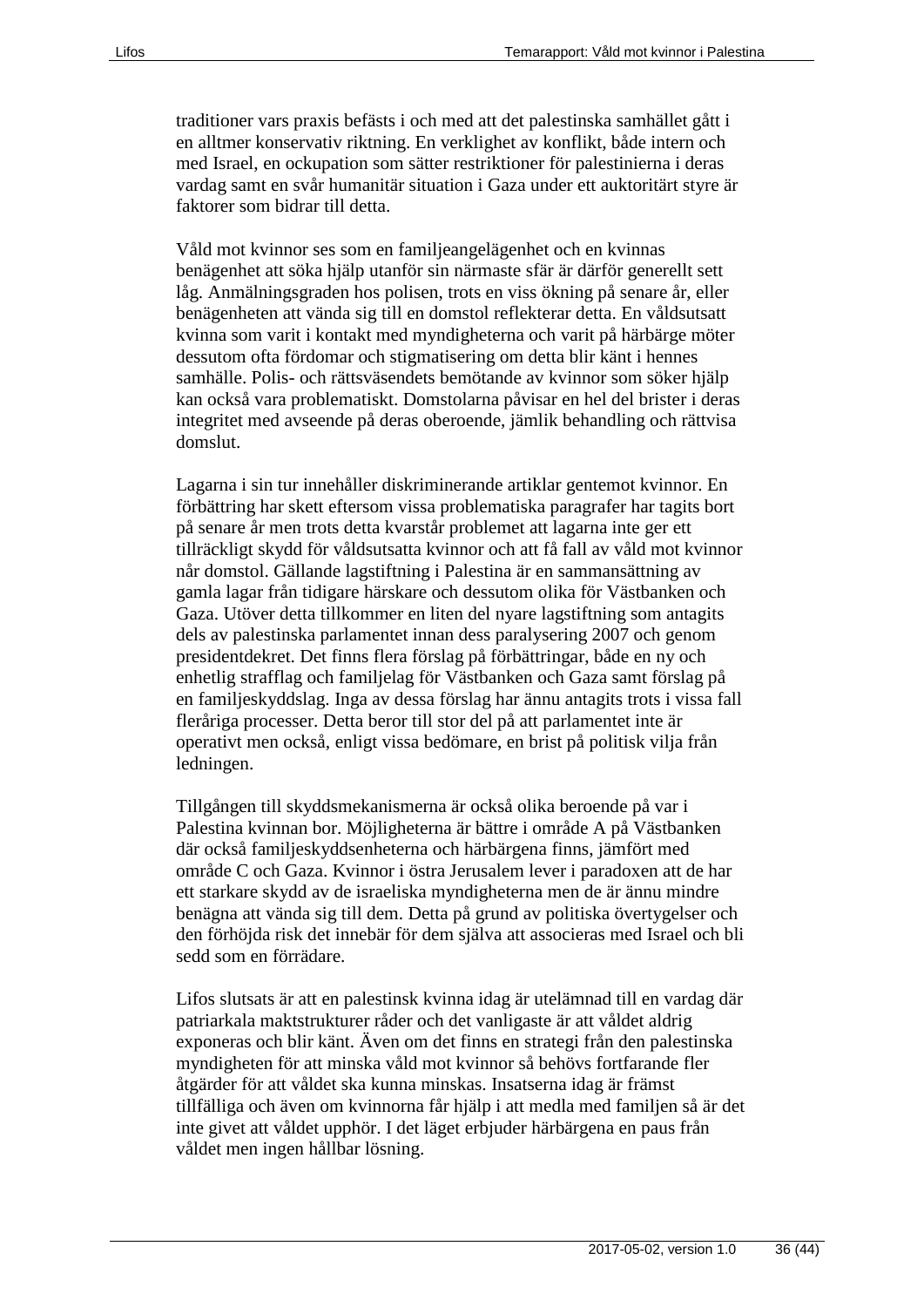# <span id="page-36-0"></span>**Källförteckning**

#### **Elektroniska källor**

Al Arabiya, *Honor killings doubled in 2013, says Palestinian official*, 27 februari 2014, [http://english.alarabiya.net/en/perspective/features/2014/02/27/-Honor](http://english.alarabiya.net/en/perspective/features/2014/02/27/-Honor-killings-doubled-in-2013-says-Palestinian-official.html)[killings-doubled-in-2013-says-Palestinian-official.html](http://english.alarabiya.net/en/perspective/features/2014/02/27/-Honor-killings-doubled-in-2013-says-Palestinian-official.html) (hämtad 2017-01-17)

Al Ashqar, Ahmad, *Murder of Women in Palestine under the Pretext of Honour: Legislation and Jurisprudence Analytical Study*, United Nations Office of the High Commissioner, Occupied Palestinian Territory, April 2014. [http://www.ohchr.org/Documents/Issues/Women/WRGS/Executive\\_summary\\_stud](http://www.ohchr.org/Documents/Issues/Women/WRGS/Executive_summary_study_called_honour_killings_Palestine.pdf) [y\\_called\\_honour\\_killings\\_Palestine.pdf](http://www.ohchr.org/Documents/Issues/Women/WRGS/Executive_summary_study_called_honour_killings_Palestine.pdf) (hämtad 2014-03-22)

Al Jazeera, *Maps: The occupation of the West Bank,* <http://america.aljazeera.com/multimedia/2014/7/west-bank-security.html> (hämtad 2017-04- 26).

Al Jazeera. *Upsurge in Palestinian 'honour killings*, 25 mars 2014, [http://www.aljazeera.com/indepth/features/2014/03/upsurge-palestinian-honour](http://www.aljazeera.com/indepth/features/2014/03/upsurge-palestinian-honour-killings-gaza-201432372831899701.html)[killings-gaza-201432372831899701.html](http://www.aljazeera.com/indepth/features/2014/03/upsurge-palestinian-honour-killings-gaza-201432372831899701.html) (hämtad 2017-04-06)

Amnesty International, *Torn apart by factional strife*, oktober 2007, [https://www.amnesty.org/ en/documents/MDE21/020/2007/en/](https://www.amnesty.org/%20en/documents/MDE21/020/2007/en/) (hämtad 2017-03- 13)

Amnesty International, Annual Report, 2014/2015, *Palestine*, <https://www.amnesty.org/download/Documents/POL1000012015ENGLISH.PDF> (hämtad 2017-02-17)

Amnesty International, Annual Report 2015/16, *Palestine*, [https://www.amnesty.org/en/ countries/middle-east-and-north-africa/palestine](https://www.amnesty.org/en/%20countries/middle-east-and-north-africa/palestine-state-of/report-palestine-state-of/)[state-of/report-palestine-state-of/](https://www.amnesty.org/en/%20countries/middle-east-and-north-africa/palestine-state-of/report-palestine-state-of/) (hämtad 2017-02-17)

Amnesty International, Annual Report 2016/17, *Israel and Occupied Palestinian Territories,* [https://www.amnesty.org/en/countries/middle-east-and-north](https://www.amnesty.org/en/countries/middle-east-and-north-africa/israel-and-occupied-palestinian-territories/report-israel-and-occupied-palestinian-territories/)[africa/israel-and-occupied-palestinian-territories/report-israel-and-occupied](https://www.amnesty.org/en/countries/middle-east-and-north-africa/israel-and-occupied-palestinian-territories/report-israel-and-occupied-palestinian-territories/)[palestinian-territories/](https://www.amnesty.org/en/countries/middle-east-and-north-africa/israel-and-occupied-palestinian-territories/report-israel-and-occupied-palestinian-territories/) (hämtad 2017-02-23)

Al Haq, *Violence against Palestinian Women Must Stop*, 2 december 2015, [http://www.alhaq.org/advocacy/topics/palestinian-violations/1001-violence](http://www.alhaq.org/advocacy/topics/palestinian-violations/1001-violence-against-palestinian-women-must-stop)[against-palestinian-women-must-stop](http://www.alhaq.org/advocacy/topics/palestinian-violations/1001-violence-against-palestinian-women-must-stop) (hämtad 2017-01-23)

Al Monitor, *Forced Underage Marriage Continue in Gaza*, 8 augusti 2013, [http://www.al-monitor.com/pulse/en/originals/2013/08/underage-marriage-child](http://www.al-monitor.com/pulse/en/originals/2013/08/underage-marriage-child-palestinians-gaza.html)[palestinians-gaza.html](http://www.al-monitor.com/pulse/en/originals/2013/08/underage-marriage-child-palestinians-gaza.html) (hämtad 2017-02-20)

Al Monitor, *Hamas-Fatah divide cripples Palestine's judiciary*, 14 maj 2015, [http://www.al-monitor.com/pulse/originals/2015/05/palestine-gaza-west-bank](http://www.al-monitor.com/pulse/originals/2015/05/palestine-gaza-west-bank-hamas-fatah-judiciary-legislation.html)[hamas-fatah-judiciary-legislation.html](http://www.al-monitor.com/pulse/originals/2015/05/palestine-gaza-west-bank-hamas-fatah-judiciary-legislation.html) (hämtad 2017-03-09)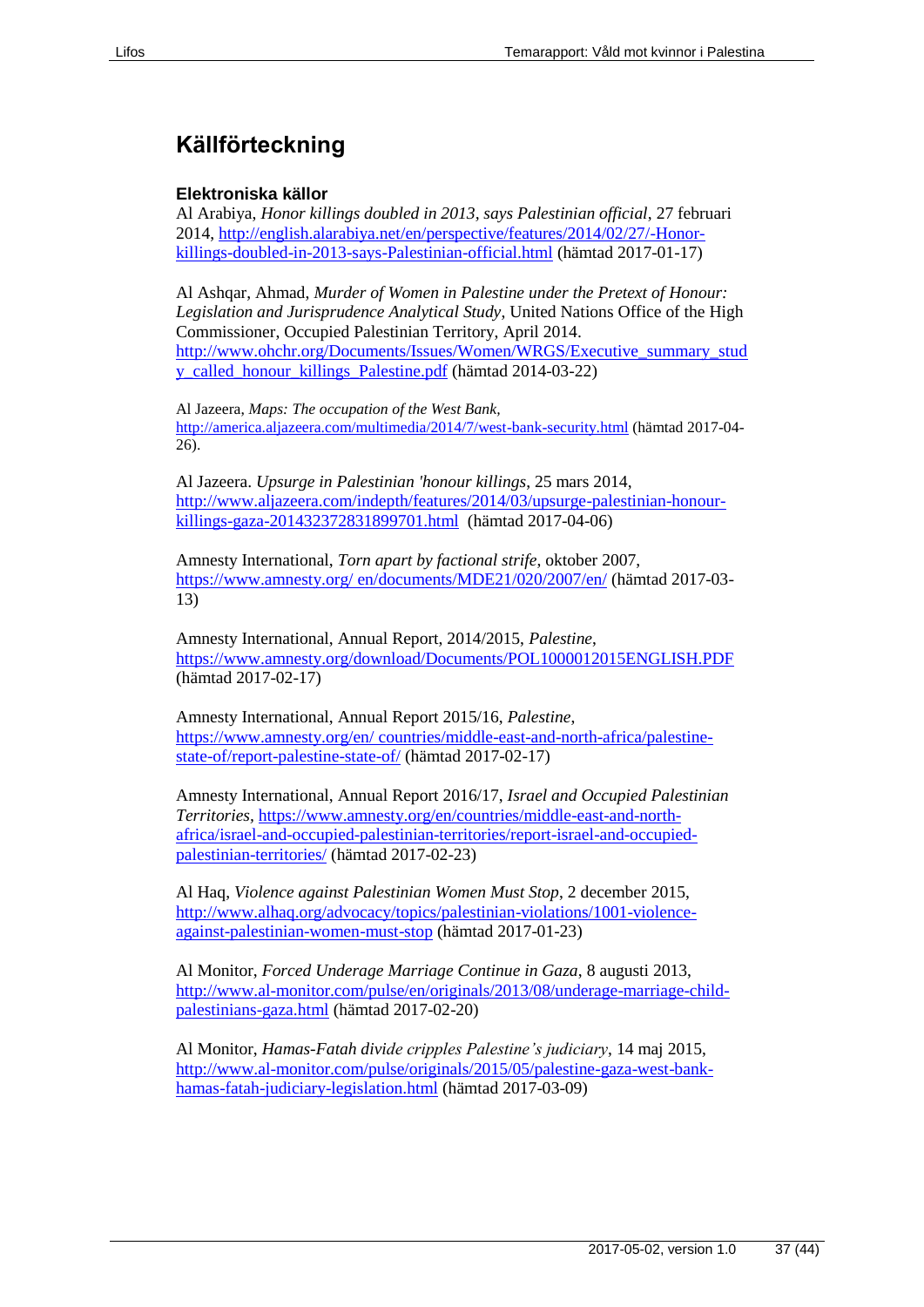Al Monitor, *Palestinian activists press Abbas to outlaw honour crime*, 12 mars 2014, [http://www.al-monitor.com/pulse/originals/2014/03/palestine-honor-crime](http://www.al-monitor.com/pulse/originals/2014/03/palestine-honor-crime-women-abuse-law-abbas.html)[women-abuse-law-abbas.html](http://www.al-monitor.com/pulse/originals/2014/03/palestine-honor-crime-women-abuse-law-abbas.html) (hämtad 2017-01-22).

Al Monitor, *Will a new Palestinian agency be enough to stop violence against women?*, 16 juni 2016,

[http://www.almonitor.com/pulse/originals/2016/06/palestinian-observatory](http://www.almonitor.com/pulse/originals/2016/06/palestinian-observatory-violence-against-women.html?utm_source=Boomtrain%20&utm_%20medium%20=manual&utm_campaign=20160617&bt_ts=1466179736408)[violence-against-women.html?utm\\_source=Boomtrain &utm\\_ medium](http://www.almonitor.com/pulse/originals/2016/06/palestinian-observatory-violence-against-women.html?utm_source=Boomtrain%20&utm_%20medium%20=manual&utm_campaign=20160617&bt_ts=1466179736408)  [=manual&utm\\_campaign=20160617&bt\\_ts=1466179736408](http://www.almonitor.com/pulse/originals/2016/06/palestinian-observatory-violence-against-women.html?utm_source=Boomtrain%20&utm_%20medium%20=manual&utm_campaign=20160617&bt_ts=1466179736408) (hämtad 2017-03-09)

Bisan Center for Research and Development, *Gender-Based Violence in the Occupied Palestinian Territory*, MDG Achievement Fund och Palestinian National Authority, 2011,

[http://www.sdgfund.org/sites/default/files/GEN\\_%20STUDY\\_OPT\\_Gender%20Vi](http://www.sdgfund.org/sites/default/files/GEN_%20STUDY_OPT_Gender%20Violence%20situation.pdf) [olence%20situation.pdf](http://www.sdgfund.org/sites/default/files/GEN_%20STUDY_OPT_Gender%20Violence%20situation.pdf) (hämtad 2017-04-10)

Brenner, Björn. *Arabisk sedvanerätt i Palestina*. Advokaten, nr 6, 2016. [https://www.advokaten.se/Tidningsnummer/2016/nr-6-2016-argang-82/arabisk](https://www.advokaten.se/Tidningsnummer/2016/nr-6-2016-argang-82/arabisk-sedvaneratt-i-palestina/)[sedvaneratt-i-palestina/](https://www.advokaten.se/Tidningsnummer/2016/nr-6-2016-argang-82/arabisk-sedvaneratt-i-palestina/) (hämtad 2017-05-02)

Defense for Children International Palestine, *Early marriage and education: the chicken or the egg?*, 19 november 2016, [http://www.dci](http://www.dci-palestine.org/early_marriage_and_%20education_the_chicken_or_the_egg)[palestine.org/early\\_marriage\\_and\\_ education\\_the\\_chicken\\_or\\_the\\_egg](http://www.dci-palestine.org/early_marriage_and_%20education_the_chicken_or_the_egg) (hämtad 2017-02-20)

EU POL COPPS, *Public Perceptions of Palestinian Civil Police Performance*, maj 2015, [http://www.humandynamics.org/uploads/ckeditor/may2015-palestinePCP](http://www.humandynamics.org/uploads/ckeditor/may2015-palestinePCP-publicperceptions-civilpolice.pdf)[publicperceptions-civilpolice.pdf](http://www.humandynamics.org/uploads/ckeditor/may2015-palestinePCP-publicperceptions-civilpolice.pdf) (hämtad 2017-03-27).

Euro-Mediterranean Human Rights Network, *Palestine - Report on Violence against Women in the Context of Conflict*, 2015, [http://euromedrights.org/wp](http://euromedrights.org/wp-content/uploads/2015/12/EMHRN-Factsheet-VAW-Palestine-EN.pdf)[content/uploads/2015/12/EMHRN-Factsheet-VAW-Palestine-EN.pdf](http://euromedrights.org/wp-content/uploads/2015/12/EMHRN-Factsheet-VAW-Palestine-EN.pdf) (hämtad 2017-03-13).

Geneva Centre for the Democratic Control of the Armed Forces (DCAF), *Palestinian Women and Security: A legal collection*, 2012, [http://www.dcaf.ch/Publications/Palestinian-Women-and-Security-A-Legal-](http://www.dcaf.ch/Publications/Palestinian-Women-and-Security-A-Legal-Collection)[Collection](http://www.dcaf.ch/Publications/Palestinian-Women-and-Security-A-Legal-Collection) (hämtad 2017-03-20).

Geneva Centre for the Democratic Control of the Armed Forces (DCAF) och WCLAC (Women's Centre for Legal Aid and Counselling (WCLAC), *Palestinian Women and Security: Promoting the Rights of Palestinian Women and Girls through Legislation*, 2012, [http://www.dcaf.ch/Publications/Working-Paper-](http://www.dcaf.ch/Publications/Working-Paper-Palestinian-Women-and-Security-Promoting-the-Rights-of-Palestinian-Women-and-Girls-through-Legislation)[Palestinian-Women-and-Security-Promoting-the-Rights-of-Palestinian-Women](http://www.dcaf.ch/Publications/Working-Paper-Palestinian-Women-and-Security-Promoting-the-Rights-of-Palestinian-Women-and-Girls-through-Legislation)[and-Girls-through-Legislation](http://www.dcaf.ch/Publications/Working-Paper-Palestinian-Women-and-Security-Promoting-the-Rights-of-Palestinian-Women-and-Girls-through-Legislation) (hämtad 2017-04-11).

Geneva Center for the Democratic Control of the Armed Forces (DCAF), *Palestinian Women and Security: Why Palestinian Women and Girls Do Not Feel Secure*, 2010,<http://www.dcaf.ch/Publications/Palestinian-Women-and-Security> (hämtad 2017-02-22).

The Guardian, *Honor killings rise in Palestinian territories, sparking backlash*, 3 mars 2014, [https://www.washingtonpost.com/world/middle\\_east/honor-killings-](https://www.washingtonpost.com/world/middle_east/honor-killings-rise-in-palestinian-territories-sparking-backlash/2014/03/02/1392d144-940c-11e3-9e13-770265cf4962_story.html?utm_term=.ce0103a1fc03)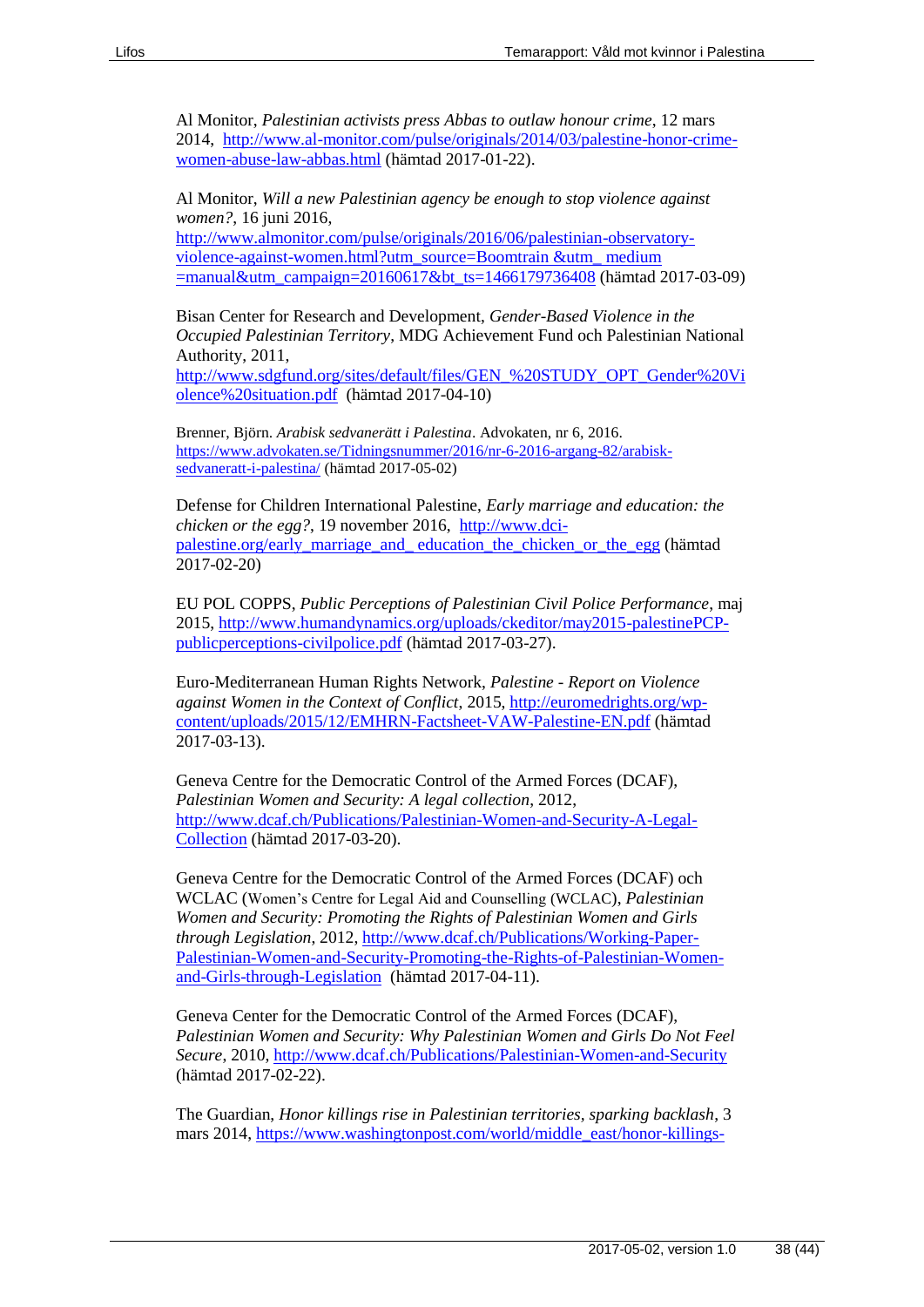[rise-in-palestinian-territories-sparking-backlash/2014/03/02/1392d144-940c-11e3-](https://www.washingtonpost.com/world/middle_east/honor-killings-rise-in-palestinian-territories-sparking-backlash/2014/03/02/1392d144-940c-11e3-9e13-770265cf4962_story.html?utm_term=.ce0103a1fc03) [9e13-770265cf4962\\_story.html?utm\\_term=.ce0103a1fc03](https://www.washingtonpost.com/world/middle_east/honor-killings-rise-in-palestinian-territories-sparking-backlash/2014/03/02/1392d144-940c-11e3-9e13-770265cf4962_story.html?utm_term=.ce0103a1fc03) (hämtad 2017-02-22).

Haaretz, *How many more Palestinian Women have to be murdered?*, 4 oktober 2013,<http://www.haaretz.com/israel-news/.premium-1.550481> (hämtad 2017-03- 08).

Honour based violence awareness network, *Forms of honour based violence and oppression*,<http://hbv-awareness.com/forms-of-hbv/> (hämtad 2017-02-21).

Human Rights Watch, *Abusive system – Failures of Criminal Justice in Gaza*, 2012, [https://www.hrw.org/sites/default/files/reports/iopt1012ForUpload\\_0.pdf](https://www.hrw.org/sites/default/files/reports/iopt1012ForUpload_0.pdf) (hämtad 2017-03-09).

Human Rights Watch, World Report 2017, *Israel/Palestine*, <https://www.hrw.org/world-report/2017/country-chapters/israel/palestine> (hämtad 2017-03-17).

Israeliska utrikesdepartementet, [http://mfa.gov.il/MFA/MFA-](http://mfa.gov.il/MFA/MFA-Archive/2003/Pages/DISPUTED%20TERRITORIES-%20Forgotten%20Facts%20About%20the%20We.aspx)[Archive/2003/Pages/DISPUTED%20TERRITORIES-](http://mfa.gov.il/MFA/MFA-Archive/2003/Pages/DISPUTED%20TERRITORIES-%20Forgotten%20Facts%20About%20the%20We.aspx) [%20Forgotten%20Facts%20About%20the%20We.aspx](http://mfa.gov.il/MFA/MFA-Archive/2003/Pages/DISPUTED%20TERRITORIES-%20Forgotten%20Facts%20About%20the%20We.aspx) (hämtad 2017-04-24).

Italian Development Cooperation, Ministry of Foreign Affairs and International Cooperation, *Gender-based violence in Palestine, factsheet*, 25 November 2015, [http://www.itcoopjer.org/sites/default/files/right\\_sidebar/Factsheet%20GBV\\_Palest](http://www.itcoopjer.org/sites/default/files/right_sidebar/Factsheet%20GBV_Palestine%202015_WELOD%20PROGRAMME_nuovo%20logo.pdf) [ine%202015\\_WELOD%20PROGRAMME\\_nuovo%20logo.pdf](http://www.itcoopjer.org/sites/default/files/right_sidebar/Factsheet%20GBV_Palestine%202015_WELOD%20PROGRAMME_nuovo%20logo.pdf) (hämtad 2017-01- 24).

Jallad, Zeina, *Palestinian Women and Security: A legal analysis*, The Geneva Centre for the Democratic Control of the Armed Forces (DCAF) 2012, [http://www.dcaf.ch/Publications/Palestinian-Women-and-Security-A-Legal-](http://www.dcaf.ch/Publications/Palestinian-Women-and-Security-A-Legal-Analysis)[Analysis](http://www.dcaf.ch/Publications/Palestinian-Women-and-Security-A-Legal-Analysis) (hämtad 2017-02-22).

Jerusalem Institute of Justice, *Implementation of the Convention on the Elimination of All Forms of Discrimination against Women under the Palestinian Authority and Hamas – Alternative report prepared for the United Nations Committee on the Elimination of Discrimination Against Women*, 2016, s 35[, http://jij.org/wp](http://jij.org/wp-content/uploads/2016/04/%20Discrimination-against-Women-Palestinian-Authority-and-Hamas.pdf)[content/uploads/2016/04/ Discrimination-against-Women-Palestinian-Authority](http://jij.org/wp-content/uploads/2016/04/%20Discrimination-against-Women-Palestinian-Authority-and-Hamas.pdf)[and-Hamas.pdf](http://jij.org/wp-content/uploads/2016/04/%20Discrimination-against-Women-Palestinian-Authority-and-Hamas.pdf) (hämtad 2017-04-06).

The Jerusalem Post, *PA to Open Police Stations in Area B*, 18 april 2008, <http://www.jpost.com/Israel/PA-to-open-police-stations-in-Area-B> (hämtad 2017- 03-13).

The Jerusalem Post, *Report: UN organization concerned by rise in honor killings in the West Bank,* 17 maj 2014, [http://www.jpost.com/International/Report-UN](http://www.jpost.com/International/Report-UN-organization-concerned-by-rising-femicide-in-Palestinian-territories-352532)[organization-concerned-by-rising-femicide-in-Palestinian-territories-352532](http://www.jpost.com/International/Report-UN-organization-concerned-by-rising-femicide-in-Palestinian-territories-352532) (hämtad 2017-04-06).

Kvinna till Kvinna, *Inequalities facing Women living in Area C of the occupied Palestinian territories' West Bank*, oktober 2012, [http://kvinnatillkvinna.se/en/2013/05/03/ palestinian-womens-rights-on-hold-in](http://kvinnatillkvinna.se/en/2013/05/03/%20palestinian-womens-rights-on-hold-in-area-c/)[area-c/](http://kvinnatillkvinna.se/en/2013/05/03/%20palestinian-womens-rights-on-hold-in-area-c/) (hämtad 2017-02-23).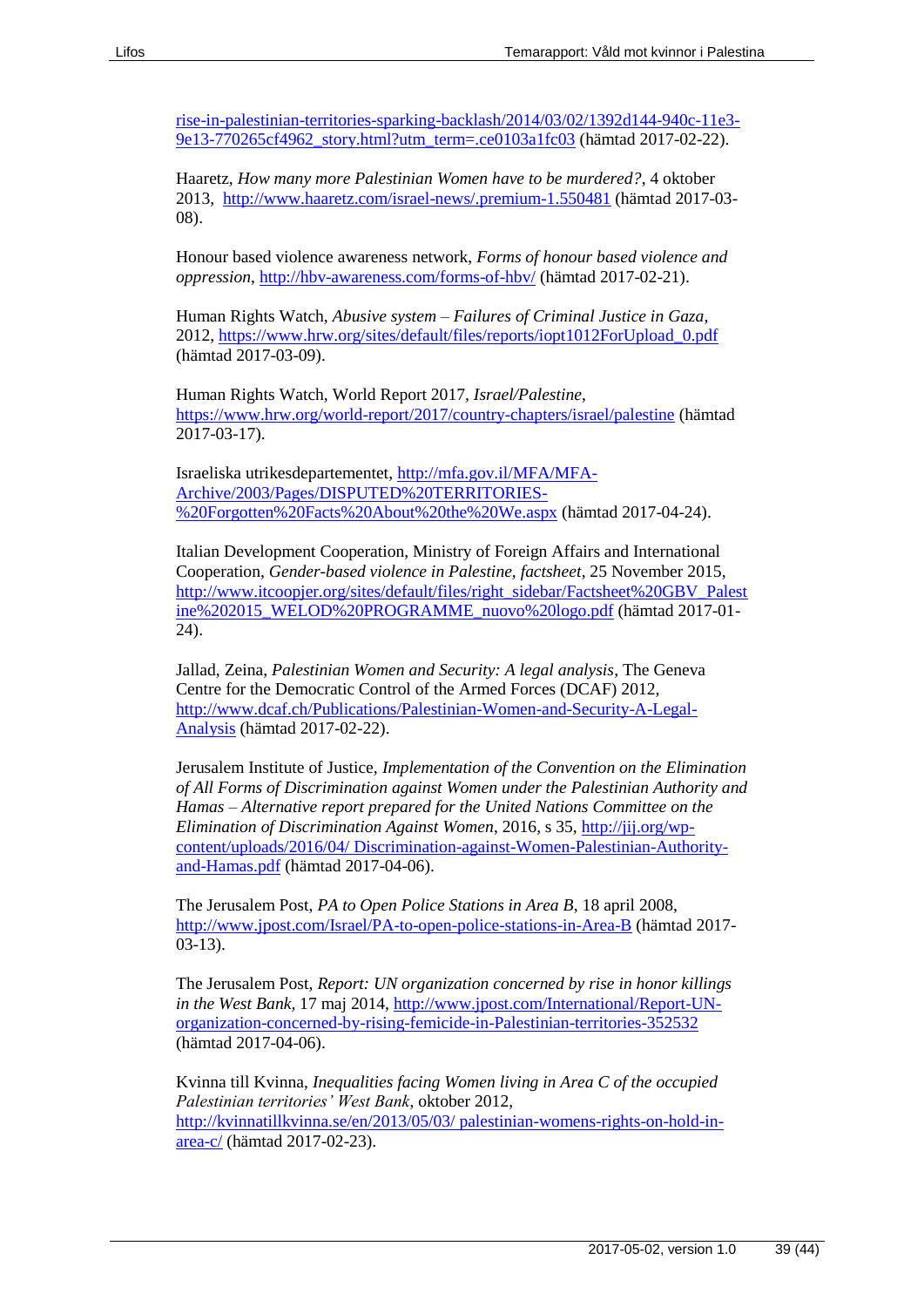Kvinna till Kvinna, *The women's movement*, 2 augusti 2016, <http://kvinnatillkvinna.se/en/country/palestine/the-womens-movement/> (hämtad 2017-03-08).

Ministry of Women's Affairs, *National Strategy to Combat Violence Against Women* 2011-2019, [www.mowa.pna.ps/English%20Part.pdf](http://www.mowa.pna.ps/English%20Part.pdf) (hämtad 2017-01-27).

Norwegian Refugee Council, *The Shari'a Courts and Personal Status Law in the Gaza Strip*, 2011, [https://www.nrc.no/globalassets/pdf/reports/the-sharia-courts](https://www.nrc.no/globalassets/pdf/reports/the-sharia-courts-and-personal-status-laws-in-the-gaza-strip.pdf)[and-personal-status-laws-in-the-gaza-strip.pdf](https://www.nrc.no/globalassets/pdf/reports/the-sharia-courts-and-personal-status-laws-in-the-gaza-strip.pdf) (hämtad 2017-01-23).

Norwegian Refugee Council, *Customary Dispute Resolution Mechanisms in the Gaza Strip*, 2012, [https://www.flyktninghjelpen.no/globalassets/pdf/reports/](https://www.flyktninghjelpen.no/globalassets/pdf/reports/%20customary-dispute-resolution-mechanisms-in-the-gaza-strip.pdf)  [customary-dispute-resolution-mechanisms-in-the-gaza-strip.pdf](https://www.flyktninghjelpen.no/globalassets/pdf/reports/%20customary-dispute-resolution-mechanisms-in-the-gaza-strip.pdf) (hämtad 2017-03- 15).

OCHA, *East Jerusalem*,<https://www.ochaopt.org/location/east-jerusalem> (hämtad 2017-02-23).

Oxford Public International Law*, Israeli Wall Advisory Opinion (Legal Consequences of the Construction of a Wall in the Occupied Palestinian Territory),* A2, <http://opil.ouplaw.com/view/10.1093/law:epil/9780199231690/law-9780199231690-e150> (hämtad 2017-04-24).

Palestinian Central Bureau of Statistics, *Press Release: Main Findings of Violence survey in the Palestinian Society*, December 2011, [http://www.pcbs.gov.ps/portals/\\_pcbs/pressrelease/el3onfnewenglish.pdf](http://www.pcbs.gov.ps/portals/_pcbs/pressrelease/el3onfnewenglish.pdf) (hämtad 2017-01-25).

Palwatch, *Abbas Amends Law on Honor Killings*, 20 maj 2014, [http://www.palwatch.org/main.aspx?fi=587&doc\\_id=11688](http://www.palwatch.org/main.aspx?fi=587&doc_id=11688) (hämtad 2017-03-21).

Tahirih Justice Center, Forced Marriage Initiative, *Forced Marriage Overseas: The Palestinian Territories*, [http://preventforcedmarriage.org/forced-marriage](http://preventforcedmarriage.org/forced-marriage-overseas-the-palestinian-territories/)[overseas-the-palestinian-territories/](http://preventforcedmarriage.org/forced-marriage-overseas-the-palestinian-territories/) (hämtad 2017-02-22).

Time Magazine, *Gaza's Police Force: Between Hamas and a Hard Place*, 17 september 2010, <http://content.time.com/time/world/article/0,8599,2019151,00.html> (hämtad 2017-

03-09).

United Nations High Commissioner on Human Rights (UNHCHR), Speech of UN Special Rapporteur on violence against women, *Reducing violence against women and promoting gender equality: two underused tools in bridging fragmented and divided communities and achieving peace*, 22 september 2016, [http://www.ohchr.org/EN/NewsEvents/Pages/DisplayNews.aspx?NewsID=20565](http://www.ohchr.org/EN/NewsEvents/Pages/DisplayNews.aspx?NewsID=20565&LangID=E) [&LangID=E](http://www.ohchr.org/EN/NewsEvents/Pages/DisplayNews.aspx?NewsID=20565&LangID=E) (hämtad 2017-02-23)

UNDP, *A Review of Palestinian Legislation from a Women's Rights Perspective*, September 2011[, http://www.undp.ps/en/newsroom/publications/pdf/other/](http://www.undp.ps/en/newsroom/publications/pdf/other/%20womenrreview.pdf)  [womenrreview.pdf](http://www.undp.ps/en/newsroom/publications/pdf/other/%20womenrreview.pdf) (hämtad 2017-01-24).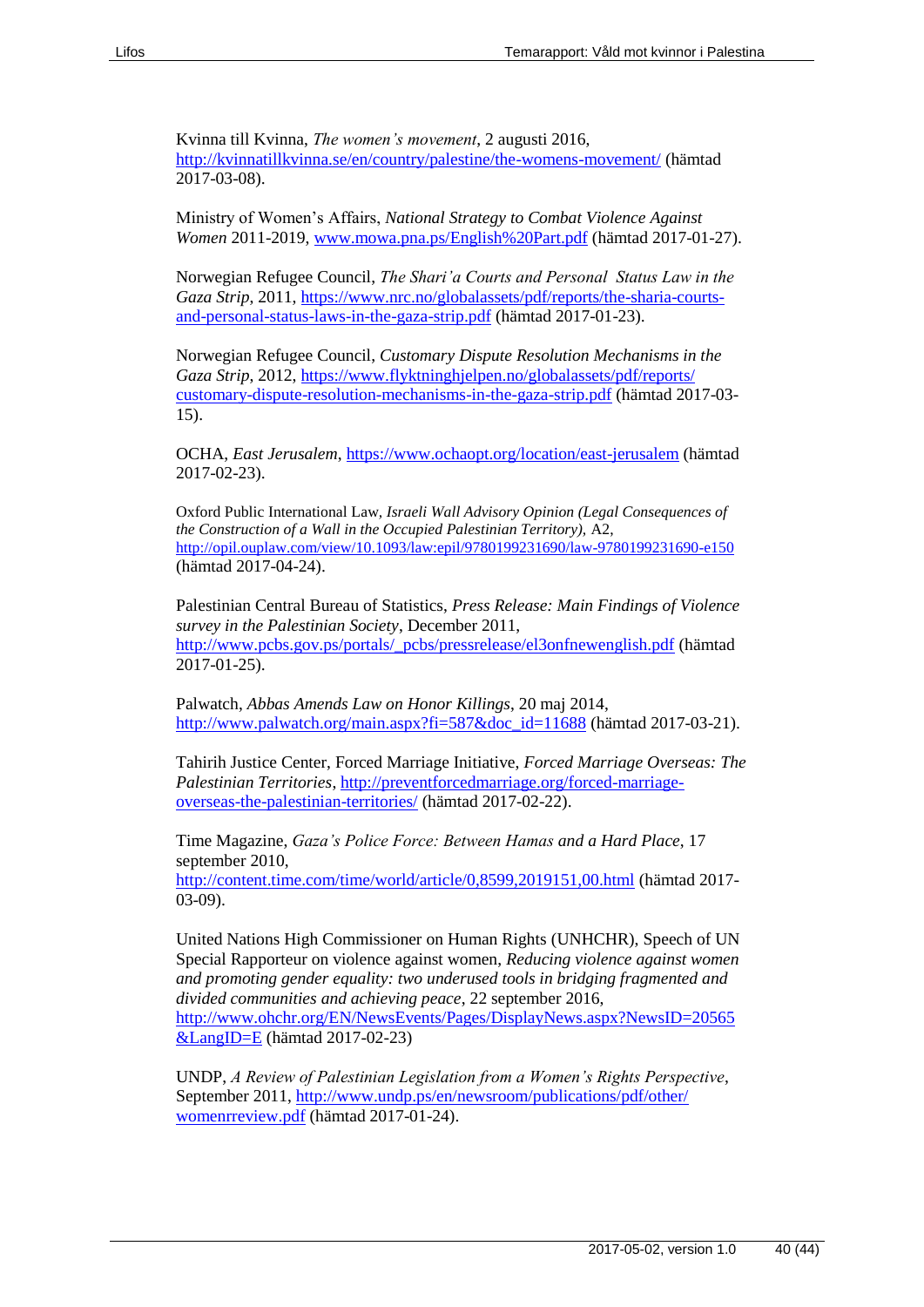UNDP, *Public Perceptions of Palestinian Justice and Security Institutions*, 2012, <http://www.undp.ps/en/newsroom/publications/pdf/other/Survey%20English.pdf> (hämtad 2017-01-30).

United Nations, Economic and Social Council, Commission of the Status of Women E/CN.6/2016/6, *Situation of and assistance to Palestinian women, Report of the Secretary General*,<http://www.refworld.org/docid/56a5c9794.html> (2017- 04-11).

United Nations General Assembly Resolution 48/104, *[Declaration on the](http://www.un.org/documents/ga/res/48/a48r104.htm)  [Elimination of Violence against Women](http://www.un.org/documents/ga/res/48/a48r104.htm)*, 1993, <http://www.refworld.org/docid/3b00f25d2c.html> (hämtad 2017-04-11).

UNFPA Palestine, [http://palestine.unfpa.org/topics/gender-based-violence-](http://palestine.unfpa.org/topics/gender-based-violence-3?page=2)[3?page=2](http://palestine.unfpa.org/topics/gender-based-violence-3?page=2) (hämtad 2017-03-08).

UNFPA, *One year after the Gaza conflict, situation for women and youth remains dire*, augusti 2015[, http://www.unfpa.org/news/one-year-after-gaza-conflict](http://www.unfpa.org/news/one-year-after-gaza-conflict-situation-women-and-youth-remains-dire)[situation-women-and-youth-remains-dire](http://www.unfpa.org/news/one-year-after-gaza-conflict-situation-women-and-youth-remains-dire) (hämtad 2017-03-16).

UN Women, *Access Denied – Palestinian Women's Access to Justice in the West Bank of the occupied Palestinian Territory*, 2014, [http://www2.unwomen.org/-](http://www2.unwomen.org/-/media/field%20office%20palestine/attachments/publications/2014/access%20denied_en.pdf?vs=56) [/media/field%20office%20palestine/attachments/publications/2014/access%20deni](http://www2.unwomen.org/-/media/field%20office%20palestine/attachments/publications/2014/access%20denied_en.pdf?vs=56) [ed\\_en.pdf?vs=56](http://www2.unwomen.org/-/media/field%20office%20palestine/attachments/publications/2014/access%20denied_en.pdf?vs=56) (hämtad 2017-01-16).

UN Women Palestine, *Breaking the Cycle of Violence - Mehwar Centre for the Protection and Empowerment of Women and Families*, [http://www2.unwomen.org//media/field%20office%20palestine/attachments/public](http://www2.unwomen.org/media/field%20office%20palestine/attachments/publications/mehwar_brochure_en%20pdf.ashx) [ations/mehwar\\_brochure\\_en%20pdf.ashx](http://www2.unwomen.org/media/field%20office%20palestine/attachments/publications/mehwar_brochure_en%20pdf.ashx) (hämtad 2017-01-23).

UN Women Palestine, *Ending Violence Against Women*, <http://palestine.unwomen.org/en/what-we-do/ending-violence-against-women> (Hämtad 2017-02-16).

UN Women Palestine, *Impact Stories on Ending Violence against Women - Family and Juvenile Protection Unit*, 2015, [http://palestine.unwomen.org/en/digital](http://palestine.unwomen.org/en/digital-library/publications/2015/12/impact-stories-fjpu)[library/publications/2015/12/impact-stories-fjpu](http://palestine.unwomen.org/en/digital-library/publications/2015/12/impact-stories-fjpu) (hämtad 2017-02-23).

UN Women Palestine, *Facts and Figures: Ending Violence against Women,* [http://palestine.unwomen.org/en/what-we-do/ending-violence-against](http://palestine.unwomen.org/en/what-we-do/ending-violence-against-women/facts-and-figures)[women/facts-and-figures](http://palestine.unwomen.org/en/what-we-do/ending-violence-against-women/facts-and-figures) (hämtad 2017-04-11)

UN Women Palestine, *Fact Sheet: Women's Access to Justice and Security* [http://www2.unwomen.org/-/media/field%20office%20palestine/ attachments/](http://www2.unwomen.org/-/media/field%20office%20palestine/%20attachments/%20publications/2014/fact%20sheet%20a2j_en.pdf)  [publications/2014/fact%20sheet%20a2j\\_en.pdf](http://www2.unwomen.org/-/media/field%20office%20palestine/%20attachments/%20publications/2014/fact%20sheet%20a2j_en.pdf) (hämtad 2017-01-19).

UN Women Palestine, *The Path to Justice for Palestinian Women,*  <http://palestine.unwomen.org/en/news-and-events/stories/2016/03/path-to-justice> (hämtad 2017-01-12).

UN Women Palestine, *Results at Glance*, [http://palestine.unwomen.org/en/what](http://palestine.unwomen.org/en/what-we-do/ending-violence-against-women/results-at-a-glance)[we-do/ending-violence-against-women/results-at-a-glance](http://palestine.unwomen.org/en/what-we-do/ending-violence-against-women/results-at-a-glance) (hämtad 2017-02-23).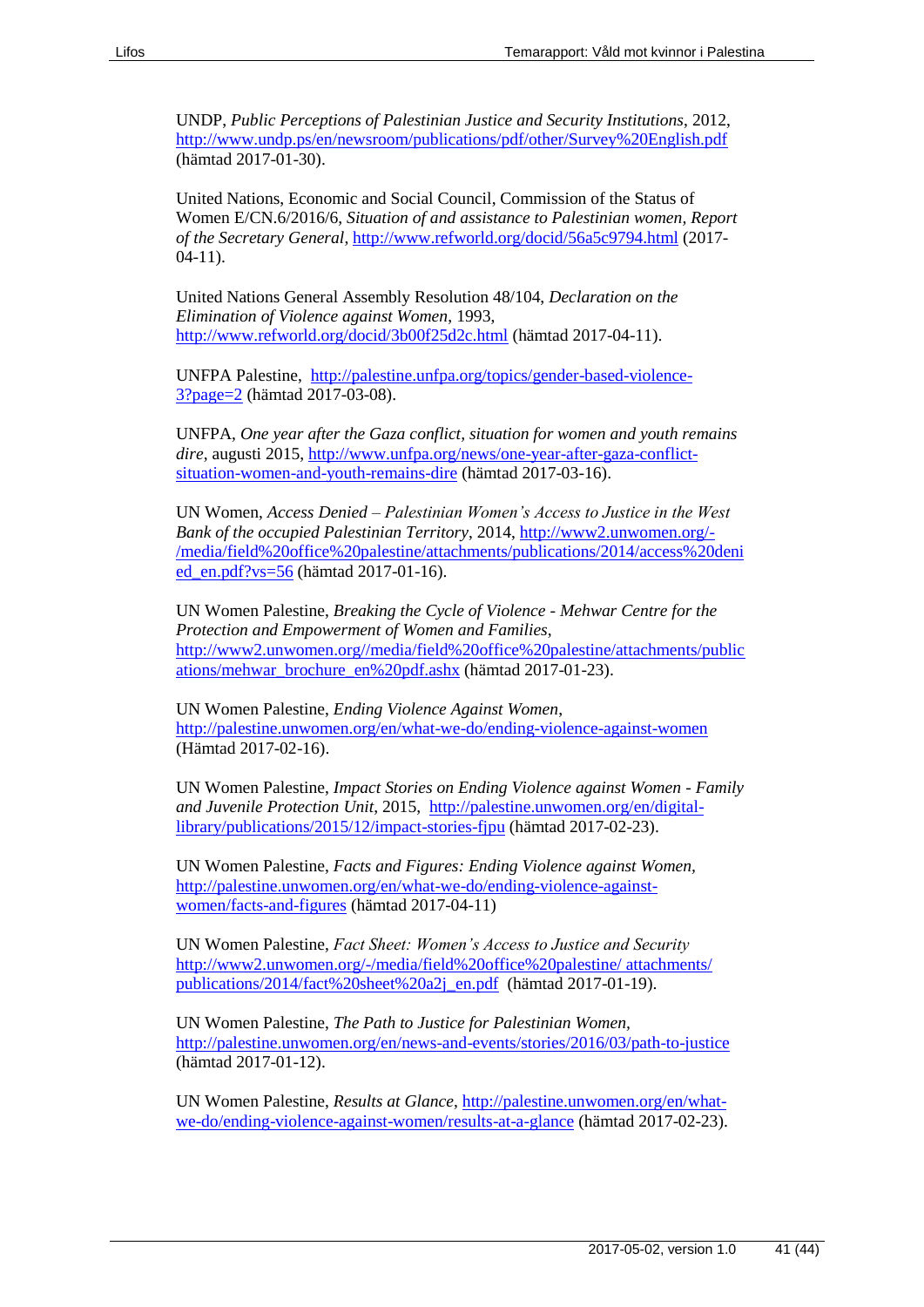US Department of State, *Israel 2014 Human Rights Report*, [https://www.state.gov/](https://www.state.gov/%20documents/organization/236816.pdf)  [documents/organization/236816.pdf](https://www.state.gov/%20documents/organization/236816.pdf) (hämtad 2017-03-17)

US Department of State, *Country Report on Human Rights Practices 2016 - Israel and The Occupied Territories - The Occupied Territories*, 2017, <https://www.state.gov/documents/organization/265714.pdf>(hämtad 2017-03-29).

Utrikesdepartementet, *Mänskliga rättigheter, demokrati och rättsstatens principer i Palestina 2015–2016*, 27 april 2017,

[http://www.regeringen.se/498cd8/contentassets/2fed7baafa0e49b485c5e6e260a5fa50/palest](http://www.regeringen.se/498cd8/contentassets/2fed7baafa0e49b485c5e6e260a5fa50/palestina---manskliga-rattigheter-demokrati-och-rattsstatens-principer-2015-2016.pdf) [ina---manskliga-rattigheter-demokrati-och-rattsstatens-principer-2015-2016.pdf](http://www.regeringen.se/498cd8/contentassets/2fed7baafa0e49b485c5e6e260a5fa50/palestina---manskliga-rattigheter-demokrati-och-rattsstatens-principer-2015-2016.pdf) (hämtad 2017-04-28).

Utrikespolitiska Institutet, *Landguiden, Palestina*, [http://www.landguiden.se/Lander /Asien/Palestina?p=1](http://www.landguiden.se/Lander%20/Asien/Palestina?p=1) (hämtad 2017-02-21)

Women's Center for Legal Aid and Counselling, *Women without Names: Report on Femicide in the Name of Honor in the Palestinian Society*, 2010, <http://www.wclac.org/userfiles/Women%20inside%20preview.pdf> (hämtad 2017- 02-16)

#### **Tryckta källor**

Azzouni, Suheir, Palestine, i Kelly & Breslin (red), *Women's Rights in the Middle East and North Africa: Progress Amid Resistance*, New York: Freedom House 2010.

Ghanim, David. Gender-Based Violence in the Middle East and North Africa: A ubiquitous phenomenon, i Zhia Smail Salhi (red), *Gender and Violence in Islamic Societies: Patriarchy, Islamism and Politics*, I.B Tauris publisher, 2013.

Peters, Joel och Newman, David (red.), *Routledge Handbook on the Israeli-Palestinian Conflict*, New York: Routledge, 2013.

#### **Muntliga källor**

- 1. Dr. al Ajrami, Mahmoud, President of Higher Studies vid University of Palestine, möte i Gaza City den 25 oktober 2016,.
- 2. Center for Woman's Legal Research and Consulting (CWLRC), möte i Gaza City, den 26 oktober 2016.
- 3. EU POL COPPS, möte i Ramallah den 1 november 2016.
- 4. Kvinna till Kvinna, möte i Beit Hanina den 31 oktober 2016.
- 5. Kvinna till Kvinna Palestina, epostkonversation 2017-01-25 samt 2017-03-10.
- 6. OCHA, möte i Jerusalem den 31 oktober 2016.
- 7. Palestinska inrikesministeriet, möte i Ramallah den 30 oktober 2016.
- 8. Union of Palestinian Women's Committees (UPWC) mfl, möte i Gaza City den 27 oktober 2016.
- 9. Sawa, möte i Jerusalem den 3 november 2016.
- 10. Women's Centre for Legal Aid and Counselling (WCLAC), möte I Jerusalem den 1 november 2016.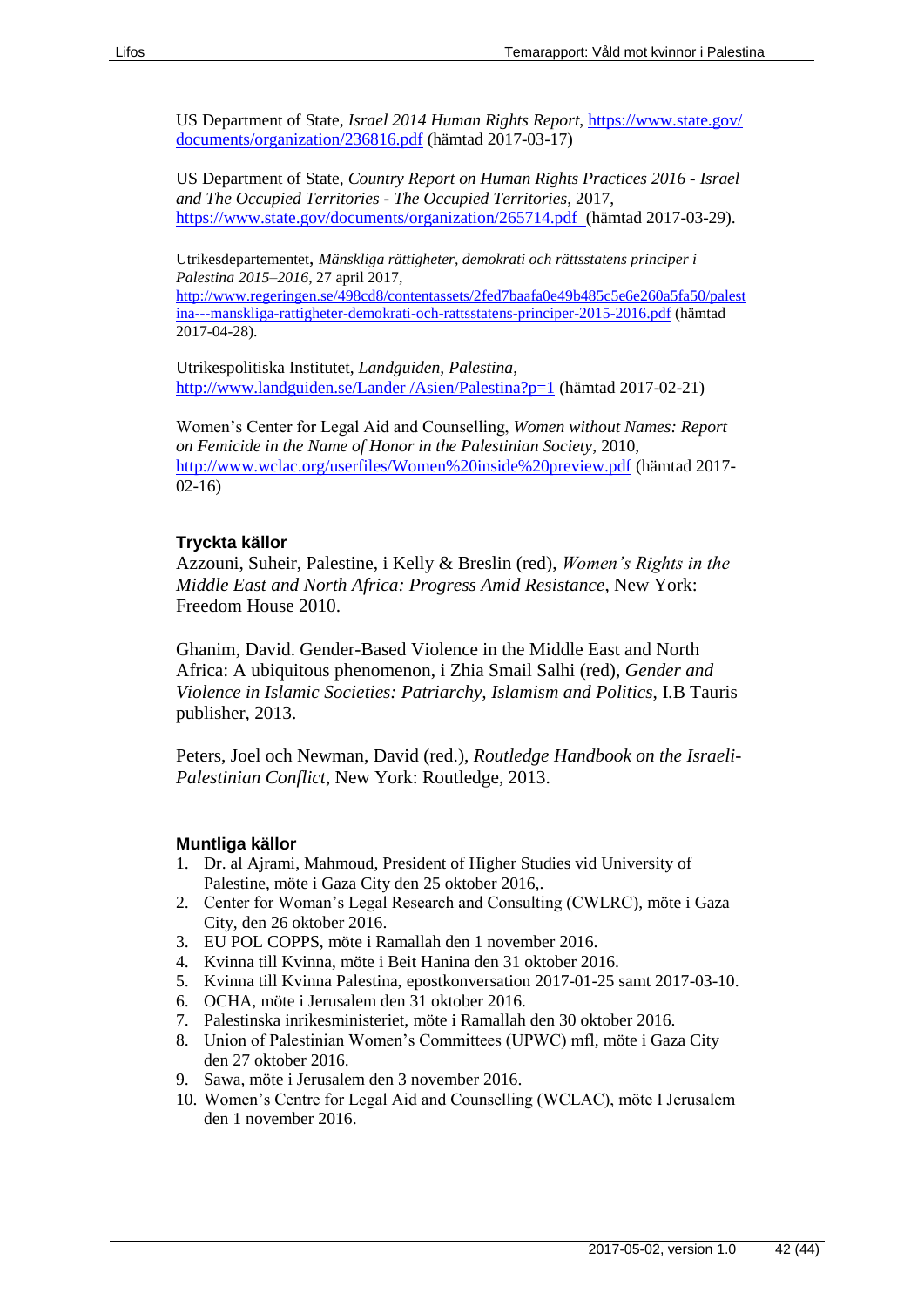#### **Lagar**

British Penal Code No. 74 of 1936.

Egyptian Penal Code and Criminal Procedure Code of 1953, [http://www.ilo.org/dyn/natlex/docs/ELECTRONIC/57560/111585/F1337119832/E](http://www.ilo.org/dyn/natlex/docs/ELECTRONIC/57560/111585/F1337119832/EGY57560.pdf) [GY57560.pdf](http://www.ilo.org/dyn/natlex/docs/ELECTRONIC/57560/111585/F1337119832/EGY57560.pdf) (hämtad 2017-03-20)

Jordanian Penal Code no. 16 of 1960, amended 2011, [http://www.ahtnc.org.jo/](http://www.ahtnc.org.jo/%20sites/default/files/penal_code.pdf)  [sites/default/files/penal\\_code.pdf](http://www.ahtnc.org.jo/%20sites/default/files/penal_code.pdf) (hämtad 2017-03-20).

Personal Status Law for Orthodox Christians, Personal Status Law for Coptic Orthodox Church of 1938.